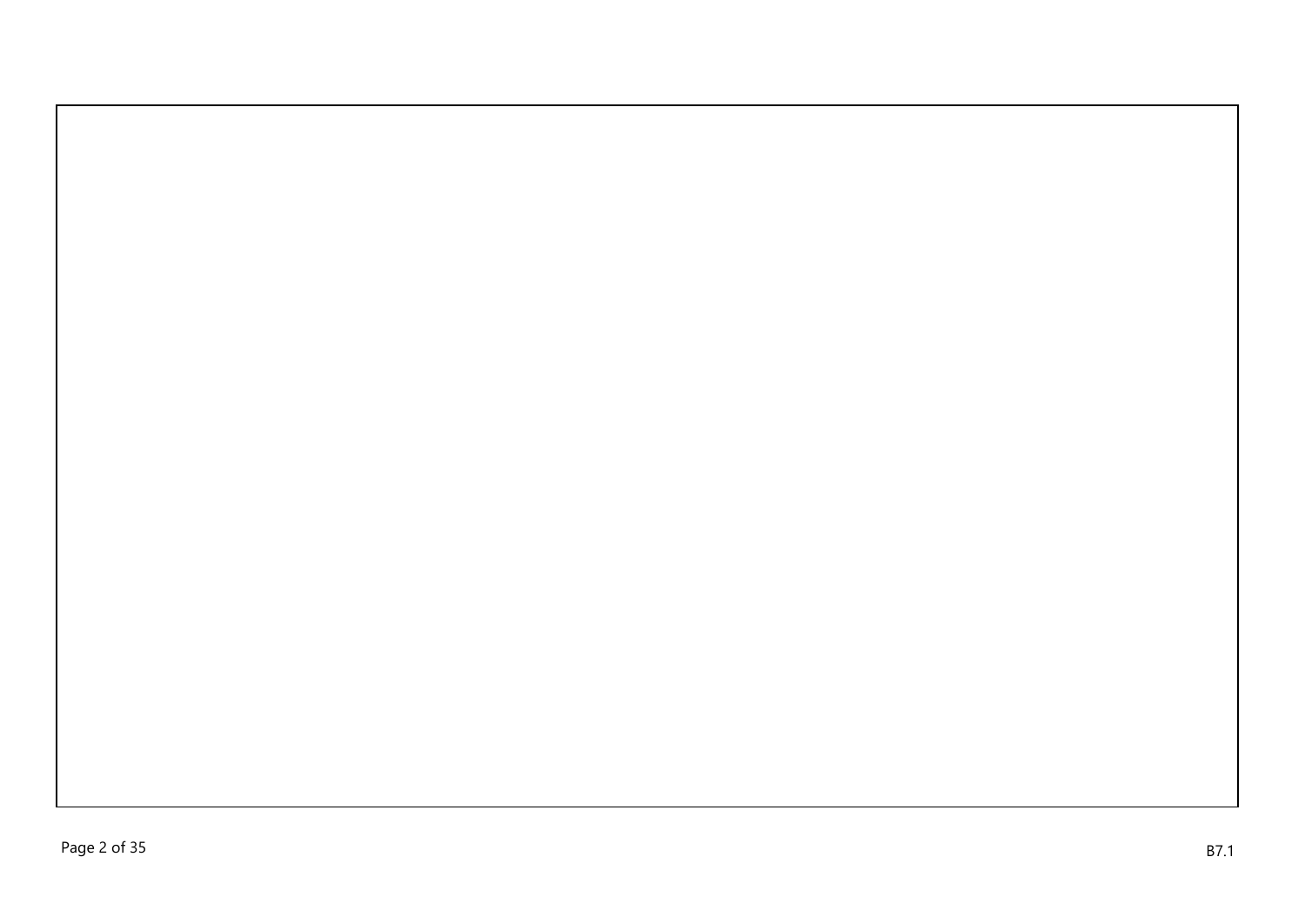| #          | Island              | House Name                                    | Name                | Sex       | National ID | ، ه ، پر <u>ه</u>                | ىئرىتر                                       |
|------------|---------------------|-----------------------------------------------|---------------------|-----------|-------------|----------------------------------|----------------------------------------------|
|            | AA. Thoddoo         |                                               |                     |           |             |                                  |                                              |
|            | AA. Thoddoo         | Will                                          | Hawwa Neelma        | F         | A275207     | عر ش                             | پروی سروی                                    |
|            | Dh. Kudahuvadhoo    |                                               |                     |           |             |                                  |                                              |
|            | Dh. Kudahuvadhoo    | Kandhugasdhoshuge                             | Aminath Zeena       | F         | A210134     | ر<br>رکا سرچری کست توسرس         | ړٌ د سَهُ پِسٌ                               |
|            | Dh. Meedhoo         |                                               |                     |           |             |                                  |                                              |
| 3          | Dh. Meedhoo         | Gadhakoalhimaage                              | Aminath Sumaira     | F         | A307438     | ر ره<br>د تدر عرقر               | سترد بر<br>رًّ تر سَرَه ژ                    |
|            | GA. Kolamaafushi    |                                               |                     |           |             |                                  |                                              |
| 14         | GA. Kolamaafushi    | Iruzumaage                                    | Mariyam Rasheed     | F         | A225317     | د و و د  ي<br>د برج څ ک          | ر ه ر ه<br><del>ر</del> بربر ژ<br>كرشوقر     |
|            | GDh. Faresmaathodaa |                                               |                     |           |             |                                  |                                              |
| 5          |                     | GDh. Faresmaathodaa Maathodaa Avah. Vabberuge | Aminath Thahumeedha | F         | A158611     | پر پر رہ دہ دہ<br>وی موتر ویں پر | ړې سره د کارې تر                             |
|            | GDh. Gadhdhoo       |                                               |                     |           |             |                                  |                                              |
| 6          | GDh. Gadhdhoo       | <b>Naares</b>                                 | Mohamed Moosa       | M         | A033529     | پر پڑے<br>متر <i>پڑ</i> ے        | ورەرو دورو                                   |
|            | GDh. Vaadhoo        |                                               |                     |           |             |                                  |                                              |
|            | GDh. Vaadhoo        | Chichandaage                                  | Maushath Abdulla    | F         | A298885     | ى ئەسىمى ئ                       | رورو روورالله                                |
|            | Gn. Fuvahmulah      |                                               |                     |           |             |                                  |                                              |
| 8          | Gn. Fuvahmulah      | Dhadimagu. Maazee Villa                       | Amjad Abdulla       | ${\sf M}$ | A253082     | قروتري ومجموعة                   | أروره روقه الله                              |
| 9          | Gn. Fuvahmulah      | Funaadu. Azum                                 | Jaadullah Ali       | M         | A006529     | د ور ده وه<br>نوشن په پرې        | قريرالله كدمج                                |
| HA. Baarah |                     |                                               |                     |           |             |                                  |                                              |
| 10         | HA. Baarah          | Dheyliyaage                                   | Fathimath Shafa     | F         | A259911     | ر<br>ترم پر د                    | و د د ک                                      |
|            | HA. Hoarafushi      |                                               |                     |           |             |                                  |                                              |
| 11         | HA. Hoarafushi      | Nine Star                                     | Mariyam Ibrahim     | F         | A085878     | ىئىدىشرىشقى ئىر                  | ر ه ر ه<br>تر برگ<br>ەرھ ئرىر ۋ              |
| 12         | HA. Hoarafushi      | Nooranmaage                                   | Mahudhiyya Ahmed    | F         | A260443     | دور ه د »<br>سرپرسرچر            | נכנסת הפניק<br>בלטמת הגבע                    |
|            | HA. Thuraakunu      |                                               |                     |           |             |                                  |                                              |
| 13         | HA. Thuraakunu      | Satharuge                                     | Shazeena Mohamed    | F         | A286528     | ر ر و د<br>سومونوی               | ڪو <sub>ٽو</sub> سگر<br>و ره ر و<br>تر پروتر |
| 14         | HA. Thuraakunu      | Satharuge                                     | Fathimath Mohamed   | F         | A286529     | ے ر و ی<br>سکھی مور              | ه پر د<br>رچونو<br>و بره بر و<br>تر برگرفتر  |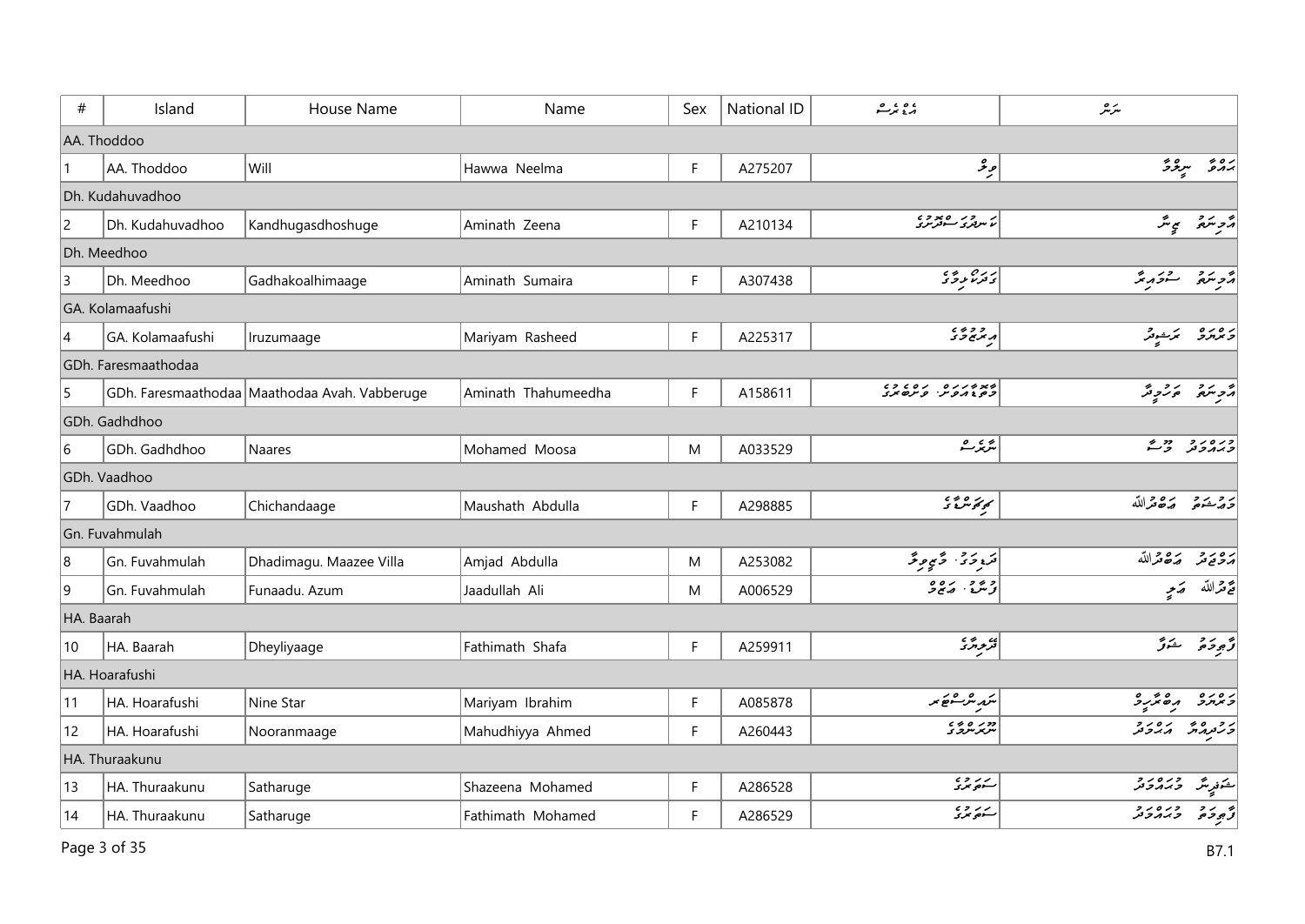|    | HA. Vashafaru                   |                    |                      |    |         |                                     |                         |
|----|---------------------------------|--------------------|----------------------|----|---------|-------------------------------------|-------------------------|
| 15 | HA. Vashafaru                   | <b>Two Friends</b> | Riyasa Mohamed       | F  | A292085 | دده ، ه ه ه م                       | بروگ وره دو             |
|    | HDh. Hanimaadhoo                |                    |                      |    |         |                                     |                         |
| 16 | HDh. Hanimaadhoo                | Bilamagumaage      | Sodig Moosa          | M  | A123131 | ر ر د د ›<br>م <del>ز</del> ر د د د | سەمەتى ئەسەت<br>مەسىر   |
| 17 | HDh. Hanimaadhoo                | Saimaage           | Ibrahim Mohamed      | M  | A223205 | ستهردى                              |                         |
|    | HDh. Kulhudhuffushi             |                    |                      |    |         |                                     |                         |
| 18 | HDh. Kulhudhuffushi Bileiymaage |                    | Aishath Nasheedha    | F  | A115127 | 55550                               | مەم ئىكىمى سىر ئىسى قىر |
|    | HDh. Makunudhoo                 |                    |                      |    |         |                                     |                         |
| 19 | HDh. Makunudhoo                 | Sady Grove         | Faheema Abdul Raheem | F  | A159428 | اسو وه<br>اڪوپونو                   | تر و ماه ده و ده مرد و  |
|    | HDh. Nolhivaran                 |                    |                      |    |         |                                     |                         |
| 20 | HDh. Nolhivaran                 | Aaina              | Ali Adam             | M  | A033935 | ړم پتر                              | پر په په پرو            |
| 21 | HDh. Nolhivaran                 | Aavehi             | Ahmed Ibrahim        | M  | A225027 | ە ئە<br>مەھ                         |                         |
| 22 | HDh. Nolhivaran                 | Aavehi             | Hishaam Ahmed        | M  | A225779 | وء<br>مرھ پر                        | ريده رورد               |
| 23 | HDh. Nolhivaran                 | Aligaa             | Ali Hussain          | M  | A049680 | پروگه                               | ەكىيە ئەسكىرىنگر        |
| 24 | HDh. Nolhivaran                 | Aligaa             | Adam Haleem Ali      | M  | A226494 | بزير                                | أرتروا برواوا أروا      |
| 25 | HDh. Nolhivaran                 | Aligaa             | Hussain Haleem Ali   | M  | A228150 | بزيرة                               | يرجمر يحري كالمحموم     |
| 26 | HDh. Nolhivaran                 | Alithila           | Mohamed Gasim        | M  | A227994 | وكمعرموكحه                          | ورەرو كۆسۈ              |
| 27 | HDh. Nolhivaran                 | Alithila           | Fathuhiyya Hassan    | F. | A227996 | لأحرموخه                            | رو ەپر ئەسكىر           |
| 28 | HDh. Nolhivaran                 | Alivaage           | Adam Naseer Ibrahim  | M  | A057015 | ەموەر                               | وزه سرب وه و و          |
| 29 | HDh. Nolhivaran                 | Alivaage           | Ahmed Aslam          | M  | A143012 | پر پر پر                            | رەرو بەرەرە             |
| 30 | HDh. Nolhivaran                 | Alivaage           | Hussain Aslam        | M  | A224541 | پزیره ی                             | برسكر مركب برائد وره    |
| 31 | HDh. Nolhivaran                 | Alivaage           | Nahida Adam          | F  | A224550 | پروژه                               | ىئرىر ئەنزۈ             |
| 32 | HDh. Nolhivaran                 | Alivaage           | Nahudha Adam Naseer  | F  | A377258 | پر وي<br>پر وي                      | ىردۇ. ئۇنىڭ ئىرسونى     |
| 33 | HDh. Nolhivaran                 | Alividhaage        | Abdulla Ibrahim      | M  | A053923 | أروء ورء                            | مقصرالله مصريح          |
| 34 | HDh. Nolhivaran                 | Alividhaage        | Shafiu Abdulla       | M  | A143013 | پر حروری<br>                        | شور ره دالله            |
| 35 | HDh. Nolhivaran                 | Alividhaage        | Zaeema Abdulla       | F  | A224540 | پروونژی                             | ىم يەڭ سەھ قىراللە      |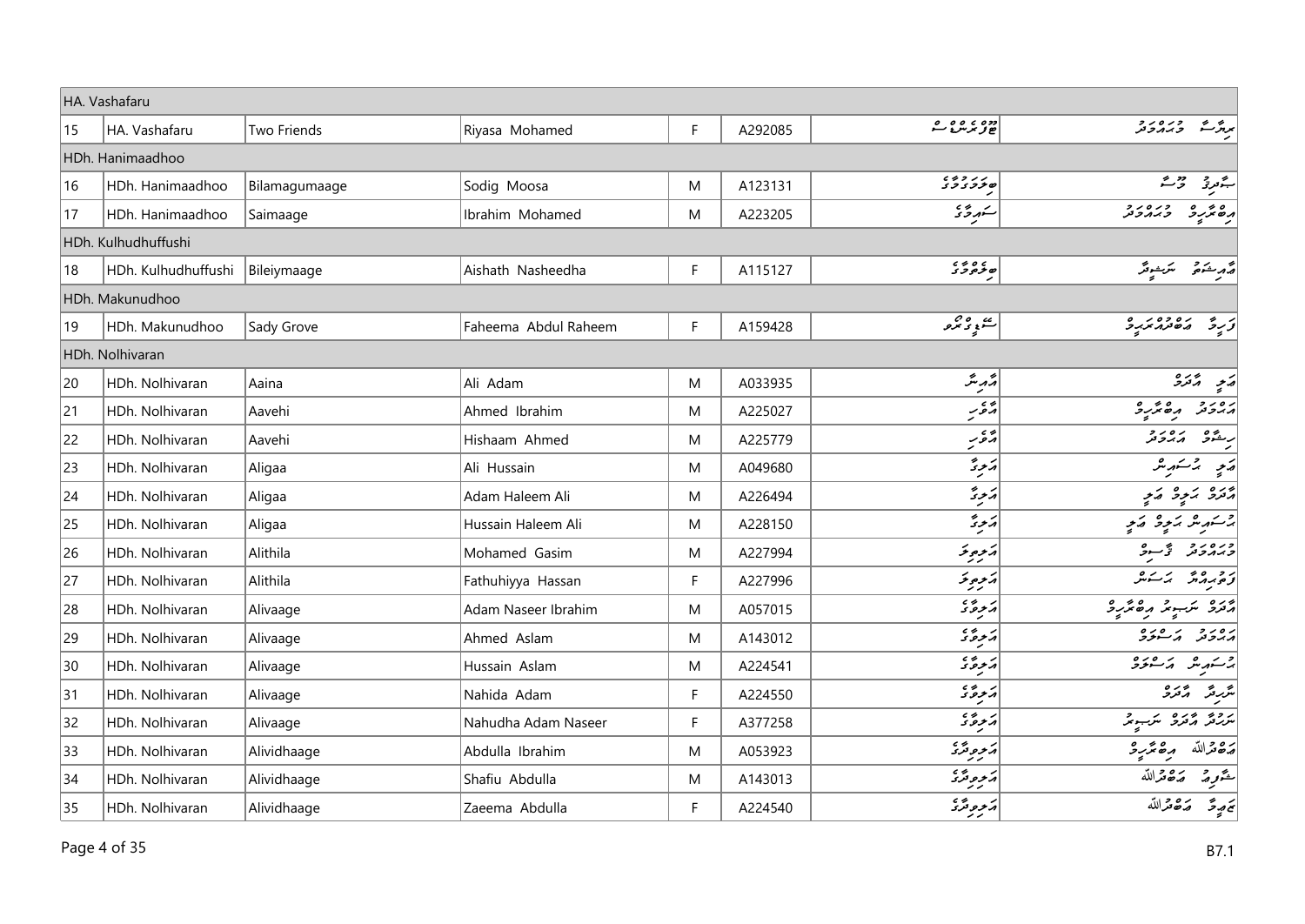| 36 | HDh. Nolhivaran | Alividhaage  | Nihaama Abdulla         | F  | A347938 | أروء ورمى                 | البرجة المقادرة                                         |
|----|-----------------|--------------|-------------------------|----|---------|---------------------------|---------------------------------------------------------|
| 37 | HDh. Nolhivaran | Aman         | Ahmed Afrah             | M  | A155498 | برىر ھ                    | ره رو ده ده.<br>مدرو مرو برر                            |
| 38 | HDh. Nolhivaran | Aman         | Mariyam Usmaan          | F  | A226373 | برىر ھ                    | ג פג פ ב פ ב ס.<br>ב <i>ב הגר ב ה ה ב ב יית</i>         |
| 39 | HDh. Nolhivaran | Amshaa       | Shaheema Mohamed        | F. | A223885 | ىرۋىتە                    | هندر مح<br> <br>ور ەر د<br>تر <i>پر پ</i> ر تر          |
| 40 | HDh. Nolhivaran | Amshaa       | Azzam Ali Zaeem         | M  | A225796 | رەپە                      | $396$ $253$                                             |
| 41 | HDh. Nolhivaran | Anbareege    | Shirumeena Abdul Azeez  | F  | A224846 | پر چې پېرنه               | شور حرح مگر ده وه در ح<br>شور حرح مگر در هانگر قرانی می |
| 42 | HDh. Nolhivaran | Anbareege    | Rameeza Abdul Azeez     | F  | A224849 | <br>  پر سرچ سری          | ره وه د ره<br>مان <i>هر څوه</i> نې ی<br>بئرجرتج         |
| 43 | HDh. Nolhivaran | Anbareege    | Majeedha Abdul Azeez    | F  | A224853 | ر ەر<br>ئەسھەمرى          | <br>  دَيِ تَرُ   دەرور يې چ                            |
| 44 | HDh. Nolhivaran | Andaapoolge  | Moosa Hussain           | M  | A159772 | ر ۵ ۶۶ وه ۷<br>د سره بومر | وحرف بر مس <sub>کو</sub> ر مثر                          |
| 45 | HDh. Nolhivaran | Andaapoolge  | Haleema Ali             | F. | A224788 | ر ۵ ۶۶۵ و.<br>پرس بې مر   | أيزوق أرواح                                             |
| 46 | HDh. Nolhivaran | Andaapoolge  | Abdul Gafoor Umar       | M  | A224792 | ر ۵ ۶۶ وه ۷<br>د سره بومر | נ ס ב ס ג ב ב ב ב ב<br>גם ב ב ב ב ב ב ב                 |
| 47 | HDh. Nolhivaran | Aris         | Rasheeda Adam           | F  | A225425 | اړېږ شه                   | ىرىشونر گەنزۈ                                           |
| 48 | HDh. Nolhivaran | Aris         | Ranau Faiz Ahmed        | F  | A225799 | ارىبە                     | برشم توریح متحصر                                        |
| 49 | HDh. Nolhivaran | Aris         | Ahzam Faiz              | M  | A363701 | ارىمەت                    | بروره ومرمح                                             |
| 50 | HDh. Nolhivaran | Asaree Villa | Aboobakuru Ibrahim      | M  | A155988 | <br> د سنهورو محر         |                                                         |
| 51 | HDh. Nolhivaran | Asaree Villa | Ali Rasheed             | M  | A225436 | ۇ سەبىرە بۇ               | أرشح المخرجون                                           |
| 52 | HDh. Nolhivaran | Asaree Villa | Aishath Aboobakuru      | F  | A225438 | ە سەمبەء قە               | מגני גדי ברי בר                                         |
| 53 | HDh. Nolhivaran | Asaree Villa | Abdul Raheem Aboobakuru | M  | A225801 | <br> دسسمبره محر          | גם כם גם גברג כב<br>גם מגא מגיב גם סמים                 |
| 54 | HDh. Nolhivaran | Asareege     | Valeedul Hamdhoon       | M  | A224192 | ېز سه پېړۍ<br>په          | ر وه رودوه<br>و د ترتر د ترس                            |
| 55 | HDh. Nolhivaran | Asaru        | Abdul Raheem Mohamed    | M  | A150396 | ەرىسىتىر                  | גם כם גם בגם גב<br>הסטה <i>הגב</i> כגהכת                |
| 56 | HDh. Nolhivaran | Asseyri      | Mohamed Aboobakuru      | M  | A228996 | لئەرىئىمر                 | כנסנכ נחנכב<br>בגתכת תםסטת                              |
| 57 | HDh. Nolhivaran | Asseyri      | Qaseema Hussain         | F  | A228998 | لروييمر                   | تخ سوچ جي شمر پر                                        |
| 58 | HDh. Nolhivaran | Asseyri      | Suaadh Mohamed          | M  | A229003 | ىرە يىمىر                 | روبو وره رو                                             |
| 59 | HDh. Nolhivaran | Athens       | Abdul Raheem Hussain    | M  | A036579 | <sup>ى ي</sup> ھر ھ       | גם כם גם הבית יי                                        |
| 60 | HDh. Nolhivaran | Athens       | Abdulla Shareef         | M  | A151406 | ې پره ه<br>مرحومتر ک      | رە دالله خىرو                                           |
| 61 | HDh. Nolhivaran | Athens       | Haulath Abdul Raheem    | F  | A228124 | ى يە ھ <sub>ر</sub> ھ     |                                                         |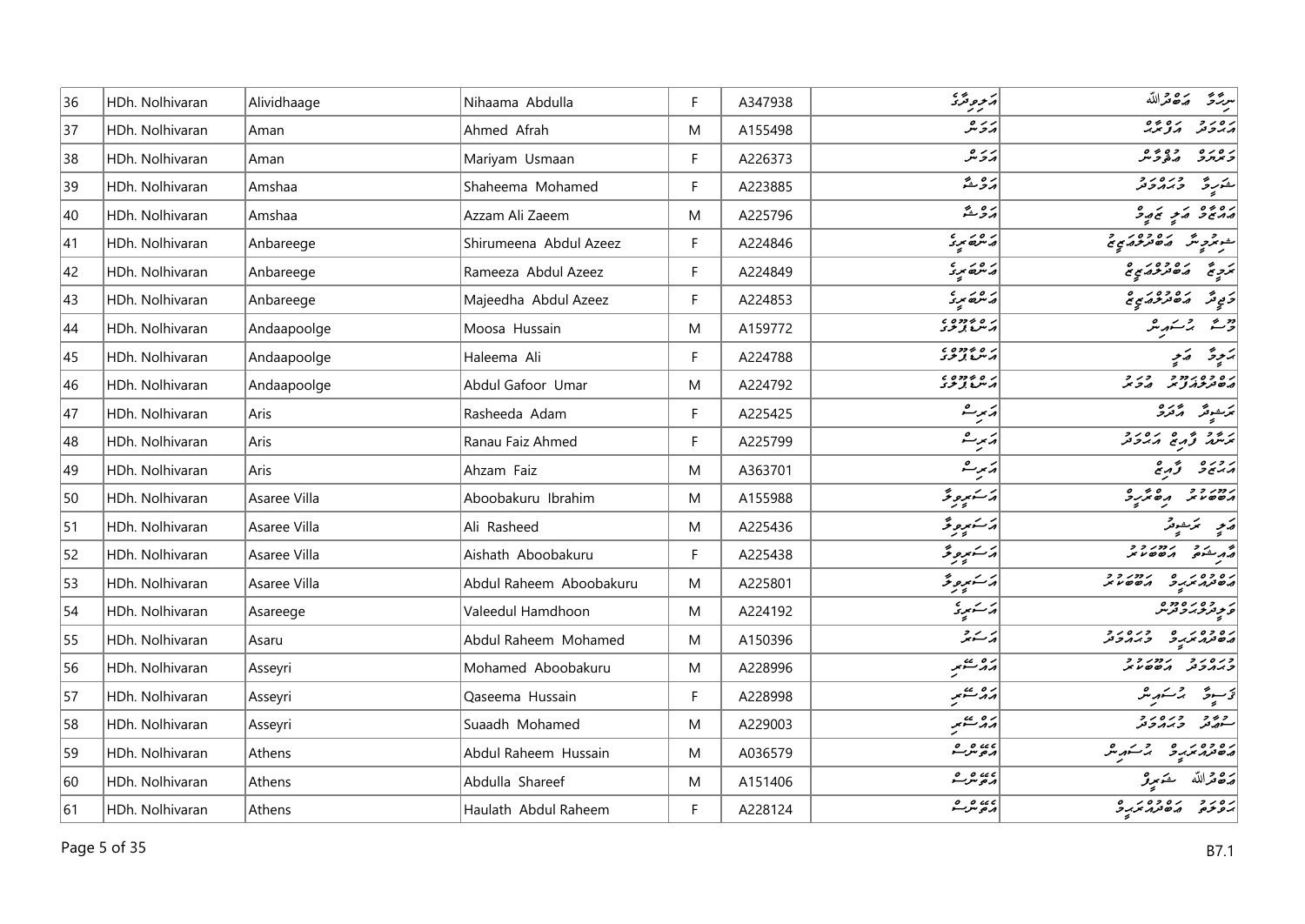| 62 | HDh. Nolhivaran | Athens             | Mohamed Abdul Raheem   | M           | A228132 | ، <i>په ه ره</i>                     | 20000 - 2000 00000                                                                                  |
|----|-----------------|--------------------|------------------------|-------------|---------|--------------------------------------|-----------------------------------------------------------------------------------------------------|
| 63 | HDh. Nolhivaran | Athens             | Fathimath Abdul Raheem | F           | A363475 | ، <i>پره هر</i> گ                    | قوده رەدەبرە                                                                                        |
| 64 | HDh. Nolhivaran | <b>Beach House</b> | Ibrahim Mohamed        | M           | A124623 | ە ئۇ ئەرمىگە                         | ارەتمەر<br>و ره ر و<br>تر <i>د د</i> تر                                                             |
| 65 | HDh. Nolhivaran | <b>Beach House</b> | Mohamed Waseem         | M           | A228034 | 2, 2, 8, 0                           | ورەرو ريە                                                                                           |
| 66 | HDh. Nolhivaran | <b>Beach House</b> | Ali Waseem             | M           | A228036 | 27/6                                 | أريمو أتكسبوهم                                                                                      |
| 67 | HDh. Nolhivaran | <b>Beach House</b> | Aishath Waseema        | $\mathsf F$ | A228038 | ھەمجە ئەشر                           | أقهر شوقر وسيوقر                                                                                    |
| 68 | HDh. Nolhivaran | Carnationmaage     | Azuhana Abdul Ganee    | F           | A092292 | ء<br>ماڻهو مگر شڪ مگرچو <sub>ک</sub> |                                                                                                     |
| 69 | HDh. Nolhivaran | Carnationmaage     | Ghaneema Abdul Rahman  | F           | A106694 | ر<br>ما برېتون مرد د                 | ز سر ده ده ده ده و                                                                                  |
| 70 | HDh. Nolhivaran | Carnationmaage     | Rifaau Hussain Rasheed | M           | A282611 | ر<br>ما برېتون مرکز د                | برؤكا باسكريكا بمشوقه                                                                               |
| 71 | HDh. Nolhivaran | Chaandhaneege      | Haleema Moosa          | $\mathsf F$ | A224802 | ىچە ئىرتى <i>ر س</i> ى               | $\frac{1}{\sqrt{2\pi}}$<br>ورمح                                                                     |
| 72 | HDh. Nolhivaran | Chaandhaneege      | Mariyam Rasheedha      | F           | A224811 | ى<br>ئۇسرىرىي <sub>رى</sub>          | رەرە بەجە                                                                                           |
| 73 | HDh. Nolhivaran | Chaandhaneege      | Ahmed Shurag           | M           | A224819 | ۇ ئەركىزىس <sub>ى</sub>              | ره ر و د وه و<br>د بر د تر شویزی                                                                    |
| 74 | HDh. Nolhivaran | Chaandhaneege      | Aminath Saeeda         | F           | A224825 | ىم ئىرتى <i>ر س</i> ىيە              | أأدم المتحصر المستعمر وتكر                                                                          |
| 75 | HDh. Nolhivaran | Daarul Salaam      | Fazeela Ibrahim        | $\mathsf F$ | A225387 | ء وه ريده<br>تربر پر سکوچ            | ۇسوڭ مەھەرد                                                                                         |
| 76 | HDh. Nolhivaran | Daarul Salaam      | Leena Riza             | F           | A225783 | ء وه ر ره ه<br>تربردگرخو             | ا پیش برگ                                                                                           |
| 77 | HDh. Nolhivaran | Daisy Maage        | Majida Hussain         | F           | A092478 | ړ،<br>٤ مې تر د                      | وَمِعَرَّ<br>برستمرینگ                                                                              |
| 78 | HDh. Nolhivaran | Daisy Maage        | Aishath Ali            | $\mathsf F$ | A121275 | ړي په ده<br>پانته پی                 |                                                                                                     |
| 79 | HDh. Nolhivaran | Daisy Maage        | Asham Nimal            | M           | A225797 | ر<br>پانگ پی پی تر <sub>ک</sub>      | برعهزه<br>سرڈ ٹر                                                                                    |
| 80 | HDh. Nolhivaran | <b>Dharus</b>      | Mariyam Shareefa       | F           | A227086 | ىر ج <sub>ە</sub> ر                  | ومروحة المشتمرة                                                                                     |
| 81 | HDh. Nolhivaran | Dheyha             | Abdul Khaliq Mohamed   | M           | A128964 | تترتر                                | ره وه بحره دره د و<br>مصر ورکور - ورمان                                                             |
| 82 | HDh. Nolhivaran | Dheyha             | Liusha Abdul Khaliq    | F           | A159261 | ىدىر<br>قىرىر                        | جەرشە مەھەر ئەرقى                                                                                   |
| 83 | HDh. Nolhivaran | Dheyha             | Nafeesa Abdul Rahman   | $\mathsf F$ | A224995 | تترتر                                | سَمَةٍ مِسَمَّ مِسَمَّةٍ مِسَمَّةٍ مِسَمَّةٍ مِسَمَّةٍ مِسَمَّةٍ مِسَمَّةٍ مِسَمَّةٍ مِسَمَّةٍ مِسَ |
| 84 | HDh. Nolhivaran | Dheyha             | Nausa Abdul Khaliq     | F           | A225004 | یر<br>تورژ                           | رە دە ئەرى<br>مەھىرىرىتى<br>سَرْهُرْ شَّە                                                           |
| 85 | HDh. Nolhivaran | Dheyliyaage        | Aminath Zuhura         | F           | A228350 | ر<br>ترموگری                         | ومحر يتمرجم                                                                                         |
| 86 | HDh. Nolhivaran | Dhihaara           | Asma Abdul Raheem      | F           | A040117 | ىرىشىمە<br>م                         | ره پی<br>ره وه د ره<br>پره تربر تر                                                                  |
| 87 | HDh. Nolhivaran | Dhihaara           | Raisham Adam Saeed     | M           | A312404 | <sub>حر</sub> رٌ برَ                 | بمدشوق أزوق كورقر                                                                                   |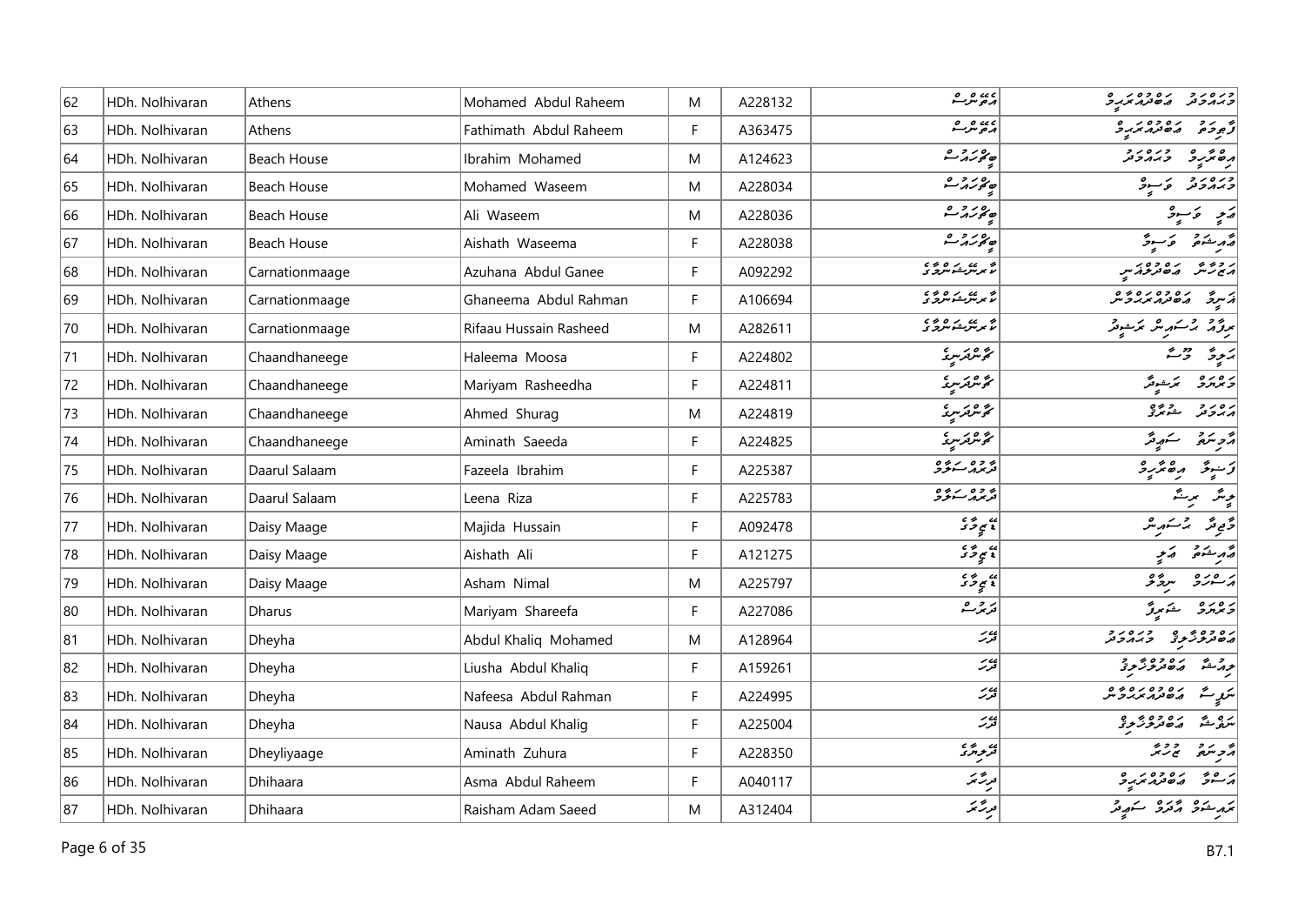| 88           | HDh. Nolhivaran | Dhilaavaruge   | Mohamed Moosa               | M  | A156137 | و <i>پی پ</i> ر و ۽<br>مرگوم <i>پو</i> ي | وره دو دور                                                                                       |
|--------------|-----------------|----------------|-----------------------------|----|---------|------------------------------------------|--------------------------------------------------------------------------------------------------|
| 89           | HDh. Nolhivaran | Dhilaavaruge   | Asima Mohamed               | F. | A223892 | و ۶ ر و c<br>توقره بو <i>c</i>           | و ر ه ر و<br>تر پر تر تر<br>ومجسبة فحج                                                           |
| $ 90\rangle$ | HDh. Nolhivaran | Dhinasha       | Adam Moosa                  | M  | A066062 | ويتزيتر                                  | وره دون                                                                                          |
| 91           | HDh. Nolhivaran | Dhinasha       | Rimaaza Adam                | F. | A155735 | امریزیژ                                  | $\overset{\ast}{\tilde{c}}\overset{\ast}{\sim}$<br>پە رە<br>مەنزۈ                                |
| 92           | HDh. Nolhivaran | Dhinasha       | Imaza Adam                  | F  | A155736 | امەيتە <del>ب</del> ر<br>يە              | $rac{2}{5}$<br>پور ہ<br>پرترو                                                                    |
| 93           | HDh. Nolhivaran | Dhinasha       | Nafeesa Ali                 | F  | A228634 | ورىترتر                                  | سَمَدٍ مُتَّ<br>آرنبي                                                                            |
| 94           | HDh. Nolhivaran | Dhinasha       | Fazuhaan Adam               | M  | A228640 | ويترتز                                   | رەپ پەرە<br>ۋىئ شركىر                                                                            |
| 95           | HDh. Nolhivaran | Dhivaru        | Ali Shameem                 | M  | A229005 | مریح تر                                  |                                                                                                  |
| 96           | HDh. Nolhivaran | Dhivaru        | Azeema Moosa                | F  | A229006 | امديريته                                 | $\begin{array}{cc} 2 & 2 & 2 & 2 \\ 2 & 2 & 2 & 2 \\ 2 & 2 & 2 & 2 \\ 2 & 2 & 2 & 2 \end{array}$ |
| 97           | HDh. Nolhivaran | Dhivaru        | Nashath Shameem             | F  | A229012 | مریح تر                                  | <br>  سَرَحْتَهِ فِي حَسَوِدِ                                                                    |
| 98           | HDh. Nolhivaran | Dhoadhi        | Ibrahim Naseer              | M  | A102886 | تحرمر                                    | رە ئرىر ئىسىر                                                                                    |
| 99           | HDh. Nolhivaran | Dhoadhi        | Naaiz Ibrahim               | M  | A155734 | ە<br>تىرىر                               | ە ھەترىر <sup>ە</sup><br>يثمر <sup>ج</sup>                                                       |
| 100          | HDh. Nolhivaran | Dhoadhi        | Ramziyya Hussain            | F  | A228242 | جمعر                                     | بروبي وعجر<br>بر <sup>م</sup> سە <sub>م</sub> مىر                                                |
| 101          | HDh. Nolhivaran | Dhoogas        | Rasheedha Mohamed           | F  | A223889 | دد بر ح<br>تعری ک                        | و ره ر و<br>تر پر ژنر<br>ىرىشىرىگر                                                               |
| 102          | HDh. Nolhivaran | Dhoogas        | Ishaaq Adnan                | M  | A225751 | دد بر ح<br>تعری ک                        | رەپ ئەرەپر                                                                                       |
| 103          | HDh. Nolhivaran | Dhoogas        | Hoodh Adhunaan              | M  | A282612 | ود پر ہے                                 | دو د و هر شر مر<br>ار در مر تر شر سر                                                             |
| 104          | HDh. Nolhivaran | Dhoogas        | Aishath Minhath Adnan       | F  | A326759 | ود ر ہے۔                                 | 222220 CWS                                                                                       |
| 105          | HDh. Nolhivaran | Dhoogas        | Fathimath Midhuhath Adhunan | F  | A380969 | ود پر ہے                                 |                                                                                                  |
| 106          | HDh. Nolhivaran | <b>Dhoores</b> | Ali Ibrahim                 | M  | A022667 | ود ۽ ه                                   |                                                                                                  |
| 107          | HDh. Nolhivaran | <b>Dhoores</b> | Shaahid Ali                 | M  | A128548 | ود ۽ ه                                   | المقررة مدير<br>مسيح مدير                                                                        |
| 108          | HDh. Nolhivaran | <b>Dhoores</b> | Aishath Aboobakuru          | F  | A227897 | دد ،<br>تربر ک                           | و مر شو د<br>77/77/7                                                                             |
| 109          | HDh. Nolhivaran | <b>Dhoores</b> | Niyaasha Ali                | F  | A227903 | ود ۽ ه                                   | سرمر شد میکند.                                                                                   |
| 110          | HDh. Nolhivaran | <b>Dhoores</b> | Huzaimath Ali               | F  | A227904 | ود ۽ ه<br>تعريجه شک                      |                                                                                                  |
| 111          | HDh. Nolhivaran | <b>Dhoores</b> | Sharmeel Ali                | M  | A227905 | دد ،<br>تربر ک                           | لمشتروني أركم                                                                                    |
| 112          | HDh. Nolhivaran | Dhuni          | Nahidha Ali                 | F  | A225062 | قرسر                                     | شريق كميمج                                                                                       |
| 113          | HDh. Nolhivaran | Dhuveli        | Hussain Ali                 | M  | A037969 | و ،<br>ترڅ م                             | برسكهر شركر                                                                                      |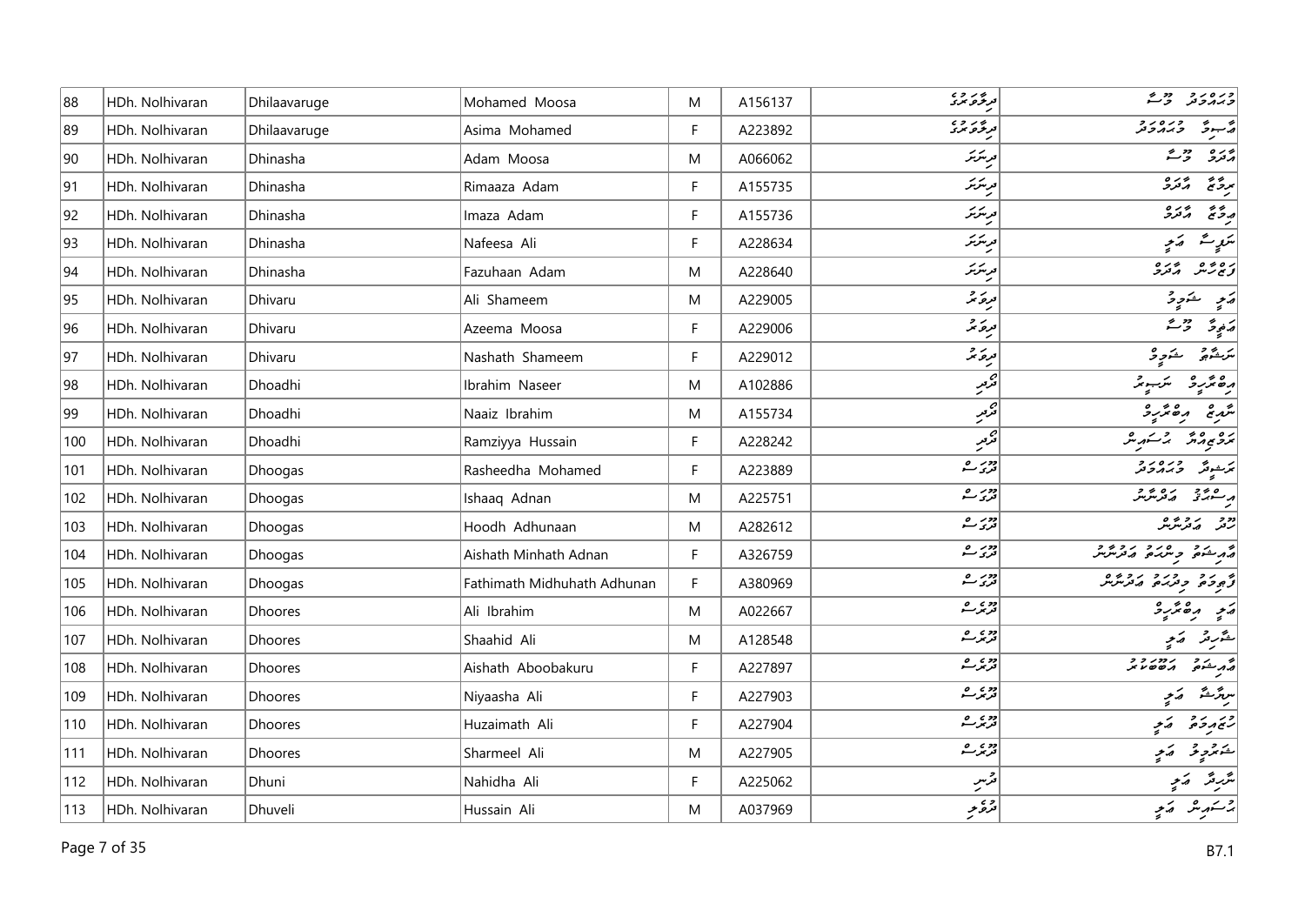| 114 | HDh. Nolhivaran | Dhuveli   | Saudhiyya Mohamed     | F         | A141289 | قرۂ محر                       | המנגית בגמכת                                                                                                                                                          |
|-----|-----------------|-----------|-----------------------|-----------|---------|-------------------------------|-----------------------------------------------------------------------------------------------------------------------------------------------------------------------|
| 115 | HDh. Nolhivaran | Dhuveli   | Haafiza Hussain       | F         | A141290 | قرة محر                       | يز <sub>وځ پر</sub> مشر شر                                                                                                                                            |
| 116 | HDh. Nolhivaran | Dhuveli   | Aminath Hussain       | F         | A228432 | قرءً محرِ                     | أوسكو بالتكريث                                                                                                                                                        |
| 117 | HDh. Nolhivaran | Dhuveli   | Dheena Hussain        | F         | A228433 | قرء محر                       | ىرى <i>گە جىسكىرى</i> گە                                                                                                                                              |
| 118 | HDh. Nolhivaran | Dhuveli   | Nadha Hussain         | F         | A405508 | قرغرمر                        | للرقر الاستهراش                                                                                                                                                       |
| 119 | HDh. Nolhivaran | Elpaso    | Ali Riza              | M         | A069019 | پرویز م                       | ړې برگ                                                                                                                                                                |
| 120 | HDh. Nolhivaran | Elpaso    | Abdul Rahman Hussain  | ${\sf M}$ | A071461 | ئۇ قۇرى                       | גם כם גם בם הקבל האליקו לא                                                                                                                                            |
| 121 | HDh. Nolhivaran | Elpaso    | Fareedha Ismail       | F         | A071462 | اندوژ م                       | ۇ بونگر بەسىم بولى<br>ئۇ بونگر بەسىم بولار بولارى<br>سۇ بىگر بەھەر بولار بولارى                                                                                       |
| 122 | HDh. Nolhivaran | Elpaso    | Safeena Abdul Rahman  | F         | A224386 | ەرەپرى                        |                                                                                                                                                                       |
| 123 | HDh. Nolhivaran | Elpaso    | Shafeega Abdul Rahman | F         | A224401 | پرویز م                       | شريق مەمەمدەر                                                                                                                                                         |
| 124 | HDh. Nolhivaran | Elpaso    | Ahmed Fazeen          | M         | A224407 | پروپر ح                       | رەرر زېږم                                                                                                                                                             |
| 125 | HDh. Nolhivaran | Elpaso    | Suhaa Ali Naazim      | F         | A225640 | پروپژ م                       | ر دی <sub>گر</sub> شرکار در شرکار در شرکت کرده کرد.<br>مسائله شرکار میکنور در شرکار در سرکار در سرکار در سرکار در سرکار در سرکار میتالی کردید که در سرکار در سرکار دی |
| 126 | HDh. Nolhivaran | Elpaso    | Samra Shafeeq         | F         | A225654 | پرویز م                       | أَسْتَرْحَمَدُ الشَّمَوِرَةُ وَ                                                                                                                                       |
| 127 | HDh. Nolhivaran | Elpaso    | Reehan Faiz           | ${\sf M}$ | A225658 | پرویز م                       | بريژنتر تؤريح                                                                                                                                                         |
| 128 | HDh. Nolhivaran | Ever Last | Ahmed Shafeeg         | ${\sf M}$ | A120096 | ى ئەسرىۋىسى<br>مەمۇرىسى       | رەرو شرې                                                                                                                                                              |
| 129 | HDh. Nolhivaran | Ever Last | Sheereena Hussain     | F         | A225135 | ى بەر بۇرماھ<br>مەكەبىر ئۇسسو | جي شي المريد المريد                                                                                                                                                   |
| 130 | HDh. Nolhivaran | Ever Last | Shahudha Ahmed        | F         | A225638 | ى بە بەرگە ھ<br>مەن ئەرگە سى  | ر دو ره رور<br>شورتر م <i>.ب</i> روتر                                                                                                                                 |
| 131 | HDh. Nolhivaran | Faahi     | Ali Mahir             | M         | A224016 | وً ب                          | أەيج الحرايم                                                                                                                                                          |
| 132 | HDh. Nolhivaran | Faahi     | Lubna Ali Mahir       | F         | A224019 | $\overline{\phantom{a}}$      | $\frac{2}{3}$ $\frac{1}{2}$ $\frac{1}{2}$ $\frac{1}{2}$ $\frac{1}{2}$ $\frac{1}{2}$                                                                                   |
| 133 | HDh. Nolhivaran | Faahi     | Mahil Ali Mahir       | M         | A225568 | اقرير                         | وحرو كالمج وحرابا                                                                                                                                                     |
| 134 | HDh. Nolhivaran | Fahala    | Ahmed Rasheed         | M         | A060867 | قرترى                         | ره رو بر شوتر<br>ا <i>د بر</i> وتر بر شوتر                                                                                                                            |
| 135 | HDh. Nolhivaran | Fahala    | Naaif Rasheed Ahmed   | M         | A224146 | ۇزۇ                           | شرقى ترجعتى كالالاقر                                                                                                                                                  |
| 136 | HDh. Nolhivaran | Fahala    | Naahil Rasheed Ahmed  | M         | A226922 | ۇزى                           | تركز ترجيتر وروزة                                                                                                                                                     |
| 137 | HDh. Nolhivaran | Falas     | Nazira Ibrahim        | F         | A225383 | ۇ ئۆر شە                      | لشموشر مرەشرىر                                                                                                                                                        |
| 138 | HDh. Nolhivaran | Falas     | Nuskha Ibrahim        | F         | A225395 | ۇ ئۇر                         | برە ئۆر ۋ<br>برويج                                                                                                                                                    |
| 139 | HDh. Nolhivaran | Falas     | Nasrath Ibrahim       | F         | A225397 | ۇ ئۆرشە                       | يترجعهم وهغربرد                                                                                                                                                       |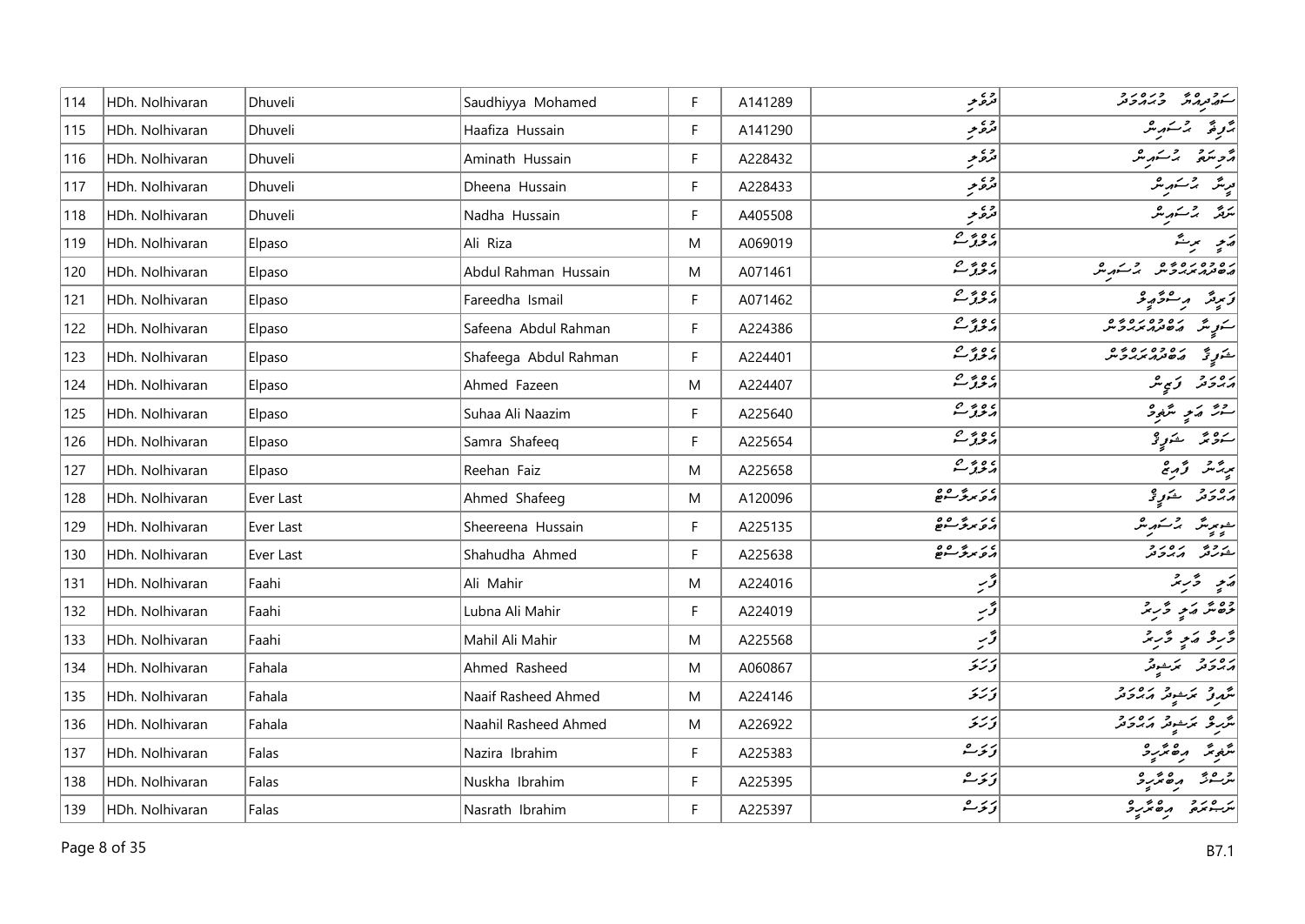| 140 | HDh. Nolhivaran | Fares          | Abdul Hadee Abdul Rahman | M  | A037176 | ىر ئەر ھ                        | ره وه د په مره وه بره وه<br>مصر د کرد مصر مرکز کر          |
|-----|-----------------|----------------|--------------------------|----|---------|---------------------------------|------------------------------------------------------------|
| 141 | HDh. Nolhivaran | Fares          | Aminath Abdul Haadhee    | F. | A226500 | ئە ئىر شە                       | أأترسم أأتحد والمعالج                                      |
| 142 | HDh. Nolhivaran | Fares          | Muaaza Abdul Haadhee     | F. | A226953 | ئە ئەرم                         |                                                            |
| 143 | HDh. Nolhivaran | Fares          | Ahmed Muaaz              | M  | A228162 | ترىژىشە                         | ره رحم در در<br>مرکز حمض                                   |
| 144 | HDh. Nolhivaran | Fares          | Aishath Muha             | F  | A228163 | ىر ئەر ھ                        | وكرمشتمو ورمح                                              |
| 145 | HDh. Nolhivaran | Fares          | Nabeeha Abdul Haadhee    | F. | A228164 | ىر ، ھ<br>يۈرىشە                | بتهاء ماه ده در در                                         |
| 146 | HDh. Nolhivaran | Fasaanaa       | Abdul Ghani Abdul Rahman | M  | A032144 | ۇ شەمىگە                        | גם כם ג' ג'ם כם גם בים -<br>גיס בקיבה היי היים בקהיי בקייק |
| 147 | HDh. Nolhivaran | Fasaanaa       | Ibrahim Waheed           | M  | A128823 | ۇ ئەشىر                         | دەمەر قەدەر<br>رەمەر قەدەر<br>دۇسەش ھەدەدىر                |
| 148 | HDh. Nolhivaran | Fasaanaa       | Afsana Abdul Ghani       | F  | A224890 | ۇ ئەشر                          |                                                            |
| 149 | HDh. Nolhivaran | Fashuvi        | Mariyam Hussain          | F. | A227944 | وكرثره                          | 2010 - 2010 L                                              |
| 150 | HDh. Nolhivaran | Faza           | Ahmed Asim               | M  | A131364 | وًجَ                            | גם גב הבייב                                                |
| 151 | HDh. Nolhivaran | Faza           | Minna Mohamed            | F  | A151747 | تریخ                            | و شرع دره د د                                              |
| 152 | HDh. Nolhivaran | Faza           | Hussain Asim Mohamed     | M  | A151803 | ترتج                            | י הודע הייכל במחבד                                         |
| 153 | HDh. Nolhivaran | Faza           | Zahira Ibrahim           | F  | A228017 | ترتج                            | لتجربته وحتربه                                             |
| 154 | HDh. Nolhivaran | Faza           | Yumna Mohamed            | F  | A228022 | تریخ                            | כם בנסנב<br>תכית בגתכת                                     |
| 155 | HDh. Nolhivaran | Faza           | Zihuna Mohamed           | F. | A228024 | ترتج                            | ي ژنگر ورورور                                              |
| 156 | HDh. Nolhivaran | Feeroazge      | Hussain Latheef          | M  | A078750 | و ۵ ۵ م<br>په ترېخ <sub>ک</sub> | 2سىرىش ئۇچۇق                                               |
| 157 | HDh. Nolhivaran | Feeroazge      | Mariyam Hussain          | F. | A225259 |                                 | - 2010 - 2010                                              |
| 158 | HDh. Nolhivaran | Feeroazge      | Shaam Hussain Latheef    | M  | A225790 | وپرې                            | د د د کرد شهر شو د در د                                    |
| 159 | HDh. Nolhivaran | Feeroazu Villa | Aminath Moosa            | F  | A100653 | ە جەنج ھ <sub>و</sub> مۇ        | ړ ده ده ده.                                                |
| 160 | HDh. Nolhivaran | Feeroazu Villa | Zahida Gasim             | F  | A228144 | رچ چې په مخ<br>  پېښمنځ پوځي    | تجرىد تۇسىۋ                                                |
| 161 | HDh. Nolhivaran | Fehivina       | Ibrahim Rasheed Adam     | M  | A047477 | ۇرەپىر                          | مەھەر ئەس ئەسىر ئەر                                        |
| 162 | HDh. Nolhivaran | Fehivina       | Aishath Ibrahim Rasheed  | F  | A147196 | ۇر <sub>ە</sub> بىر             |                                                            |
| 163 | HDh. Nolhivaran | Fehivina       | Saeeda Ali               | F  | A228186 | ۇروپىر<br>مەم                   | سكهاش الكافي                                               |
| 164 | HDh. Nolhivaran | Fehivina       | Aminath Ibrahim          | F. | A228220 | ۇر <sub>چە</sub> بىر            | أزمز ينمو<br>دە ئەرد                                       |
| 165 | HDh. Nolhivaran | Fehivina       | Mariyam Ibrahim          | F  | A228222 | ۇروپر                           | גם גם ביתים                                                |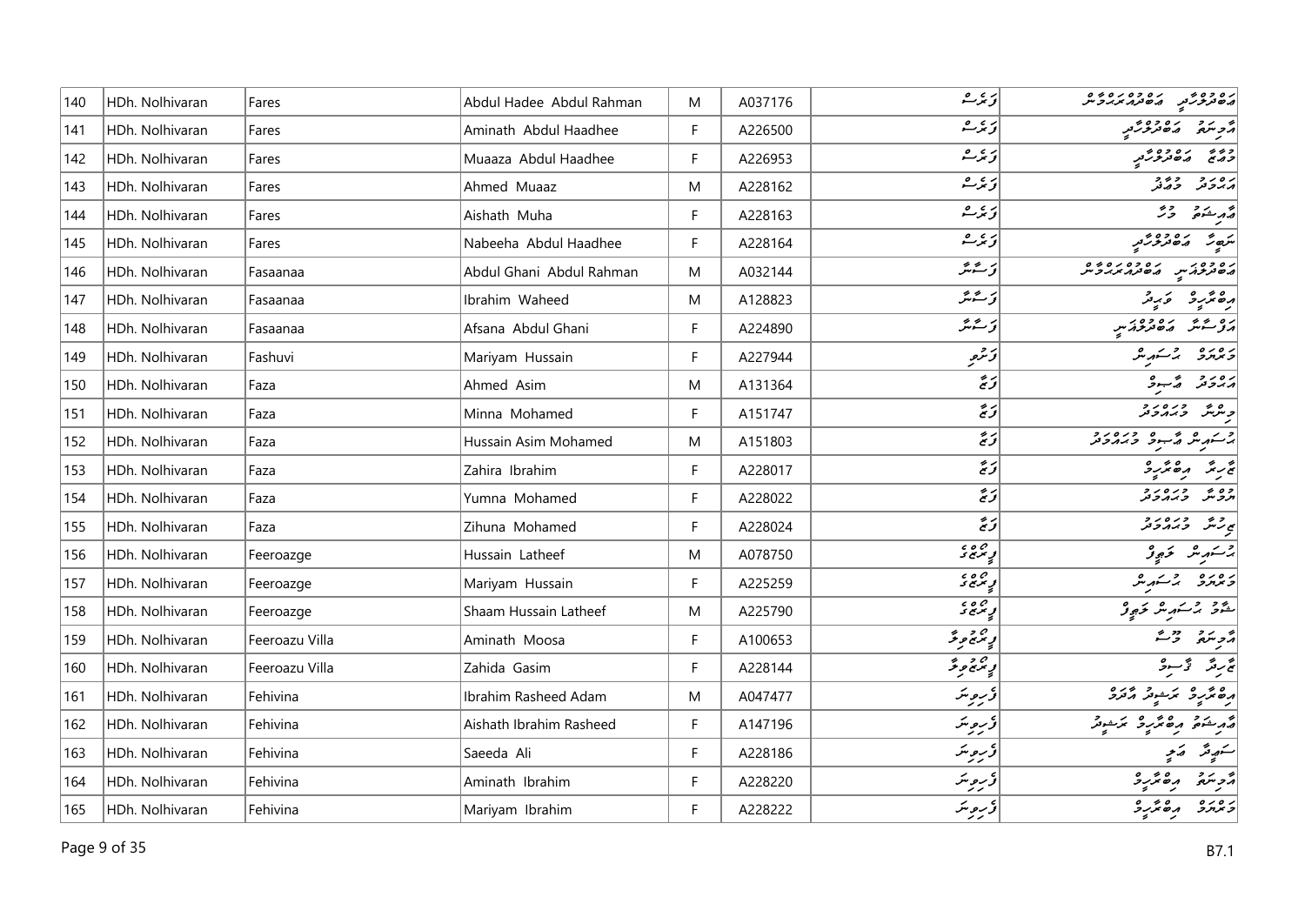| 166 | HDh. Nolhivaran | Femoaraage     | Laaiza Mohamed      | F | A154587 | ړه د د<br>او د بود                    | و ر ه ر د<br>تر پر ژنر<br>لمحرم يخم                     |
|-----|-----------------|----------------|---------------------|---|---------|---------------------------------------|---------------------------------------------------------|
| 167 | HDh. Nolhivaran | Femoaraage     | Hussain Niyaaz      | M | A155731 | ه ۵ و ه<br>او د بو د                  | جرسكور معدد مريد من                                     |
| 168 | HDh. Nolhivaran | Femoaraage     | Mohamed Nizaar      | M | A224461 | ړ بر پر پر<br>تو <del>و</del> مگرۍ    | <i>د بر ه ب</i> ر د<br>سرچ تر                           |
| 169 | HDh. Nolhivaran | Femoaraage     | Azeeza Ali          | F | A224462 | پر <i>م پر پ</i><br>  بو تر بو پر     | أرسم تحجم أأتراحي                                       |
| 170 | HDh. Nolhivaran | Femoaraage     | Zahiyath Mohamed    | F | A224474 | ه ۵ پر د<br>او د بو د                 | پر در در<br>پخ ر در در<br>و ره ر و<br>تر <i>پر</i> و تر |
| 171 | HDh. Nolhivaran | Femoaraage     | Juhaina Mohamed     | F | A224478 | ړ بر پر پر<br>تو <del>ت</del> ر بو پر | ور شهر العدد ورو                                        |
| 172 | HDh. Nolhivaran | Femoaraage     | Ali Ziyaan          | M | A225673 | پر <i>م پر پ</i><br>  بو تو تو پر     | ړې د شرکتن                                              |
| 173 | HDh. Nolhivaran | Fenfiyaazuge   | Rasheeda Ali        | F | A224156 | ې هرو پر دې<br>د شرو پر پر د          | ىرچىق كەم<br>م                                          |
| 174 | HDh. Nolhivaran | Feyz           | Nasiha Adam         | F | A225065 | ړه ه<br>گر <del>ي</del>               | متن بدرگر<br>متن<br>پور ہ<br>مرکز پر                    |
| 175 | HDh. Nolhivaran | Feyz           | Nashiya Adam        | F | A225068 | ړه ه<br>گر <del>ي</del>               | مگرىشودگر<br>م<br>پر ہ<br>مرکزو                         |
| 176 | HDh. Nolhivaran | Feyz           | Adhuham Adam        | M | A225780 | ړه ه<br>گر <del>ج</del>               | ر ور ه<br>پرتورنژ<br>پر ہ<br>مرترو                      |
| 177 | HDh. Nolhivaran | Feyz           | Ajuwadh Adam        | M | A225782 | ړه ه<br>گر <del>ج</del>               | پور ہ<br>مرکزو<br>پر 3 ر 5<br>پر تع حر تعر              |
| 178 | HDh. Nolhivaran | Fini Villa     | Adam Waheed         | M | A026273 | و سره څه<br>تر سر                     | أرمزو كالميامز                                          |
| 179 | HDh. Nolhivaran | Fini Villa     | Wifadha Adam Waheed | F | A226423 | او سره څه<br><u>ست</u>                | <br>  و تی گر مرکزی کوبرند                              |
| 180 | HDh. Nolhivaran | Fini Villa     | Ali Seeniyaz        | M | A226428 | او سره څه<br><u>ست</u>                |                                                         |
| 181 | HDh. Nolhivaran | Fini Villa     | Aminath Waheeda     | F | A227971 | اوسعدگر<br>ڪشم                        |                                                         |
| 182 | HDh. Nolhivaran | Fini Villa     | Fathimath Fazeela   | F | A227980 | اوسره څه<br><u>سب</u>                 | وَّەپرۇ ئەسپۇ                                           |
| 183 | HDh. Nolhivaran | Fini Villa     | Zeeniya Saeed       | F | A227982 | او سره څه<br><u>ست</u>                | ىپ سرگە سىكھوتىر                                        |
| 184 | HDh. Nolhivaran | Fini Villa     | Seeniya Saeed       | F | A227989 | اوسره څه<br><u>سب</u>                 | سە پەتىر<br>سەمىرىگر                                    |
| 185 | HDh. Nolhivaran | Fini Villa     | Sifaana Saeed       | F | A368741 | ار سره څه<br><u>پ</u>                 | سىرتىش سىرتىر                                           |
| 186 | HDh. Nolhivaran | Finifenjanbuge | Mariyam Shareefa    | F | A166575 | و سرو مرد و د و د                     | ىر 2 مەر 2<br>ے مورٌ                                    |
| 187 | HDh. Nolhivaran | Finifenjanbuge | Aishath Shareefa    | F | A225049 | و سرو سره و د و د                     | أقهر مشكاتهم المستعبرة                                  |
| 188 | HDh. Nolhivaran | Finifenmaage   | Mohamed Maazih      | M | A312413 | و سرگر مرگر <sup>ی</sup>              | ورەرد ئەر                                               |
| 189 | HDh. Nolhivaran | Finihiyaage    | Ahmed Siraj         | M | A148234 | و سربر پژی<br>بر بر بر                | رورو سورتم                                              |
| 190 | HDh. Nolhivaran | Finihiyaage    | Nasheedha Hussain   | F | A223900 | و سربر پر <sup>ی</sup><br>تر بر بر    | لترجيع الرائد المرامر                                   |
| 191 | HDh. Nolhivaran | Finimaage      | Faheema Hussain     | F | A033950 | و سرچ <sup>ء</sup><br>تر سرچ          | أَوْرِدُ بِرْسَهِ مِدْ                                  |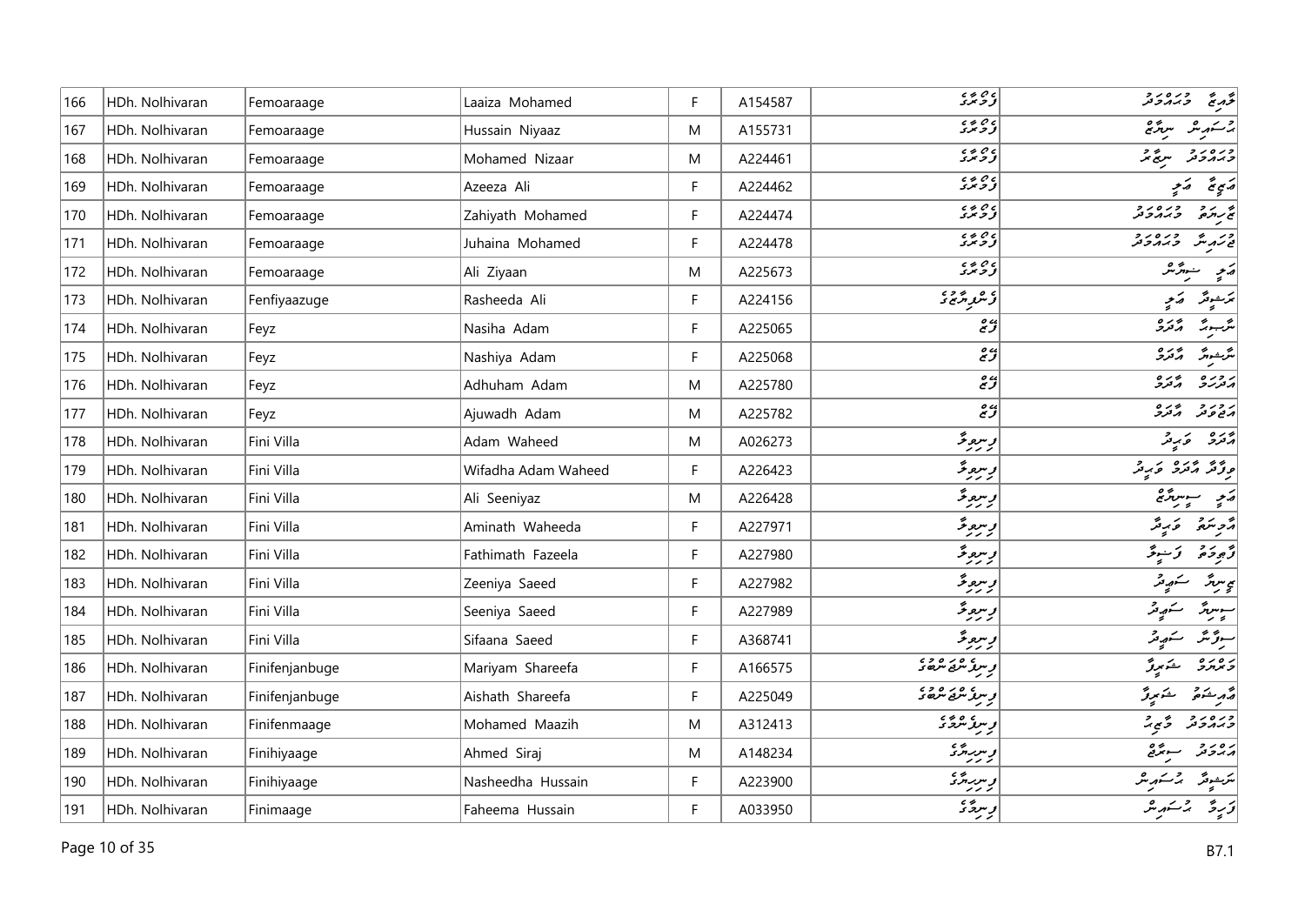| 192 | HDh. Nolhivaran | Fiyaathoshige | Abdul Sattar Moosa    | M  | A120498 | و پھر ہ<br>پر مربو                                                   | נסכם נסיכ כביי.<br>הסנג התופיג כי                     |
|-----|-----------------|---------------|-----------------------|----|---------|----------------------------------------------------------------------|-------------------------------------------------------|
| 193 | HDh. Nolhivaran | Fiyaathoshige | Maisa Abdul Sattar    | F  | A148009 | و پر پر ۽<br>رقم تعري                                                | ر ٥ ۶ ٥ ٥ ٥ ٠ ٥<br>۵ ٠ ۵ مهر ۶ مهر ۶<br>ر پر ش        |
| 194 | HDh. Nolhivaran | Fiyaathoshige | Sanfa Mohamed         | F  | A152902 | و پر پر ۽<br>پر مربو سرچ                                             | و رە ر د<br><i>د بە</i> دىر<br>سەئىدى                 |
| 195 | HDh. Nolhivaran | Fiyaathoshige | Faahim Abdul Sattar   | M  | A226287 | و پھر ۽<br>پر مربو                                                   | ره وه ره دور<br>پره تربر شهره پر<br>ۇر ۋ              |
| 196 | HDh. Nolhivaran | Flower House  | Ahmed Mohamed         | M  | A223893 | ە ئەر بەر ئەر<br>ئۇ ئۇ <i>ھ بىر ئە</i> ر                             | ره رو دره رو<br>גرونر وبرونر                          |
| 197 | HDh. Nolhivaran | Gahaa         | Mohamed Mausoom       | M  | A113678 | ىرچ                                                                  | ىر دە دە<br>و رە ر د<br><i>د بر</i> گرىز              |
| 198 | HDh. Nolhivaran | Gahaa         | Ansoodha Abdul Fathah | F  | A155733 | ىزچ                                                                  | ره دده دره ده ده ده<br>پرسرسوتر پره تر ژبروبر         |
| 199 | HDh. Nolhivaran | Gahaa         | Seemiya Abdul Fathah  | F  | A228173 | ىرچ                                                                  | > > 0 > 0 > 0 ><br>^ 0 0 0 0 0 0 0 0 0<br>اسوپر<br>ڪ  |
| 200 | HDh. Nolhivaran | Gahaa         | Ahmed Mausoom         | M  | A228177 | ىزچ                                                                  | נים כך ברבים.<br>הגבת בה-                             |
| 201 | HDh. Nolhivaran | Gaskara       | Hussain Ali           | M  | A046792 | ر 2 ئەرىر<br>ئ                                                       | برسكهر شركر                                           |
| 202 | HDh. Nolhivaran | Gaskara       | Sahula Hussain        | F  | A128588 | ى سەرىمىر                                                            | سەرىق برسىمەش                                         |
| 203 | HDh. Nolhivaran | Gaskara       | Sajuhaa Hussain       | F  | A226496 | ى سەرىمىر                                                            | سەدە بۇ<br>جە <b>س</b> ەمەر بىر                       |
| 204 | HDh. Nolhivaran | Gaskara       | Fathimath Saeeda      | F  | A226794 | ر ھ.<br>ئەسىمە ئىر                                                   | أزَّوِدَة سَنَ يَدْ                                   |
| 205 | HDh. Nolhivaran | Green Light   | Firaasha Mohamed      | F  | A226137 | ە بې <sub>ر</sub> بىر <i>جىر</i> ھ                                   | وبرٌڪ وره دو                                          |
| 206 | HDh. Nolhivaran | Green Light   | Imaaza Mohamed        | F. | A226778 | ۇ <sub>مو</sub> شرىخەر ھ                                             | <i>و بر ۵ پر و</i><br>ەرتىم                           |
| 207 | HDh. Nolhivaran | Green Light   | Hussain Mohamed       | M  | A226781 | <sub>م</sub> حمد محمد ع                                              | بر شهر شده در در د                                    |
| 208 | HDh. Nolhivaran | Green Light   | Mohamed Rasheed       | M  | A226793 | ۇ <sub>مو</sub> شرىخەر ھ                                             | وره رو کرشونر<br><i>ویرو</i> ونر کرشونر               |
| 209 | HDh. Nolhivaran | Gulalaage     | Zulaikha Mohamed      | F  | A224546 | و ه بر پر پر<br>پر محرکو بر                                          | و رە ر د<br>تر پروتر<br>ج ځ د گ                       |
| 210 | HDh. Nolhivaran | Gulalaage     | Nasfa Ali             | F  | A224547 | و ه بر پر پر<br>پر نور موبر                                          | بترجع قرمي                                            |
| 211 | HDh. Nolhivaran | Gulalaage     | Saira Ali             | F  | A224548 | و ه بر پر پر<br>پر محرکو پر                                          | شەپرى كەيپ                                            |
| 212 | HDh. Nolhivaran | Gulalaage     | Nishaana Ali          | F  | A342412 | و ہ ر ر ر د<br>د محرار محر د                                         | <br> سرشگستر کمکم                                     |
| 213 | HDh. Nolhivaran | Guldhasthaage | Ali Waheed            | M  | A050877 | و ه بر _ ه پر و<br>د نژوکر ستهجو د                                   | أوسم وكبيتمر                                          |
| 214 | HDh. Nolhivaran | Guldhasthaage | Ramiza Abdul Rahman   | F  | A055574 | و ه بر _ ه پر و<br>د نوتر سعو د                                      | ر ه د ه د ه د ه<br>پره تربر <i>تربر 5 س</i><br>ترتزيح |
| 215 | HDh. Nolhivaran | Guldhasthaage | Hassan Waheed         | M  | A225161 | و ه بر _ ه پر و<br>د نژوکر ستهجو د                                   | پرسکس کار پر                                          |
| 216 | HDh. Nolhivaran | Guldhasthaage | Adam Waheed           | Μ  | A225163 | و ه بر _ه پ <sub>ر</sub> ب <sub>ه</sub><br>بر نوتر سعو <sub>ند</sub> | پڙيو ڪيدوگر                                           |
| 217 | HDh. Nolhivaran | Gulfaamuge    | Aminath Reena         | F  | A316786 | وه پر و ،<br>د <del>و</del> تو <del>و</del> د                        | ړ د سره په پر                                         |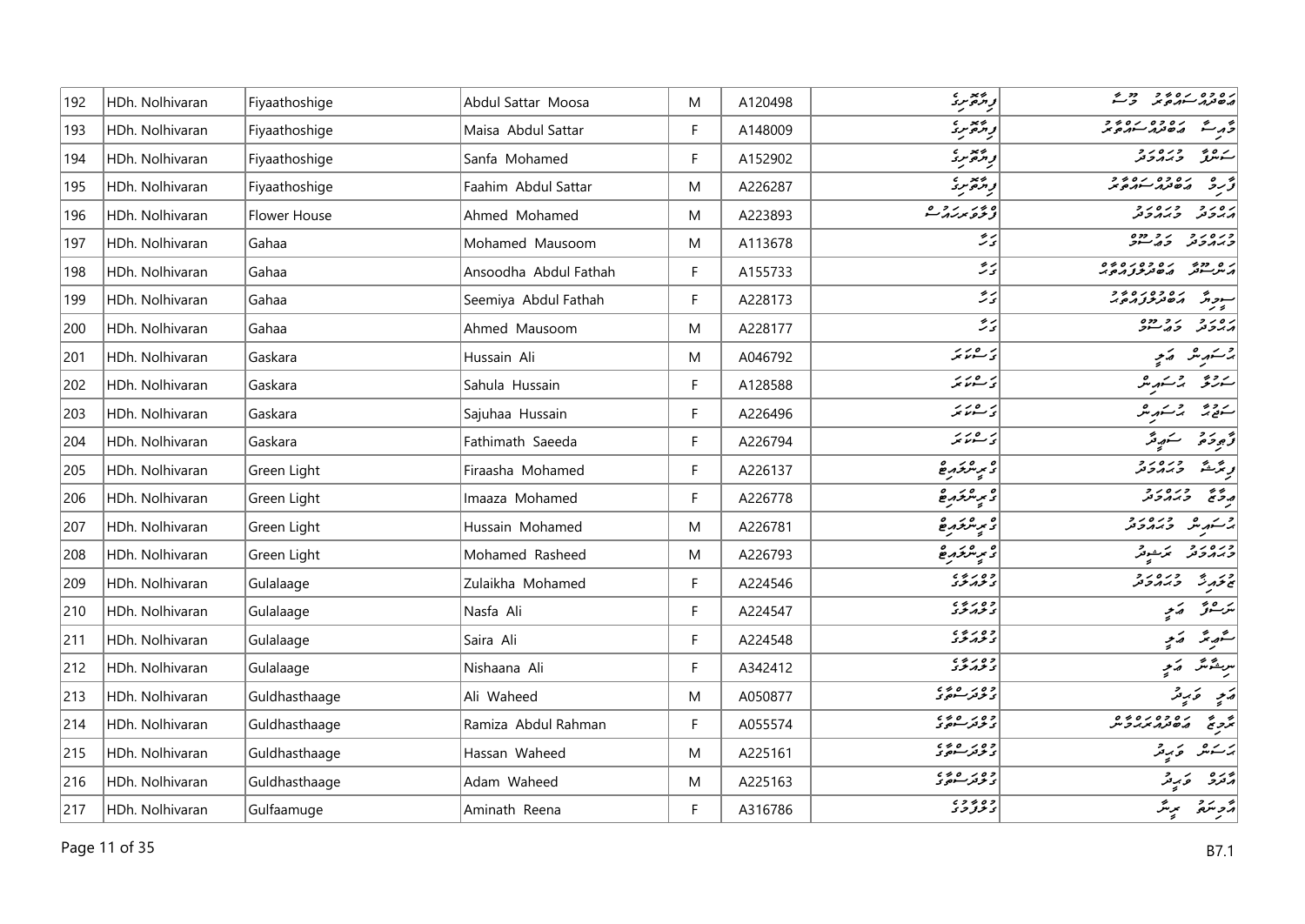| 218 | HDh. Nolhivaran | Haama              | Hussain Anees           | M         | A226560 | $\tilde{\mathcal{Z}}$                     | يز سکهر شہر اور کہ کہ کہ میں ک                   |
|-----|-----------------|--------------------|-------------------------|-----------|---------|-------------------------------------------|--------------------------------------------------|
| 219 | HDh. Nolhivaran | Haama              | Mariyam Ibrahim         | F         | A228813 | ترى                                       |                                                  |
| 220 | HDh. Nolhivaran | Haama              | Adam Anees              | M         | A228817 | رمز                                       | أثروه أتأسرت                                     |
| 221 | HDh. Nolhivaran | Haama              | Ali Anees Hassan        | M         | A393205 | $\mathcal{Z}^{\mathcal{Z}}$               | ړې <sub>مک</sub> ېږے برخش                        |
| 222 | HDh. Nolhivaran | Haavilla           | Ibrahim Rasheed         | M         | A059396 | ر<br>رسمبر محمد                           | رەترىرى ترخىق<br>رەترىرى ترخىق                   |
| 223 | HDh. Nolhivaran | Haavilla           | Aishath Ali             | F         | A087762 | رًّہ پر                                   |                                                  |
| 224 | HDh. Nolhivaran | Haavilla           | Isham Ibrahim Rasheed   | M         | A226535 | رَّحْمَ                                   |                                                  |
| 225 | HDh. Nolhivaran | Handhuvarudheyge   | Mareena Mohamed         | F         | A224218 | ر سرچ ر وي ،<br>ر سرچر مرجز د             | كرمير وره دو                                     |
| 226 | HDh. Nolhivaran | Happy Night        | Aishath Abdul Rahman    | F         | A225302 | <sup>ع</sup> ب <sub>و</sub> سَرَم ع       | ه د د ده ده ده ده و.<br>په دشوی په ه تر پر بر بر |
| 227 | HDh. Nolhivaran | <b>Happy Night</b> | Haseena Yoosuf          | F         | A225309 | <sup>ي</sup> بو پئرم ھ                    | ېز پېښتر ده ده.<br>په                            |
| 228 | HDh. Nolhivaran | Hazaaru Villa      | Khadeeja Ibrahim        | F         | A106140 | رَ پِّ بِرُهِ بِوَّ                       | زَمْرِيحٌ وِ صُحَّرِ وَ                          |
| 229 | HDh. Nolhivaran | Hazaaru Villa      | Areesha Khaleela        | F         | A224422 | <br> رئج ترو ژ                            | زَرِرٌ<br>ەئىرىشە                                |
| 230 | HDh. Nolhivaran | Hazaaru Villa      | Fahudulla Khaleel       | ${\sf M}$ | A224425 | ئەتچ ترەپە ق                              | ترەپچە للە ئەيپىتى                               |
| 231 | HDh. Nolhivaran | Hazaarumaage       | Abdulla Nashid          | M         | A104852 | ر ۶ و ۶ ء<br>تر پنج بوری                  | برە تراللە<br>سُرْمِشوترُ                        |
| 232 | HDh. Nolhivaran | Hazaarumaage       | Abdul Jaleel Hussain    | M         | A121170 | ر پر و د »<br>رسخ بور <del>و</del> ی      |                                                  |
| 233 | HDh. Nolhivaran | Hazaarumaage       | Shameema Aboobakuru     | F         | A224746 | ر بر و بر ،<br>رسخ بوری                   | $72727$<br>$79001$                               |
| 234 | HDh. Nolhivaran | Heerosee Villa     | Fazna Ibrahim           | F         | A322797 | ر بر<br>  ئەسىرىمىتىسىز                   | رەپر مەئرى                                       |
| 235 | HDh. Nolhivaran | Himeyn             | Saifulla Shaheed        | M         | A113302 | ريح مګر                                   | سَمَرِ وَ اللّه ۖ شَمَسٍ مِّرْ                   |
| 236 | HDh. Nolhivaran | Himeyn             | Yazeeda Ali             | F         | A226859 | بەۋىگە                                    | بر <sub>ي</sub> پڻر آھي ج                        |
| 237 | HDh. Nolhivaran | Himeyn             | Yaeesh Saifulla Shaheed | M         | A282613 | ريح مګر                                   | مَرَمِيثُ سَمَرِوْ اللّه شَرَرِةْ                |
| 238 | HDh. Nolhivaran | Hithahfinivaage    | Siyana Aboobakuru       | F         | A225209 | رۇشۇر بىرقە ئە                            |                                                  |
| 239 | HDh. Nolhivaran | Hithahfinivaage    | Hussain Mohamed         | ${\sf M}$ | A225215 | رۇشۇر بىرقە ئە                            | بر شهر محدود و                                   |
| 240 | HDh. Nolhivaran | Hithahfinivaage    | Ali Mohamed             | ${\sf M}$ | A225786 | رە ئىروپىر <i>ە ئ</i>                     | أثمر وره رد                                      |
| 241 | HDh. Nolhivaran | Hithahfinivaage    | Muna Mohamed            | F         | A332273 | پەنزىر سرچ <sup>ى</sup>                   | و میں در در د<br>دس دربردیں                      |
| 242 | HDh. Nolhivaran | Hithahfinivaage    | Shauna Mohamed          | F         | A358568 | رە ئەر بىر <i>ە ئ</i>                     | ىشەر ئىگر<br>و ره ر و<br>تر پر ژنر               |
| 243 | HDh. Nolhivaran | Hithigasdhoshuge   | Abdul Raheem Gasim      | ${\sf M}$ | A099537 | اره د صغیرو <del>،</del><br>په د مشهورد . | גפרפגפ לייפ                                      |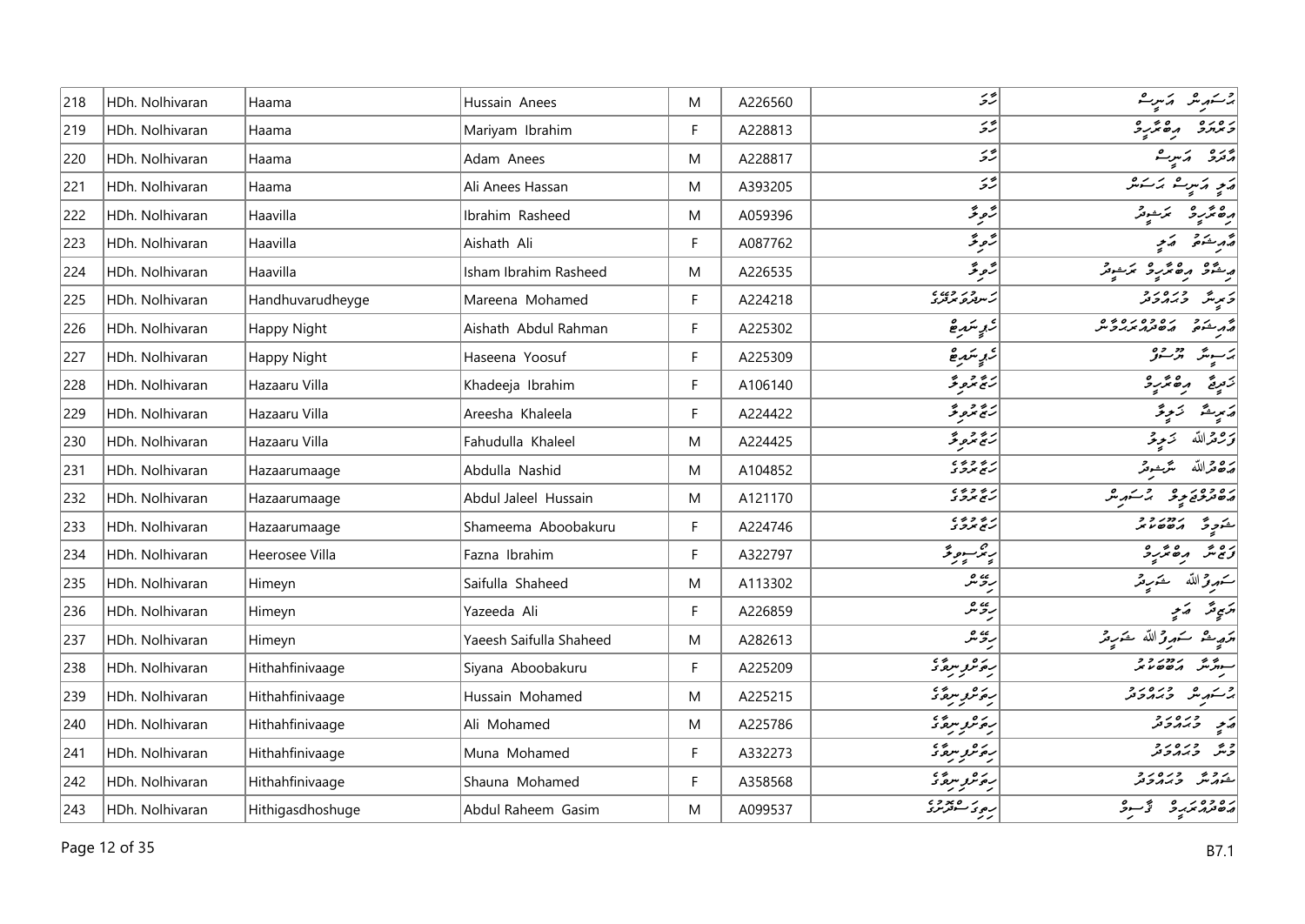| 244 | HDh. Nolhivaran | Hithigasdhoshuge | Mohamed Nimal         | M  | A153643 | ر <sub>جو</sub> ی ڪتر پر وي<br>پرچي ڪتر پري | כנסנכ תשם                                                   |
|-----|-----------------|------------------|-----------------------|----|---------|---------------------------------------------|-------------------------------------------------------------|
| 245 | HDh. Nolhivaran | Hithigasdhoshuge | Afeefa Aboobakuru     | F. | A223829 | ر صد و د و د<br>ره د سوتربرد                | 77/77/7<br>ەزىر                                             |
| 246 | HDh. Nolhivaran | Hithigasdhoshuge | Abdulla Nimal         | M  | A223831 | <br>  ره د ک سور د د د                      | رە ئەللە سەئد                                               |
| 247 | HDh. Nolhivaran | Hithigasdhoshuge | Mizna Abdul Raheem    | F. | A223834 | <br> رەپرى سەندىرى<br> -                    | رە دەر بە<br>جومج يثر                                       |
| 248 | HDh. Nolhivaran | Hithigasdhoshuge | Ali Nimaal            | M  | A223835 | اره د می ده ده<br>په د مورسود               | ړې بردمی                                                    |
| 249 | HDh. Nolhivaran | Hithigasdhoshuge | Hassan Nimaal         | M  | A225561 | اره در حدود<br>اره در حدود                  | <i>يُهُ سِوَّةِ</i>                                         |
| 250 | HDh. Nolhivaran | Hivvaru          | Mohamed Adam          | M  | A226291 | رە دىر                                      | و ر ه ر د<br>تر پر تر تر<br>پور ہ<br>مرکزو                  |
| 251 | HDh. Nolhivaran | Hivvaru          | Adam Ahmed            | M  | A227211 | رە ئە جە                                    | ەر دىر<br>په ره<br>درگر                                     |
| 252 | HDh. Nolhivaran | Hivvaru          | Jameela               | F  | A227213 | ره د د                                      | ر<br>نے تر <sup>ی</sup> خہ                                  |
| 253 | HDh. Nolhivaran | Hivvaru          | Fathimath Rishwaan    | F  | A227218 | ره د د                                      | و مر د<br>تر مو <del>ز</del> مو<br>برىشۇشر                  |
| 254 | HDh. Nolhivaran | Hivvaru          | Aishath Adam          | F. | A227219 | ره د د<br>ره و نر                           | و در دره<br>مهرشتنی مرمز                                    |
| 255 | HDh. Nolhivaran | Hiyaa            | Abdul Sattar Hussain  | M  | A038370 | رپڙ                                         | ره ده ده ده د د کرد.                                        |
| 256 | HDh. Nolhivaran | Hiyaa            | Liushad Abdul Sattar  | M  | A159266 | ربڑ                                         | د مود ده ده ده دود<br>درخور ماه در سرموند                   |
| 257 | HDh. Nolhivaran | Hiyaa            | Athika Abdul Sattar   | F  | A228321 | ريز                                         | ر ٥ ۶ ٥ ٥ ٥ ٥ ٠<br>پره تر پر شور صو<br>پ <sup>ر</sup> جو سُ |
| 258 | HDh. Nolhivaran | Hiyaa            | Amjadhu Abdul Sathaar | M  | A228327 | رپڙ                                         | ג סג כ נגס כ סגיל ב                                         |
| 259 | HDh. Nolhivaran | Hiyaleege        | Saffiyya Ali          | F  | A223977 | رېزىي                                       | سكوره محمر أكدمي                                            |
| 260 | HDh. Nolhivaran | Hiyaleege        | Zameera Ahmed         | F  | A223992 | رېزىپە<br>بە                                | أيتولي أره رو                                               |
| 261 | HDh. Nolhivaran | Hoali            | Mohamed Ali           | M  | A120647 | انجعج                                       | ورەرو كې                                                    |
| 262 | HDh. Nolhivaran | Hoali            | Shabana Mohamed       | F. | A228435 | اچمو                                        | شەھ دىرەرد                                                  |
| 263 | HDh. Nolhivaran | Hoali            | Samhath Mohamed       | F  | A228440 | اچمو                                        | و رە ر د<br>تر پروتر<br>ر ه ر د<br>سوبرم                    |
| 264 | HDh. Nolhivaran | Hoali            | Sharoona Mohamed      | F  | A363229 | احيو                                        | د دوره دره دور<br>شوپرس وبردونر                             |
| 265 | HDh. Nolhivaran | Honey Moon       | Shafiu Mohamed        | M  | A092196 | ائەيدە<br>ئ                                 | و ره ر د<br>تر پر تر تر<br> شگورژ                           |
| 266 | HDh. Nolhivaran | Honey Moon       | Shiuma Mohamed        | F  | A114917 | اير دون<br>پ                                | شەرچە ئخ<br>و رە ر د<br>تر پروتر                            |
| 267 | HDh. Nolhivaran | Honey Moon       | Fathimath Aboobakuru  | F  | A227655 | ئە بىر 3 مىر<br>ئە                          | 1 בצ'ב ב<br><b>1 ה</b> סיס מ<br>  توجو تر و                 |
| 268 | HDh. Nolhivaran | Honey Moon       | Siuna Mohamed         | F. | A227662 | ر سرچينې<br>په سرچينې                       | سەدىئە<br>و ره ر و<br><i>و پر</i> و تر                      |
| 269 | HDh. Nolhivaran | Honey Moon       | Su'udha Mohamed       | F  | A227663 | ئە پىرچە تىر<br>ئە                          | ر دود بر<br>سنوار قر<br>و رە ر د<br><i>د بر</i> گرىز        |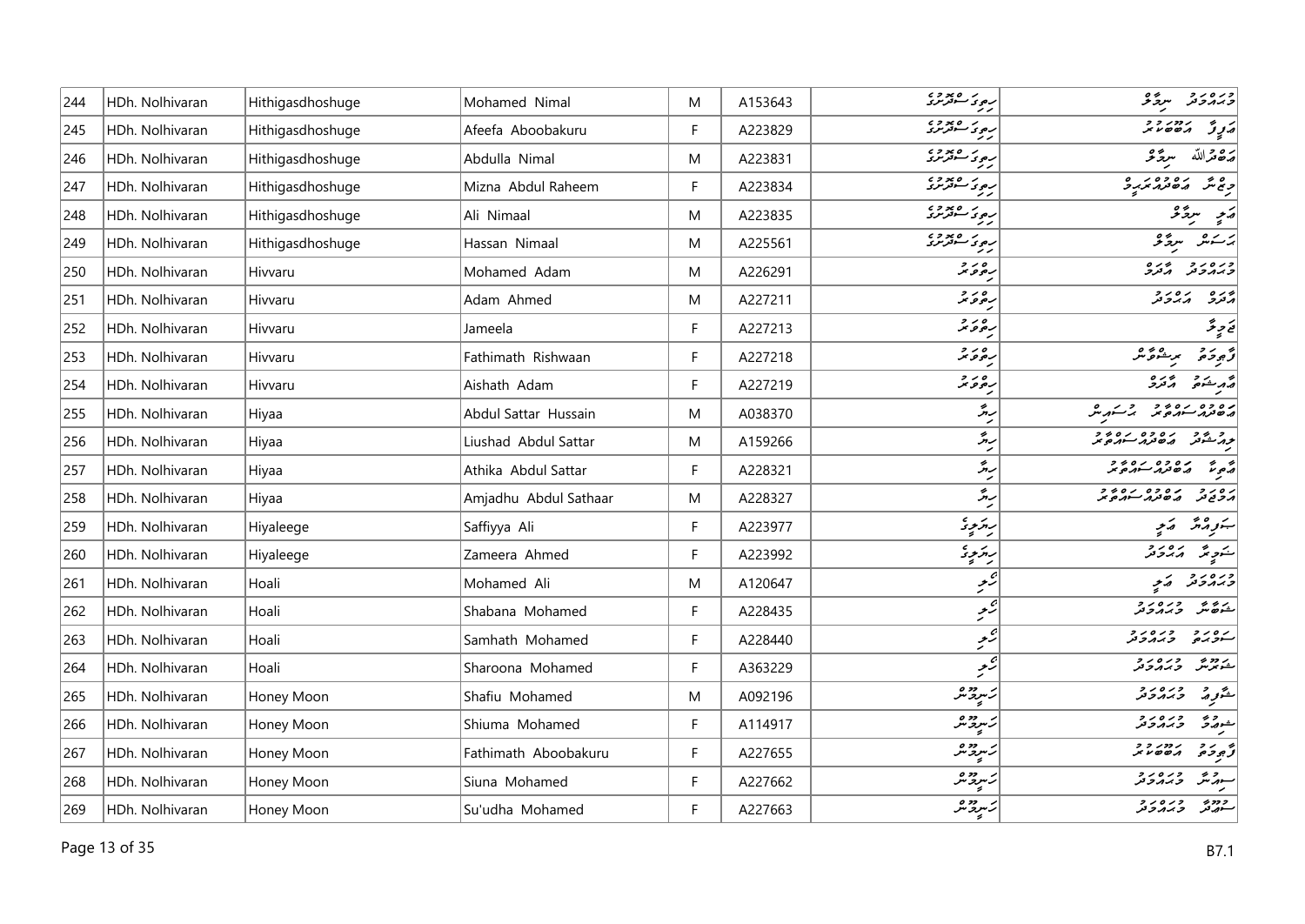| 270 | HDh. Nolhivaran | Hudhuveli      | Abdul Rasheed Adam      | M  | A048581 | و و ،<br>رتوبو بو              | ן 2000 בית הנקרי<br>הסנקה ביביה הנקר               |
|-----|-----------------|----------------|-------------------------|----|---------|--------------------------------|----------------------------------------------------|
| 271 | HDh. Nolhivaran | Hudhuveli      | Raihaana Abdul Rasheed  | F. | A226566 | و و ،<br>رتو <sub>ن</sub> و و  | ىر بەش مەدەر بەر                                   |
| 272 | HDh. Nolhivaran | Hudhuveli      | Siruhaan Abdul Rasheed  | M  | A226568 | و و ۽<br>رندو ج                | سوپژش مەدەبرىشوتر                                  |
| 273 | HDh. Nolhivaran | Hudhuveli      | Ameena Ali              | F. | A228840 | روء پر                         | أرويتر أركمو                                       |
| 274 | HDh. Nolhivaran | Hudhuveli      | Liusaana Abdul Rasheed  | F  | A228849 | روء پر                         |                                                    |
| 275 | HDh. Nolhivaran | Hudhuveli      | Faruzaana Abdul Rasheed | F. | A228850 | و و ۽<br>رسمبر                 | ر و د م د ر د و د د ر<br>ز بری ش د م ه تر مر شوتر  |
| 276 | HDh. Nolhivaran | Hudhuveli      | Saruhaan Abdul Rasheed  | M  | A228852 | د د ه<br>ر تده م               | ره ده ده ده در د<br>سوپریس پره تر پر شوتر          |
| 277 | HDh. Nolhivaran | Hudhuveli      | Faruhaan Abdul Rasheed  | M  | A228853 | و و ۽<br>رقر <i>و</i> م        | ر و ده و ده وه د مشوند<br>و در شر ما ما معروف م    |
| 278 | HDh. Nolhivaran | Huvandhumaage  | Hussain Shareef         | M  | A038888 | و ر په و ده و<br>رنو سرهرو د   | چرىكىرىش كىكەنبورى                                 |
| 279 | HDh. Nolhivaran | Ilaa           | Abdul Hakeem Hussain    | M  | A087365 | وعج                            | رەدورىدو برخىر                                     |
| 280 | HDh. Nolhivaran | Ilaa           | Shiba Abdul Hakeem      | F  | A226760 | برځ                            | أشوة كالمحاوم ومركز وحر                            |
| 281 | HDh. Nolhivaran | <b>Ilaa</b>    | Fariyal Adam            | F  | A228967 | برځ                            | كر يوري المجمدة                                    |
| 282 | HDh. Nolhivaran | Ilaa           | Siuza Abdul Hakeem      | F  | A228968 | برځ                            | سرور ره وه در ه                                    |
| 283 | HDh. Nolhivaran | Iramaage       | Rahmathulla Shaheed     | M  | A156678 | وبردء                          | بره برح الله مشوية                                 |
| 284 | HDh. Nolhivaran | Iramaage       | Aminath Ibrahim         | F  | A224703 | د بوره د<br>د بورگ             | أقرسم وكالمرو                                      |
| 285 | HDh. Nolhivaran | Iramaage       | Mazeedha Qasim          | F. | A224720 | د برو ،<br>د بر <del>د</del> د | دَىپِمَدْ تَوْسِرْدْ                               |
| 286 | HDh. Nolhivaran | Irudheymaage   | Ali Zareer              | M  | A152497 |                                | أەسمج سي مريتر                                     |
| 287 | HDh. Nolhivaran | Irudheymaage   | Aishath Saeedha         | F. | A224823 | <br>  پر برتر د ک              | ۇرىشكى كۆپ                                         |
| 288 | HDh. Nolhivaran | Irudheymaage   | Wafiyya Aboobakuru      | F  | A224917 | <br>  مرمز تروی                | 77/77/<br>ءَ وِ مهڻه                               |
| 289 | HDh. Nolhivaran | Irudheymaage   | Ibrahim Zareer          | M  | A224924 | <br>  پر پر ټر پر ی            | رەترىر تايرىز                                      |
| 290 | HDh. Nolhivaran | Irudheymaage   | Aishath Fazna           | F  | A224929 | <br>  پر پر ټر ژ <sub>ک</sub>  | د مشه <sup>و</sup> زه ش                            |
| 291 | HDh. Nolhivaran | Irudheymaage   | Aminath Maanaa          | F  | A225757 | و دره و بر<br>در جو تورنو ک    | ۇر بىر ئە                                          |
| 292 | HDh. Nolhivaran | Iruzuvaage     | Abdul Shukoor Hussain   | M  | A094432 | د و و د و و<br>د مربع ه ک      | ره وه ودوو و مره<br>مان هم درستور مرکب برگستور مگر |
| 293 | HDh. Nolhivaran | Iruzuvaage     | Habeeba Hussain         | F  | A153651 | د و و د ء<br>د مربع څ ی        | بَهُ فَي الْمَسْرِسْر                              |
| 294 | HDh. Nolhivaran | Janavareemaage | Ahmeema Mohamed         | F. | A147731 | ئے ئىرقە ئىرقە ئە              | بروجه وٌ<br>و ر ه ر د<br>تر پر ژ تر                |
| 295 | HDh. Nolhivaran | Janavareemaage | Moomina Moosa           | F  | A228755 | ىز ئىرى ئىرگ <sup>ى ي</sup>    | وروبر ورم                                          |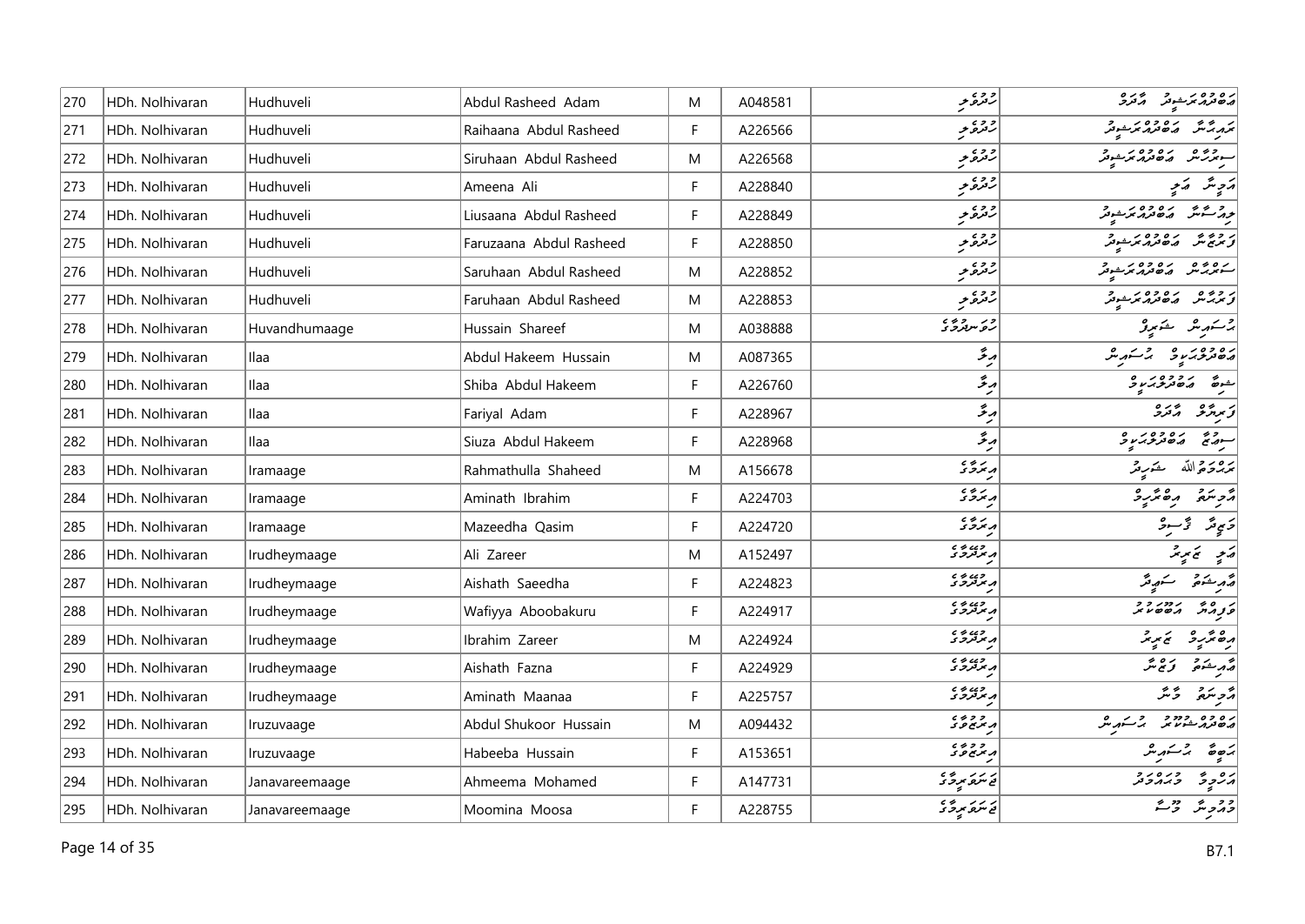| 296 | HDh. Nolhivaran | Janavareemaage | Nuzuhath Mohamed       | F  | A228758 | ئەسكە ئىرچە ئە                                 | و ر ه ر و<br>تر پر ژ تر<br>پر پر پر پر<br>سرچ <sub>سر صو</sub> |
|-----|-----------------|----------------|------------------------|----|---------|------------------------------------------------|----------------------------------------------------------------|
| 297 | HDh. Nolhivaran | Janavareemaage | Mamdhooha Mohamed      | F. | A228762 | ئے سرچ سرچ کی                                  | ر ه دونو<br>تر تر <i>بر</i>                                    |
| 298 | HDh. Nolhivaran | Janavareemaage | Zamrath Mohamed        | M  | A228763 | ر<br>ئى ئىرقە ئىرى <sup>5</sup> ك              | و ر ه ر د<br>تر پر تر تر<br>ر ه ر د<br>سور بره                 |
| 299 | HDh. Nolhivaran | Janavareemaage | Lamath Mohamed         | F  | A228764 | ىز سرەر بىر ئ <sup>ى</sup> رى<br>مەسرەر سىرىرى | و ره ر و<br><i>د ب</i> رگرفر<br>ر ه ر د<br>نرگ <i>ره</i>       |
| 300 | HDh. Nolhivaran | Kaaviyaa       | Abdul Ghani Umar       | M  | A140756 | ړم<br>تناویز                                   | גפינקנית הכת                                                   |
| 301 | HDh. Nolhivaran | Kaaviyaa       | Waheeda Ali            | F. | A225261 | تتمويز                                         | ءَبہِ پَر پر                                                   |
| 302 | HDh. Nolhivaran | Kamalhi        | Mohamed Usman          | M  | A061672 | ر<br>مأخر مر                                   |                                                                |
| 303 | HDh. Nolhivaran | Kamalhi        | Sabeeha Mohamed        | F  | A224886 | ر<br>مأخر مر                                   | و ره ر و<br><i>و پر</i> و تر<br>بنوءيز                         |
| 304 | HDh. Nolhivaran | Kamalhi        | Saraa Mohamed          | F. | A225762 | إئذكريب                                        | ر وره رو<br>فوس وبردوس                                         |
| 305 | HDh. Nolhivaran | Kanmatheege    | Abdul Muhsin Mohamed   | M  | A224195 | ر ه ر<br>پړسر د په د                           | נסכסכם כי הנסגד<br>גישנת <i>בכה ה</i> יית בגוגבת               |
| 306 | HDh. Nolhivaran | Kanmatheege    | Simaanaa Abdul Muhsin  | F  | A224197 | ئەنگە ھ <sub>و</sub> ئە                        | سوچ رە دە دە دە بەر                                            |
| 307 | HDh. Nolhivaran | Kanmatheege    | Suhaila Abdul Muhusin  | F  | A224203 | ر ه ر<br>پړمبر <del>د</del> <sub>و</sub> د     | ره ده ده وه<br>د <i>ه در د د ب</i><br>ستربر بحر                |
| 308 | HDh. Nolhivaran | Kanmatheege    | Mariyam Ali            | F  | A224877 | ر ه پر په<br>پاسرچ <sub>مح</sub> و             | أو بروره كامي                                                  |
| 309 | HDh. Nolhivaran | Kanmatheege    | Sana Abdul Muhusin     | F  | A225595 | ر هر د ،<br>مرگه د                             | ر د ده ده دو د ه<br>سرش مان دور د سوش                          |
| 310 | HDh. Nolhivaran | Kanmatheege    | Safaarath Abdul Muhsin | F  | A225624 | ئەنگە ئەمرى<br>  ئانگەنچە ئە                   | ر در در در ده وه وه.<br>سوز بره در ماند و در سوش               |
| 311 | HDh. Nolhivaran | Kareshmaa      | Shakeeba Hussain       | F  | A228692 | ىر ئەھەتى<br>مايىرىشىرى                        | شەرق برسىر شر                                                  |
| 312 | HDh. Nolhivaran | Kareshmaa      | Ahmed Ashraf           | M  | A228707 | ر ، پره پ <sup>ه</sup>                         | ره رو بر ۱۵۰۵<br>پروتر بر شویرو                                |
| 313 | HDh. Nolhivaran | Kareshmaa      | Ali Ashraf Moosa       | M  | A228714 | ر پر شریح                                      | در مشمر در م                                                   |
| 314 | HDh. Nolhivaran | Kashimaage     | Fathimath Ibrahim      | F. | A225031 | ړ<br>تارود                                     | ژوده مقتر                                                      |
| 315 | HDh. Nolhivaran | Kashimaage     | Sadhiya Moosa Naseer   | F  | A225037 | ئەسرچە<br> -                                   | گرمر و دیگر مرکب و                                             |
| 316 | HDh. Nolhivaran | Kashimaage     | Saliya Moosa Naseer    | F  | A225776 | ر<br>مأسرچۍ                                    | سمرمر وقت الرسومر                                              |
| 317 | HDh. Nolhivaran | Kenereege      | Hareesa Ahmed          | F  | A224025 | ى<br>ئامىرىيەنى                                | أرسي المرورة                                                   |
| 318 | HDh. Nolhivaran | Kenereege      | Hussain Rasheed        | M  | A224032 | ى<br>ئامىرىيەتى                                | چەسكىرىكى ئىكەشپەتمى                                           |
| 319 | HDh. Nolhivaran | Kenereege      | Ibrahim Rasheed        | M  | A224039 | ې په په په<br>ما مر <sub>سم</sub> و            | أرەنزرو ترشونر                                                 |
| 320 | HDh. Nolhivaran | Kenereege      | Jumaana Usmaan         | F. | A224046 | ى ئەرىرى<br>مامىرىمورى                         | و پر پر<br>ج <del>و</del> س<br>و و بو عر                       |
| 321 | HDh. Nolhivaran | Keveli         | Sameeha Adam           | F  | A224272 | عءج                                            | سَوِيدٌ المُعْرَفُ                                             |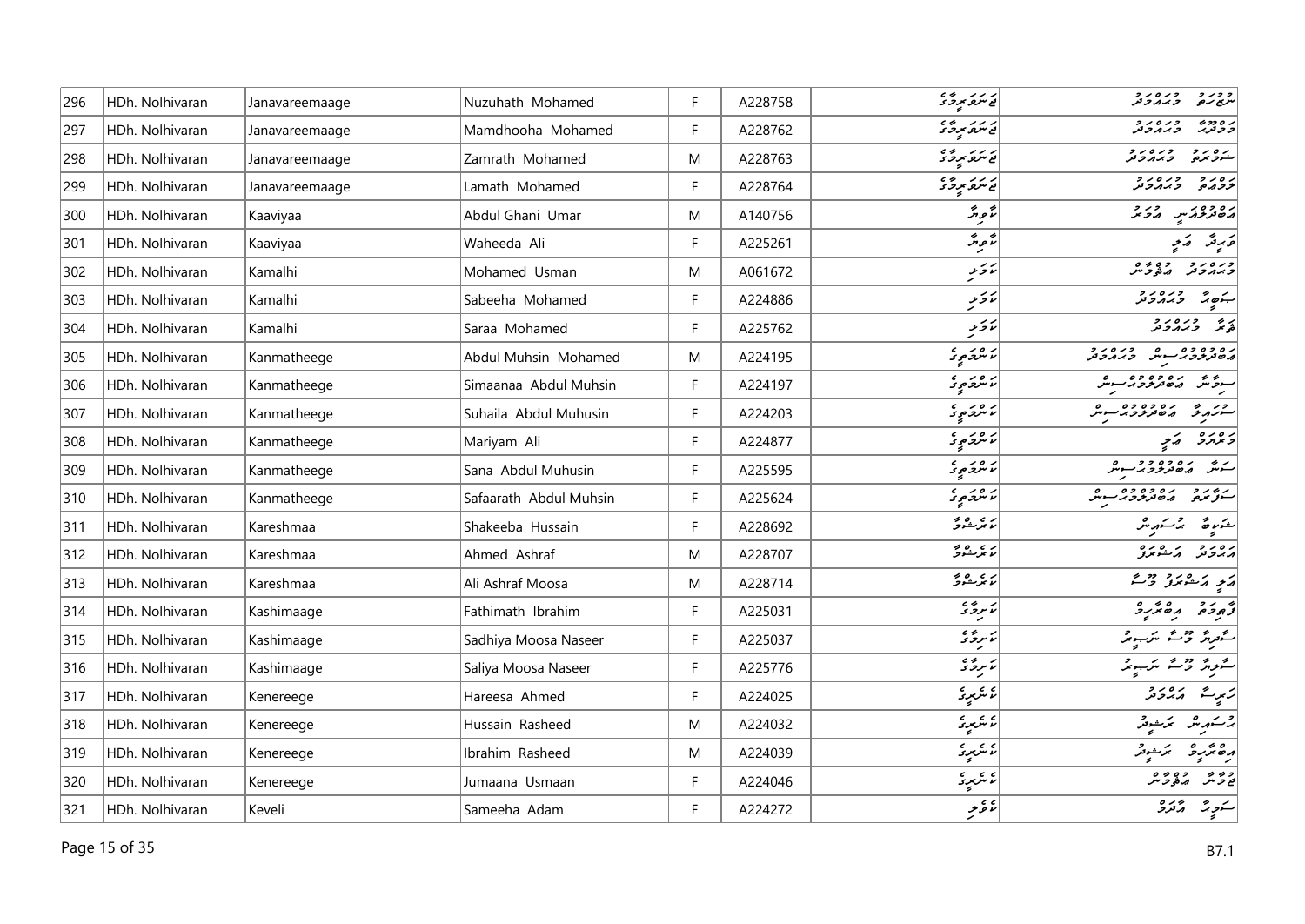| 322 | HDh. Nolhivaran | Keveli         | Haneefa Adam          | F         | A224302 | ءءو                                | پر و<br>پر تر ژ<br>ىز سورتى<br>مستعم                                         |
|-----|-----------------|----------------|-----------------------|-----------|---------|------------------------------------|------------------------------------------------------------------------------|
| 323 | HDh. Nolhivaran | Keveli         | Adam Ibrahim          | M         | A224356 | ءءو                                | أترترى<br>رە ئرىر                                                            |
| 324 | HDh. Nolhivaran | Keveli         | Ahmed Adam            | ${\sf M}$ | A225613 | ءَءُمِ                             | ر ە ر د<br>م.رو تر<br>پەر ە<br>مەنىرى                                        |
| 325 | HDh. Nolhivaran | Kinaara        | Aboobakuru Ibrahim    | M         | A040766 | ىرىترىتر                           | ە ھەترىر 2<br>נ בב ג ב<br>גם סיט זק                                          |
| 326 | HDh. Nolhivaran | Laugh          | Abdul Aleem Hussain   | M         | A061512 | تخرمى                              | גם כפי כ ה' הוקייל                                                           |
| 327 | HDh. Nolhivaran | Laugh          | Ahmed Waseem          | M         | A146489 | تزوُ                               | أربور وسوفر                                                                  |
| 328 | HDh. Nolhivaran | Laugh          | Aishath Adam          | F         | A228751 | تزوُ                               | ه دره وره<br>مهرشتمو مترو                                                    |
| 329 | HDh. Nolhivaran | Laugh          | Waseema Abdul Aleem   | F         | A228752 | تزوُ                               | و ده ده دوره و                                                               |
| 330 | HDh. Nolhivaran | Laugh          | Abdul Haseeb          | M         | A228753 | تزوُ                               | ره وه ر<br>د ه تروبر سوه                                                     |
| 331 | HDh. Nolhivaran | Luboamaage     | Hidaya Ali            | F         | A224231 | و <i>0 ه</i> ي<br>مون نو ي         | پرترنژ - رَمِي                                                               |
| 332 | HDh. Nolhivaran | Luboamaage     | Saaim Ahmed           | M         | A224235 | و <i>0 ه</i> ی<br>مو <b>ره</b> و ی | $\begin{array}{c c}\n\circ & \circ \\ \circ & \circ \\ \end{array}$<br>أروره |
| 333 | HDh. Nolhivaran | Luboamaage     | Hana Ahmed            | F         | A225602 | و <i>0 ه</i> ء<br>مون د د          | رُنگ مَرُورُو ک                                                              |
| 334 | HDh. Nolhivaran | Maabageechaage | Abdul Hannan Ahmed    | M         | A155851 | د ځه کړې<br>  د ځه کړې             | ره وه ره مورد در ره رو<br>مان فروبر سرس در ماندار و                          |
| 335 | HDh. Nolhivaran | Maabageechaage | Aishath Rasheeda      | F         | A226666 | د ده پرځی<br>د همني                | كمرشكم كمسوكر                                                                |
| 336 | HDh. Nolhivaran | Maabageechaage | Mariyam Rasheeda      | F         | A226669 | $\frac{1}{55}$                     | رەرە يرَشِير                                                                 |
| 337 | HDh. Nolhivaran | Maabageechaage | Adam Rasheed          | ${\sf M}$ | A226671 | و ځای دي.<br>د ځای                 | ىر<br>مەسىرىتىر<br>یور ہ<br>پرتونژ                                           |
| 338 | HDh. Nolhivaran | Maabageechaage | Ahmed Rasheed         | M         | A226984 | ور<br>د ه د گرد                    | ره رو گرشونر<br>درگرفتر گرشونر                                               |
| 339 | HDh. Nolhivaran | Maabageechaage | Aminath Rasheeda      | F         | A226989 | د ده د پره<br>د هموند              | أأروبتكم أترشوقر                                                             |
| 340 | HDh. Nolhivaran | Maabageechaage | Fathimath Moosa       | F         | A303489 | دڅه نومونه                         | دو مح<br>و مر د<br>افراد مر                                                  |
| 341 | HDh. Nolhivaran | Maafolheyge    | Nabeela Adam          | F         | A226528 | په پوړ، ،<br>ترکو تر               | سەھ<br>سىھىر<br>پور ہ<br>پر تر تر                                            |
| 342 | HDh. Nolhivaran | Maafolheyge    | Ali Adam              | M         | A226529 | ەيدى ،<br>5 توغرى                  | ړې پروژه                                                                     |
| 343 | HDh. Nolhivaran | Maafolheyge    | Aishath Liyoosa       | F         | A228332 | ه بودن تا<br>ترکو تو ت             | أقهر شده وجزئته                                                              |
| 344 | HDh. Nolhivaran | Maafolheyge    | Azlifa Adam           | F         | A228336 | ه بودن تا<br>تر تو لو ی            | بره وقر<br>منصورتر<br>ەرگەر                                                  |
| 345 | HDh. Nolhivaran | Maana          | Nasrulla Khaleel      | ${\sf M}$ | A061096 | ۇ ئىر                              | تترجيح الله تزمي                                                             |
| 346 | HDh. Nolhivaran | Maana          | Mausooma Abdul Raheem | F         | A085224 | ۇ ئىر                              | ره وه ره<br>پره تر پر تر ره<br>$5 - 22$                                      |
| 347 | HDh. Nolhivaran | Maavehi        | Hussain Ali           | M         | A063854 | ځ ځوب                              | برسكهر شركر                                                                  |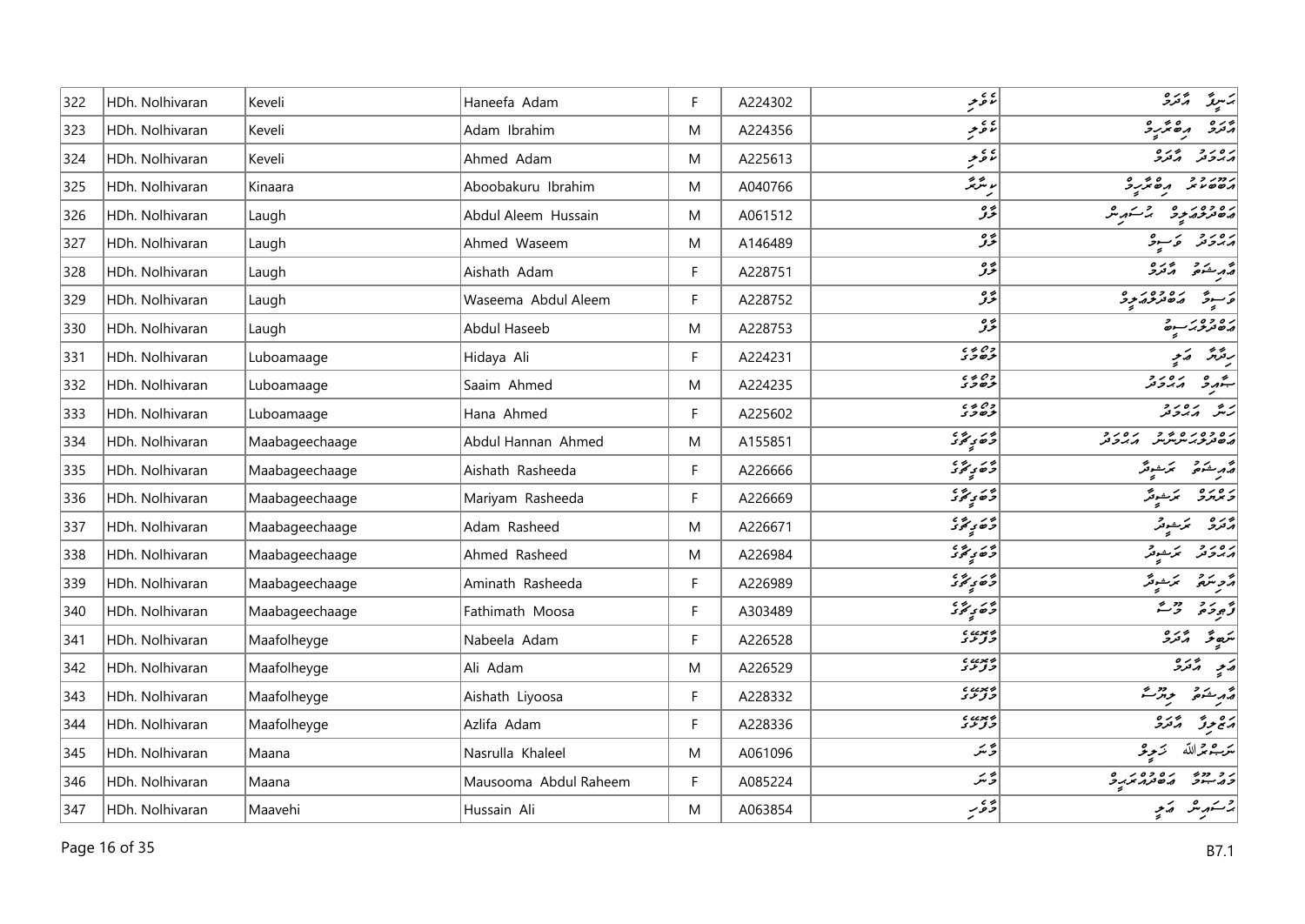| 348 | HDh. Nolhivaran | Maavehi         | Madheeha Mohamed    | F. | A124578 | ۇ ئەر                             | و ر ه ر د<br>تر پر تر تر<br>ځ تورچ<br>د                  |
|-----|-----------------|-----------------|---------------------|----|---------|-----------------------------------|----------------------------------------------------------|
| 349 | HDh. Nolhivaran | Maavehi         | Dheema Hussain      | F. | A225608 | ۇ ئەر                             | ور <sup>یخ</sup><br>و<br>برسەمەرىش                       |
| 350 | HDh. Nolhivaran | Maavina         | Ibrahim Adam        | M  | A114778 | ۇ ھەيىتر                          | دەنزېرد<br>پور ہ<br>مرکز ژ                               |
| 351 | HDh. Nolhivaran | Maavina         | Fathimath Saeedha   | F. | A224805 | ۇ ھەيىتر                          | وتموزة<br>ستهرتر                                         |
| 352 | HDh. Nolhivaran | Maavina         | Faruhan Ibrahim     | M  | A228956 | ځوینر                             | ىر جەمبە<br>تو ئىرىگەنلەر<br>ە ھەمرىر 2<br>برھىمرىر 2    |
| 353 | HDh. Nolhivaran | Madhadhu        | Mohamed Fiyaz       | M  | A131073 | ر ر د<br>تر تر تر                 | و ره ر و<br>تر پر ژ تر<br>ىر بېژىشە                      |
| 354 | HDh. Nolhivaran | Madhadhu        | Zahidha Umar        | F  | A224796 | ر ر و<br>و ترتر                   | يح په قرار در در<br>مخ                                   |
| 355 | HDh. Nolhivaran | Madhadhu        | Irasha Fiyaz        | F  | A225582 | ر ر د<br>ترتر                     | و پڑ کے                                                  |
| 356 | HDh. Nolhivaran | Mafaaz          | Ali Adam            | M  | A224484 | ر په ه<br><del>و</del> ونځ        |                                                          |
| 357 | HDh. Nolhivaran | Mafaaz          | Azumaa Imaad        | F. | A224490 | ترژی                              | $rac{2}{360}$<br>ەردىر                                   |
| 358 | HDh. Nolhivaran | Mafaaz          | Hussain Imaad       | M  | A224506 | ىر ئۇ ج                           | يز سكر مثر مركز تر                                       |
| 359 | HDh. Nolhivaran | Mafaaz          | Azulimaa Imaad      | F  | A224515 | زۇغ                               | ړ د د پروگر                                              |
| 360 | HDh. Nolhivaran | Mafaaz          | Azuraanaa Imaad     | F  | A224523 | ر په ه<br><del>و</del> ونځ        | ە ئەترىتى بەرقى                                          |
| 361 | HDh. Nolhivaran | Mafaaz          | Waheeda Ali         | F  | A224777 | ترژی                              | ەر ئەتە                                                  |
| 362 | HDh. Nolhivaran | Mafaaz          | Azuha Imaad         | F  | A226962 | ر په ه<br><del>و</del> ونځ        | $z_{\varepsilon\lambda}$<br>ەرگەر                        |
| 363 | HDh. Nolhivaran | Mafaaz          | Azmeela Imaad       | F  | A368743 | ىر ئۇي                            | ر ج <sub>حو</sub> ځه<br>پ<br>ە دىگە                      |
| 364 | HDh. Nolhivaran | Maguseedhaage   | Ali Muneez          | M  | A026606 | ئەتمەسىيەتىرى<br>                 | ړې د سرچ<br>مړينې                                        |
| 365 | HDh. Nolhivaran | Maguseedhaage   | Zoona Mohamed       | F. | A063581 | ىر ج سىدىگرى<br>ئىرىگە ئىچ        | מיל כגף כבר                                              |
| 366 | HDh. Nolhivaran | Maguseedhaage   | Ahmed Muneez        | M  | A128452 | ر و<br>تر ی سوتری<br>پ            | גפנב ביתה                                                |
| 367 | HDh. Nolhivaran | Mainaa          | Mohamed Ibrahim     | M  | A224365 | ځه پتر                            | ەھ ئەرج<br>و ر ه ر و<br><i>و پر</i> پر <del>و</del> تر   |
| 368 | HDh. Nolhivaran | Maizaandhoshuge | Ibrahim Shukoor     | M  | A075105 | ئەرىپە ھەدىرى<br>ئەرىپى مىرقىرىرى | ر د د د<br>شور مر<br>ە ھەترىر <sup>ە</sup>               |
| 369 | HDh. Nolhivaran | Maizaandhoshuge | Haseeba Ali         | F  | A223906 | ئەر ئەھرىرى<br>خەر ئى مىرقىرىرى   | برَسوّة<br>رژمو                                          |
| 370 | HDh. Nolhivaran | Maizaandhoshuge | Ahmed Shakoor       | M  | A223912 | ىر پە ھەدىرى<br>قەمەم سرتىرىرى    | ەرەرە<br>ر دو د<br>شور مر                                |
| 371 | HDh. Nolhivaran | Maizaandhoshuge | Najuma Abdul Rahman | F  | A223920 | ر په ۱۶ ور د په<br>تر تر شرکترنرۍ | ر و بر<br>سرچ و<br>ر ه وه ر ه د ه<br>پره تربر تر تر      |
| 372 | HDh. Nolhivaran | Maizaandhoshuge | Fazuna Abdul Rahman | F. | A223921 | ئەر بۇ ھېچە ج<br>ئەر بۇ مىرتىرىرى | ر ه د ه ر ه ر ه<br>پره تر پر بر تر س<br>ر ديگر<br>توسمگر |
| 373 | HDh. Nolhivaran | Makaan          | Mohamed Shafeeu     | M  | A070166 | ىر ئە ھ<br>جەنئىر                 | ورەرو شۆپە                                               |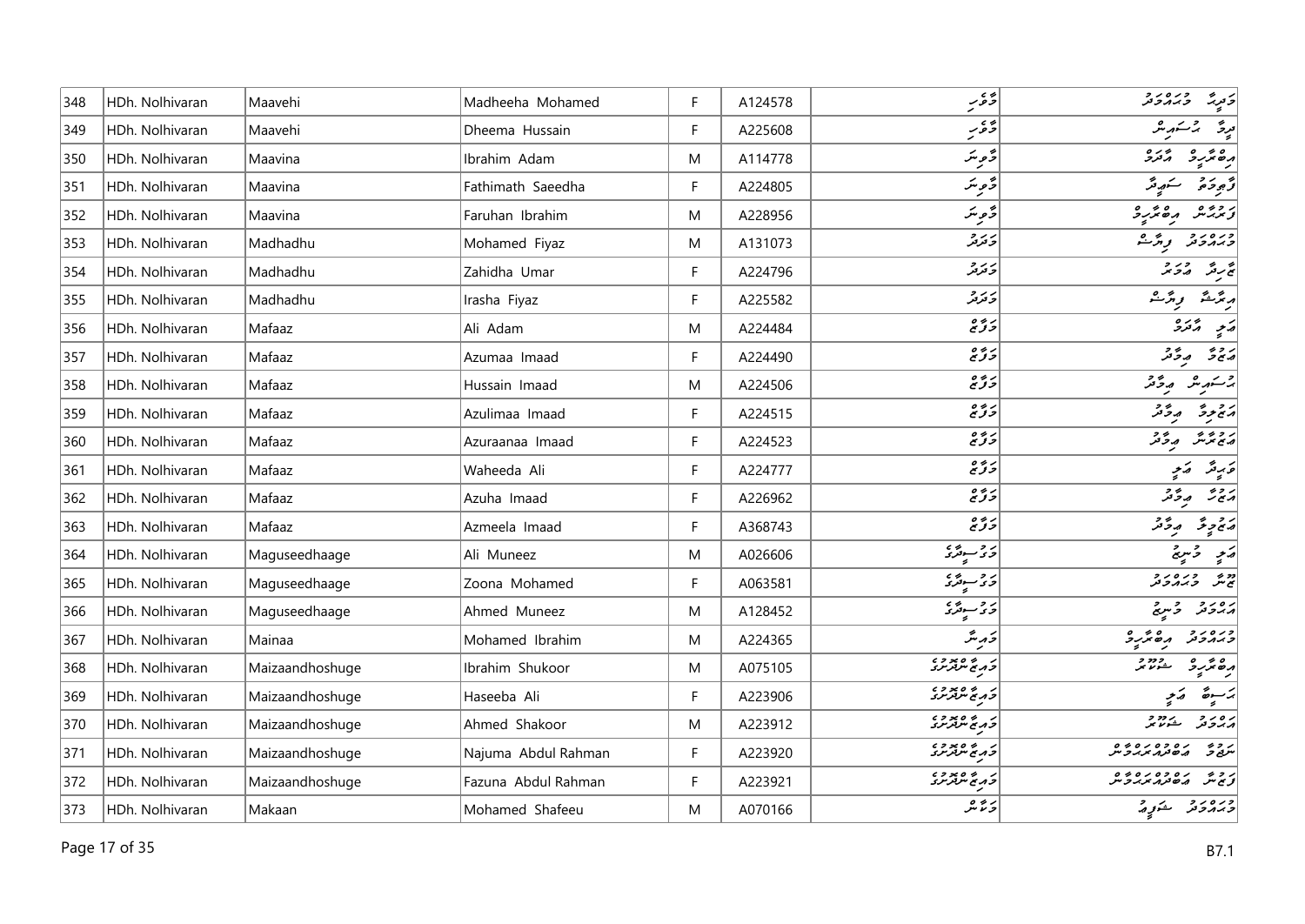| 374 | HDh. Nolhivaran | Makaan    | Sahuma Mohamed       | F         | A081999 | ىر ئە ھ                | سەرىج<br>و رە ر د<br><i>د بر</i> گرىز                       |
|-----|-----------------|-----------|----------------------|-----------|---------|------------------------|-------------------------------------------------------------|
| 375 | HDh. Nolhivaran | Makaan    | Fathuhiyya Ibrahim   | F         | A225029 | ىر ئە ھ<br>جەنبىر      | وتمرمتر مقتررة                                              |
| 376 | HDh. Nolhivaran | Mala      | Abdul Azeez Adam     | M         | A064685 | ىرى                    | גם כסגם הבנים<br>הסינקיה <sub>מ</sub> ינקי                  |
| 377 | HDh. Nolhivaran | Mala      | Ameeza Abdul Azeez   | F         | A226690 | ىزى                    | <br>  הכה הסתלה ב                                           |
| 378 | HDh. Nolhivaran | Mala      | Aishath Rasheeda     | F         | A228903 | ىزى                    | و<br>وگرځنۍ مرخوم                                           |
| 379 | HDh. Nolhivaran | Mala      | Aminath Abdul Azeez  | F         | A228906 | ترتر                   | 202000 2021                                                 |
| 380 | HDh. Nolhivaran | Malaazu   | Ahmed Khalid         | M         | A148400 | ر بو و<br>تر تر م      | برەر ئە ئەي                                                 |
| 381 | HDh. Nolhivaran | Malaazu   | Khalid Ali           | ${\sf M}$ | A228766 | ىر بۇ ج                | دُونْ كَمَوْ<br>سَوِيْنَ كَمَسَ كَمَرْ مِنْ                 |
| 382 | HDh. Nolhivaran | Malaazu   | Sameema Hussain      | F         | A228768 | ىر بۇ ج                |                                                             |
| 383 | HDh. Nolhivaran | Malaazu   | Juwairiya Khalid     | F         | A228772 | ترڅرنځ                 |                                                             |
| 384 | HDh. Nolhivaran | Malaazu   | Maasithaa Khalid     | F         | A228774 | ىر بۇ ج                | $\frac{1}{\hat{S} - \hat{S}}$<br>رٌوورٌ                     |
| 385 | HDh. Nolhivaran | Malaazu   | Juwaidha Khalid      | F         | A228778 | ریخ ج                  | و ر<br>قع حرم فر<br>رَّحْرِ قُرْ                            |
| 386 | HDh. Nolhivaran | Malaazu   | Maleehath Khalid     | F         | A228780 | ىر بۇ ج                | ر پر د<br>د پوښمو<br>رَّحْمَرُ                              |
| 387 | HDh. Nolhivaran | Malaazu   | Enash Khalid         | F         | A282614 | ىر بۇر<br>ترىخى        | ړیژند ژونژ                                                  |
| 388 | HDh. Nolhivaran | Malas     | Ali Hussain          | ${\sf M}$ | A052783 | ىز ئە                  | أەسمج سىستىر بىر                                            |
| 389 | HDh. Nolhivaran | Malas     | Shaufa Ali           | F         | A226558 | ىز ئە                  | المشروع<br>ەئىپ                                             |
| 390 | HDh. Nolhivaran | Malas     | Samiyya Hussain      | F         | A228787 | ئە ئەرگ                | سودور بالمستور                                              |
| 391 | HDh. Nolhivaran | Malas     | Sifaana Ali          | F         | A228789 | ىز ئەر                 | سوۋىتى كەيپ                                                 |
| 392 | HDh. Nolhivaran | Malas     | Sabrath Nasih        | M         | A228790 | ئەنۇرىشە               | $rac{2}{2}$<br>تترجيد                                       |
| 393 | HDh. Nolhivaran | Manzaruge | Mariyam Adam         | F         | A225323 | ر ۵ پر ۶ پ             | ر ه ر ه<br><del>ر</del> بربر و<br>پور ہ<br>پرترن            |
| 394 | HDh. Nolhivaran | Manzaruge | Saajida Ali          | F         | A225334 | ر ۵ ر د ۷<br>د سرچ برو | ستھومتر کیے ج                                               |
| 395 | HDh. Nolhivaran | Mathivaru | Umar Adam            | M         | A027604 | ځوړځه                  | ور و پوره<br>جرمز گرفرو                                     |
| 396 | HDh. Nolhivaran | Mathivaru | Zunaira Abdul Rahman | F         | A160367 | ئە مۇمۇ<br>م           | ره وه ره ده ه<br>پره تربر تر تر تر<br>چ <sub>سکم</sub> ریٹر |
| 397 | HDh. Nolhivaran | Mathivaru | Sabaa Umar           | F         | A226578 | ئەمرىمە<br>م           | بەئ<br>ور و<br>در تر                                        |
| 398 | HDh. Nolhivaran | Mazaa     | Mohamed Ibrahim      | M         | A055416 | ريح                    | و ر ه ر د<br><i>و بر د</i> کر<br>برە ئۆرۈ                   |
| 399 | HDh. Nolhivaran | Mazaa     | Nauma Mohamed        | F         | A226515 | ريح                    | و ر ه ر و<br>تر پروتر<br>سمدتر                              |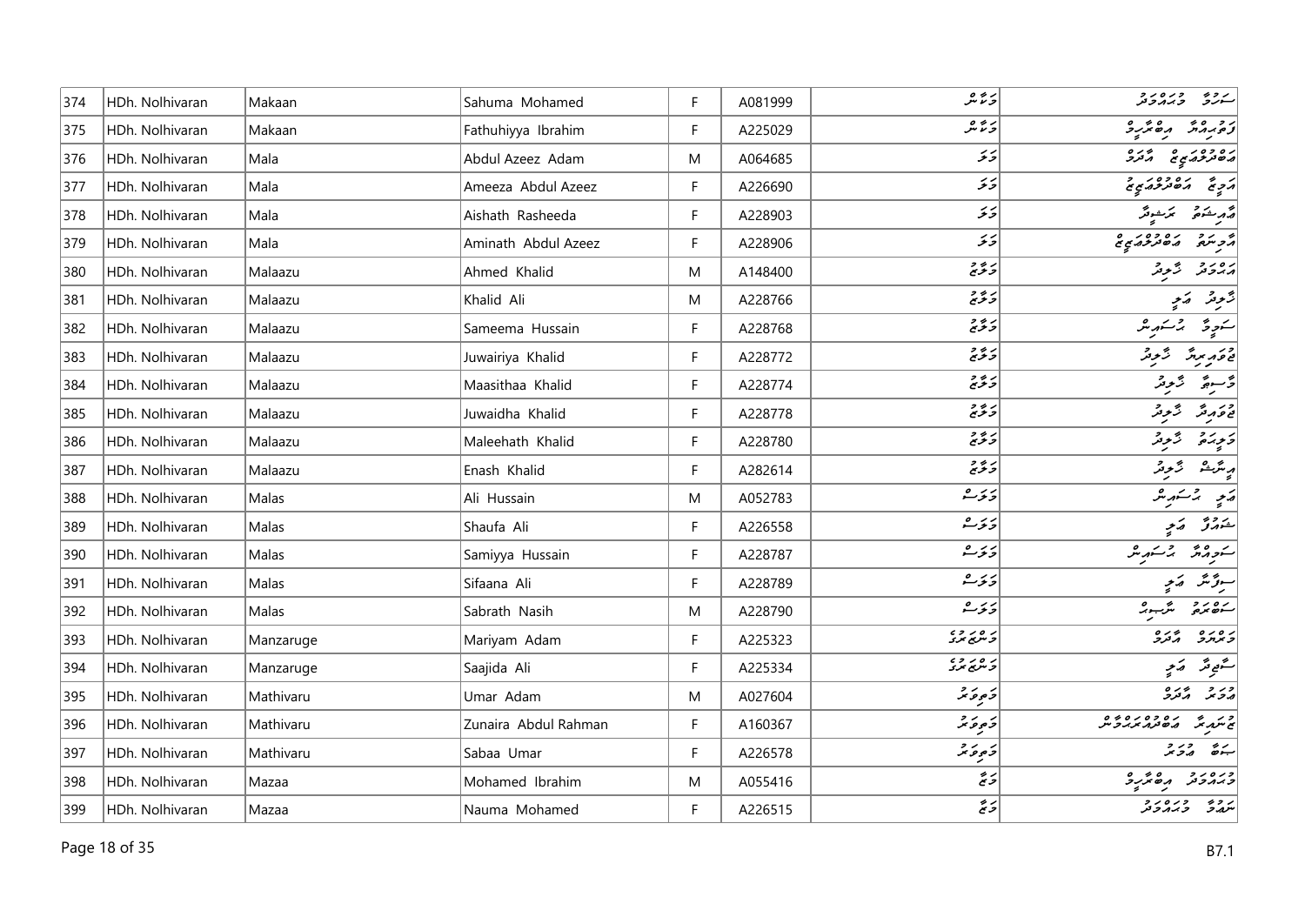| 400 | HDh. Nolhivaran | Mazaa               | Saarath Ali              | F  | A228252 | ريح                                               | سەمرە<br>ەئىر                                                             |
|-----|-----------------|---------------------|--------------------------|----|---------|---------------------------------------------------|---------------------------------------------------------------------------|
| 401 | HDh. Nolhivaran | Moahiru             | Zainab Ali               | F  | A225721 | ئەرىتە<br>                                        |                                                                           |
| 402 | HDh. Nolhivaran | Moon Light          | Ahmed Zahir              | M  | A151716 | ومشرقهم                                           |                                                                           |
| 403 | HDh. Nolhivaran | Moon Light          | Abdul Razzaq Ibrahim     | M  | A156118 | وحمر كروغ                                         | גם כם גם שיבי הפיציבים                                                    |
| 404 | HDh. Nolhivaran | Moon Light          | Rashfa Abdul Razzaq      | F  | A226304 | ومشرقهم                                           | ر وه د ره ده د و د و<br>برخون د ه تر د برد م ت                            |
| 405 | HDh. Nolhivaran | Moon Light          | Shiuna Ibrahim           | F  | A226311 | وحمر خرج                                          | ەرھ ئۆر ۋ<br>اھەرچىقە<br>پ                                                |
| 406 | HDh. Nolhivaran | Moon Light          | Aminath Moosa            | F  | A227266 | ومشرقه وهج                                        | ړې شه د حف                                                                |
| 407 | HDh. Nolhivaran | Moon Light          | Razeena Abdul Razzaq     | F  | A227272 | التشريره                                          | <i>پرې شهره وه د و</i> جود                                                |
| 408 | HDh. Nolhivaran | Moon Light          | Raufa Abdul Razzaq       | F  | A227274 | دو مرير ه                                         | 1010707<br>גם <i>בנג די</i> מש ב<br>ىر دې<br>ئىرىمۇ                       |
| 409 | HDh. Nolhivaran | Moon Light          | Ramla Abdul Razzaq       | F  | A227283 | لتشريخهم                                          | ر ٥ <i>٥ ٥ ٥ ٥ ٥ ٠</i><br>پرھ <i>تر ۾ ب</i> حر بح<br>ىر ە بۇ<br>ئىرچە بىر |
| 410 | HDh. Nolhivaran | Moonimaage          | Hussain Nazim            | M  | A152384 | دو په په<br>د سرچنۍ                               | جەسىرىش ئىتىمى ئى                                                         |
| 411 | HDh. Nolhivaran | Moonimaage          | Hawwa Adam               | F. | A152498 | יי<br>קייקבצ                                      | ر ە بە<br>برادى<br>پەر ە<br>مەنىرى                                        |
| 412 | HDh. Nolhivaran | Moonimaage          | Rumaiza Adam             | F  | A225010 | כבת כי<br>בתבצ                                    | پور ہ<br>مرکزو<br>برځ دنځ                                                 |
| 413 | HDh. Nolhivaran | Moonimaage          | Misbaah Ali              | M  | A225016 | דב ייקב ב<br>ב                                    | $z^2$ $z^3$                                                               |
| 414 | HDh. Nolhivaran | Moonimaage          | Sobaah Ali               | M  | A225775 | חי<br>ב"יקב"ב                                     | $\frac{1}{2}$ $\frac{1}{2}$ $\frac{1}{2}$                                 |
| 415 | HDh. Nolhivaran | Moonimaage          | Ameesha Ali              | F  | A312451 | دو<br>ترسرچری                                     | أروشي<br>ەكىپىيە                                                          |
| 416 | HDh. Nolhivaran | Moonimaage          | Nashith Ali              | M  | A347937 | دو په په<br>تر سرچنۍ                              | شرشوره انداز<br>سرشوره انداز<br>درهای در انداز                            |
| 417 | HDh. Nolhivaran | Moorithige          | Ibrahim Rasheed          | M  | A103396 | دد<br>څممرحو ک                                    |                                                                           |
| 418 | HDh. Nolhivaran | Moorithige          | Abdul Wahid Abdul Rahman | M  | A227257 | دد<br>څممرحو <sub>ک</sub>                         | ره وه په ده ره وه ره په و<br>پرهنر <i>ورل پر پرهند ورلو</i> س             |
| 419 | HDh. Nolhivaran | Moorithige          | Ali Rasheed              | M  | A227261 | دد<br>څنورونگ                                     | ر<br>مرمو مرشونر                                                          |
| 420 | HDh. Nolhivaran | <b>Morning Star</b> | Abdul Nasir Hussain      | M  | A127875 | ائ <sub>ڭ</sub> سرىئى <sub>مە</sub> ر مۇھىمە      | גם כם יל <sub>דו</sub> של הרי הרי לא יל                                   |
| 421 | HDh. Nolhivaran | <b>Morning Star</b> | Safaana Abdul Naasir     | F  | A226531 | <sup>چ</sup> سر سر عظیم کا میتواند که بر          | روم رەدە بەر                                                              |
| 422 | HDh. Nolhivaran | <b>Morning Star</b> | Maazina Ali Rasheed      | F  | A226533 | ر<br>كۆسرىنى <sub>د</sub> ىر سى <i>مقى</i> ر      | ۇي ئۇ مۇم ئۇسۇقر                                                          |
| 423 | HDh. Nolhivaran | <b>Morning Star</b> | Sabeena Abdul Naasir     | F. | A228366 | ر<br>ئۇسرىئرى سى <i>مۇسى</i> ر                    | سكھ شى ئەھ ترور بىر بىر                                                   |
| 424 | HDh. Nolhivaran | <b>Morning Star</b> | Hussain Afrah            | M  | A228373 | ر<br>ئ <sup>ى</sup> سرىنى <sub>م</sub> ى سىمقى سە | برسكر مركز المروجين                                                       |
| 425 | HDh. Nolhivaran | <b>Morning Star</b> | Hassan Afraah            | M  | A228378 | ئۇ سرىئرى <b>شۇ ئى</b> ر                          | برسەش مۇمۇر                                                               |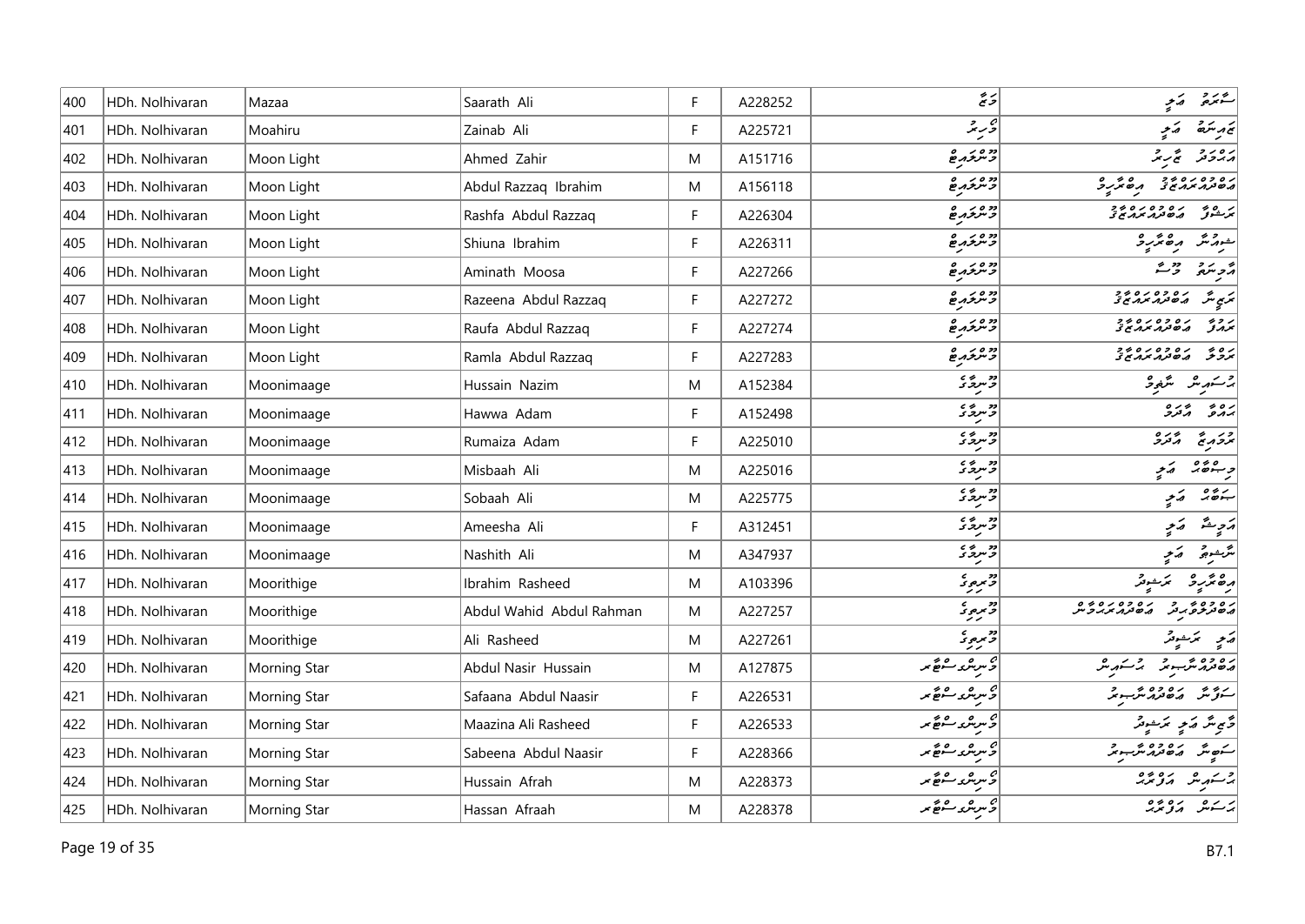| 426 | HDh. Nolhivaran | Morning Star     | Fazeena Abdul Nasir    | F         | A333701 | ئۇ سرىئرى سەھىمە                          | توي شهر مان ده مشهور                                                                                                       |
|-----|-----------------|------------------|------------------------|-----------|---------|-------------------------------------------|----------------------------------------------------------------------------------------------------------------------------|
| 427 | HDh. Nolhivaran | Muiy             | Mohamed Rasheed        | M         | A113032 | و ه<br>حرمو                               | وره رو ترجيع                                                                                                               |
| 428 | HDh. Nolhivaran | Muiy             | Jameela Ali            | F         | A226110 | و ه<br>ترخی                               | لتمحي فلتحميض وكالمحيث                                                                                                     |
| 429 | HDh. Nolhivaran | Muiy             | Shifna Mohamed         | F         | A226951 | و ه<br>حرم                                | أشوتونتر وره رو                                                                                                            |
| 430 | HDh. Nolhivaran | Muiy             | Hussain Mohamed        | M         | A226952 | و ه<br>حرمو                               | بر شهر شده در در د                                                                                                         |
| 431 | HDh. Nolhivaran | Muiy             | Risfa Mohamed          | F         | A377247 | و ه<br>حرم                                | برسوش ورەرو                                                                                                                |
| 432 | HDh. Nolhivaran | Muraka           | Abdul Gaffaar Hussain  | M         | A131066 | ويرر                                      | גם כסגם כבי הביתיות                                                                                                        |
| 433 | HDh. Nolhivaran | Muraka           | Rizaana Abdul Gaffaar  | F         | A226904 | ويرر                                      | بریج سی ده وه بره د و                                                                                                      |
| 434 | HDh. Nolhivaran | Muraka           | Zuhaa Abdul Gaffaar    | F         | A226911 | ويرر                                      | و ده ده وه ده و و<br>  پن در محمد د مرکز مر                                                                                |
| 435 | HDh. Nolhivaran | Muraka           | Hazeena Abdul Gaffar   | F         | A228000 | ويرز                                      | بری شده وه ده د و د                                                                                                        |
| 436 | HDh. Nolhivaran | Muraka           | Yaameen Abdul Ghaffaar | M         | A228008 | ويرر                                      | و مهموره ده ده در در در در در در کار کرد.<br>در کار در در در در در کار کرد کرد.                                            |
| 437 | HDh. Nolhivaran | Muraka           | Zeena Abdul Ghaffar    | F         | A377248 | ويرز                                      | ې پر ده ده ده ده د<br>د مومرم <i>دن</i> د                                                                                  |
| 438 | HDh. Nolhivaran | Muringu          | Abdul Razzag Ali       | M         | A085942 | وحمير سرح                                 | גם כסגם שב ה'ת                                                                                                             |
| 439 | HDh. Nolhivaran | Muringu          | Jamsheed Abdul Razzaq  | M         | A120646 | وحمرسر                                    | ره در دره ده دره در<br>دگره شونر در محمد براس                                                                              |
| 440 | HDh. Nolhivaran | Muringu          | Umniyya Gasim          | F         | A228447 | وحمرسر                                    | גליקודי לייד                                                                                                               |
| 441 | HDh. Nolhivaran | Muringu          | Inasha Abdul Razzaq    | F         | A228454 | وتمرسد                                    | د شرشته ده ده ده ده.<br>د سرشته د ه تورم برد مئ                                                                            |
| 442 | HDh. Nolhivaran | Muringu          | Haisham Abdul Razzaq   | M         | A228457 | ر محمد سرچ<br>محمد سرچ                    | ر<br>رکار شوش ماه محمد ماه محمد من                                                                                         |
| 443 | HDh. Nolhivaran | Muringu          | Guraish Abdul Razzaq   | M         | A228462 | ر محمد سرچ<br>محمد سرچ                    | רגת כי גם רסינס בם                                                                                                         |
| 444 | HDh. Nolhivaran | Muringu          | Fathimath Abdul Razzag | F         | A228464 | 3 مرسر 2                                  | 22010201 212                                                                                                               |
| 445 | HDh. Nolhivaran | Mustharee Manzil | Mohamed Faiz           | M         | A034158 | ۇ ش <sub>ەھ</sub> م بەر ئەر بور           | ورەر ئەرە                                                                                                                  |
| 446 | HDh. Nolhivaran | Mustharee Manzil | Hussain Ali            | M         | A060225 | ۇ ش <sub>ەھ</sub> مەر ئەش <sub>كى</sub> ر | بر مس <sub>ا</sub> ر شهر مدرج به مرکز به مرکز به مرکز به مرکز به مرکز به مرکز به مرکز به مرکز به مرکز به مرکز به مرکز به ا |
| 447 | HDh. Nolhivaran | Mustharee Manzil | Ali Faiz               | ${\sf M}$ | A094482 | ۇ سىم ئېرى <i>خ مىڭ بى</i> ر              | $\begin{array}{cc} \circ & \circ \\ \circ & \circ \end{array}$                                                             |
| 448 | HDh. Nolhivaran | Mustharee Manzil | Mariyam Hussain        | F         | A224092 | ۇ مەم پرۇش <sub>كى</sub> ۋ                | رەرە ئەسكەش                                                                                                                |
| 449 | HDh. Nolhivaran | Mustharee Manzil | Hamid Rasheed Hussain  | ${\sf M}$ | A224100 | ۇس <sub></sub> مۇمرۇش <sub>ى</sub> رۇ     | رحمي أيمس المستقرية                                                                                                        |
| 450 | HDh. Nolhivaran | Mustharee Manzil | Adam Faiz              | M         | A224102 | ۇ سىم <i>ۇ بېرىڭ بىر بى</i> ر             | وره و دره                                                                                                                  |
| 451 | HDh. Nolhivaran | Mustharee Manzil | Aishath Zahma          | F         | A224104 | ۇ س <sub></sub> مۇمرى <i>خ مىنى</i> بى    | و در دور<br>مرد شوی می دی                                                                                                  |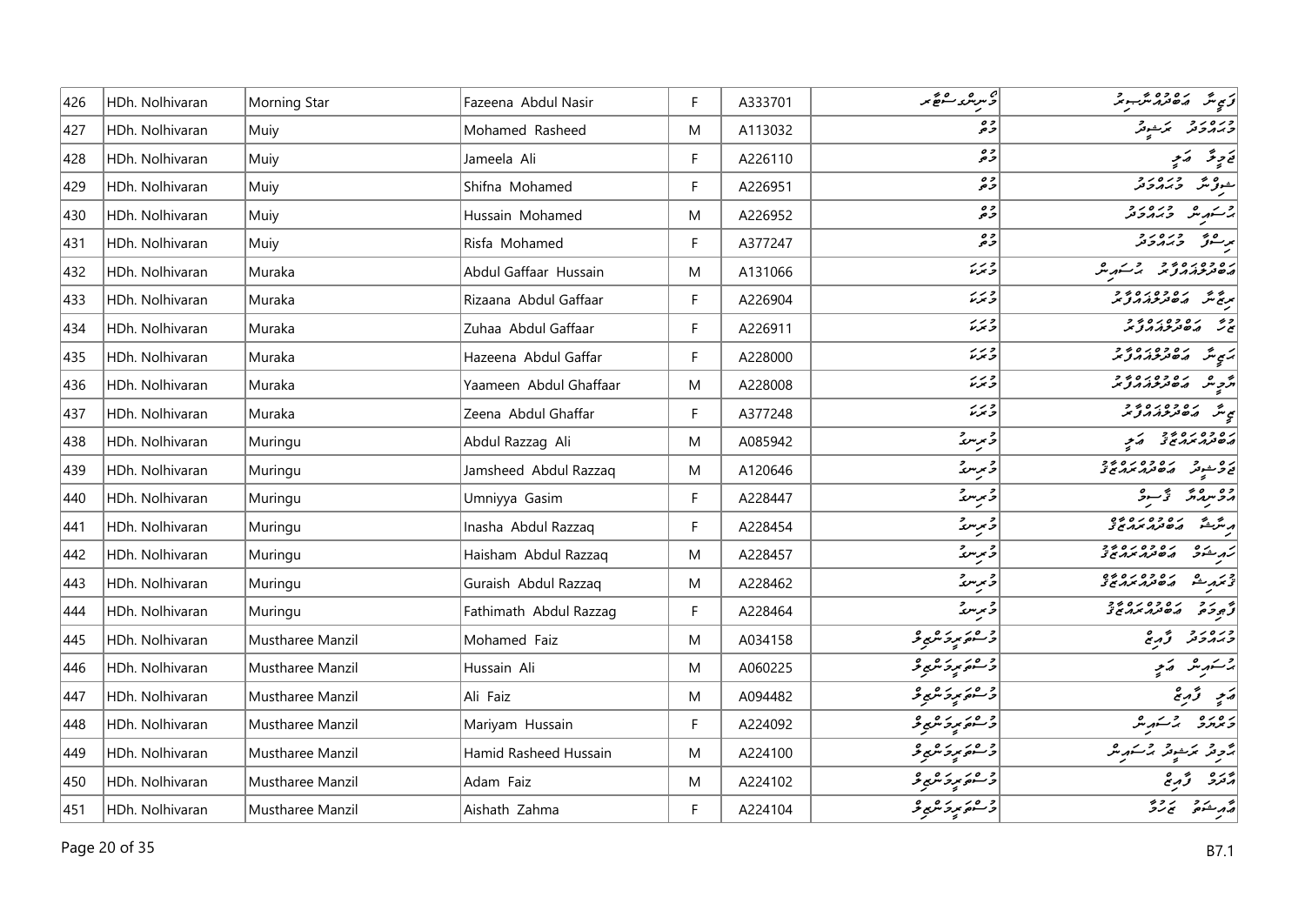| 452 | HDh. Nolhivaran | Mustharee Manzil | Rusdhaan Mohamed Faiz   | M  | A224107 | ئەسىم بېرىخ شىبى ئى         | و مور وره دو و و                                                                                                                                                                                                                |
|-----|-----------------|------------------|-------------------------|----|---------|-----------------------------|---------------------------------------------------------------------------------------------------------------------------------------------------------------------------------------------------------------------------------|
| 453 | HDh. Nolhivaran | Mustharee Manzil | Ahmed Naveen            | M  | A394811 | ۇ سىم ئېرىكىرى<br>مەسىم ئىس | دەرجە سكىم ش                                                                                                                                                                                                                    |
| 454 | HDh. Nolhivaran | Naaz             | Ibrahim Habeeb          | M  | A125355 | سرچ                         |                                                                                                                                                                                                                                 |
| 455 | HDh. Nolhivaran | Naseemee Villa   | Mohamed Ibrahim         | M  | A225265 | ىئرسوچە بۇ ئى               |                                                                                                                                                                                                                                 |
| 456 | HDh. Nolhivaran | Naseemee Villa   | Shamila Mohamed         | F  | A225269 | ىئرسوچە بۇ<br>ئىستىقى بەر   | و ره ر و<br>تر پر ژمر<br>ڪ <sub>و</sub> ر                                                                                                                                                                                       |
| 457 | HDh. Nolhivaran | Naseemee Villa   | Rifath Sameer           | M  | A225271 | ىئەسىرە بەر<br>ئىقىقىم      | بروژه پر سند پر                                                                                                                                                                                                                 |
| 458 | HDh. Nolhivaran | Naseemee Villa   | Hussain Nuhad Mohamed   | M  | A225286 | ىئەسىرە دۇ.<br>ئىستىقىلىشى  | او مهر شرور وره د و<br> پرستهر شر شریر و بر مرو تر                                                                                                                                                                              |
| 459 | HDh. Nolhivaran | Nazaru           | Zuhaira Abdulla         | F  | A224618 | سرنج تئر                    | ج <i>ترمريحة   مركاة هو</i> الله                                                                                                                                                                                                |
| 460 | HDh. Nolhivaran | Nazaru           | Aminath Riasha          | F  | A225703 | سرچ پر                      | أزويتم برزشه                                                                                                                                                                                                                    |
| 461 | HDh. Nolhivaran | Nihaa            | Nadeema Mohamed         | F. | A128926 | سرچ                         | شریدهٔ ویره دو                                                                                                                                                                                                                  |
| 462 | HDh. Nolhivaran | Niraalaage       | Mohamed Hussain         | M  | A036578 | سرپڑنوی                     | ورەرو ئەسكەش                                                                                                                                                                                                                    |
| 463 | HDh. Nolhivaran | Niraalaage       | Saneeh Mohamed          | M  | A226415 | سرپڑی                       | و رە ر د<br>تر پر پر تر<br>سەسىر                                                                                                                                                                                                |
| 464 | HDh. Nolhivaran | Niraalaage       | Saneeza Mohamed         | F  | A227918 | سرپڑنوی                     | سكسرة وبرورو                                                                                                                                                                                                                    |
| 465 | HDh. Nolhivaran | Niraalaage       | Salma Mohamed           | F  | A227921 | سرپڑی<br>سرپڑیون            | روه دره دد                                                                                                                                                                                                                      |
| 466 | HDh. Nolhivaran | Niraalaage       | Shaziyya Mohamed        | F  | A227927 | سرپڑی                       | شوم وره در                                                                                                                                                                                                                      |
| 467 | HDh. Nolhivaran | Niraalaage       | Shamla Mohamed          | F  | A358896 | سرپڑ پڑی                    | شكاه ورەر د                                                                                                                                                                                                                     |
| 468 | HDh. Nolhivaran | Nivaa            | Abdulla Khaleel Ibrahim | M  | A156120 | سرچ                         | رەداللە ئەدپۇ رەھزىر                                                                                                                                                                                                            |
| 469 | HDh. Nolhivaran | Nivaa            | Abdul Sameeu Khaleel    | M  | A228820 | سرچ                         | גە دە بەر ئىرو                                                                                                                                                                                                                  |
| 470 | HDh. Nolhivaran | Nivaa            | Sameena Khaleel         | F  | A228822 | سرچٌ<br>╭                   | ڪوپڙ ڏوِوُ                                                                                                                                                                                                                      |
| 471 | HDh. Nolhivaran | Nivaa            | Saneem Khaleel          | M  | A228824 | سرچ                         |                                                                                                                                                                                                                                 |
| 472 | HDh. Nolhivaran | Niyaama          | Hareera Moosa           | F  | A228986 | سرمر                        |                                                                                                                                                                                                                                 |
| 473 | HDh. Nolhivaran | Niyaaz           | Abdul Muhaimin Mohamed  | M  | A127658 | سرپره<br>سرچر               | גם כם כגב ביו היה ביו היה היה ביו היה ביו היה ביו היה ביו היה ביו היה ביו היה ביו היה ביו היה ביו היה ביו היה<br>היישוב ביו ביו היה ביו היה ביו ביו היה ביו היה ביו היה ביו היה ביו היה ביו היה ביו היה ביו היה בין היה בין היה |
| 474 | HDh. Nolhivaran | Niyaaz           | Nazeema Mohamed         | F  | A127664 | سرپڑھ                       | بترة ورەرد                                                                                                                                                                                                                      |
| 475 | HDh. Nolhivaran | Niyaaz           | Nazuma Mohamed          | F. | A127665 | سرپڑھ                       | سروپر<br>و رە ر د<br><i>د ب</i> رگرىز                                                                                                                                                                                           |
| 476 | HDh. Nolhivaran | Niyaaz           | Ameena Easa             | F  | A224439 | سرمرج                       | أرَدٍ شَرَ رَسُدً                                                                                                                                                                                                               |
| 477 | HDh. Nolhivaran | Noomaage         | Mohamed Kamal Ali       | M  | A024015 | وو پر پر<br>سرچ پ           |                                                                                                                                                                                                                                 |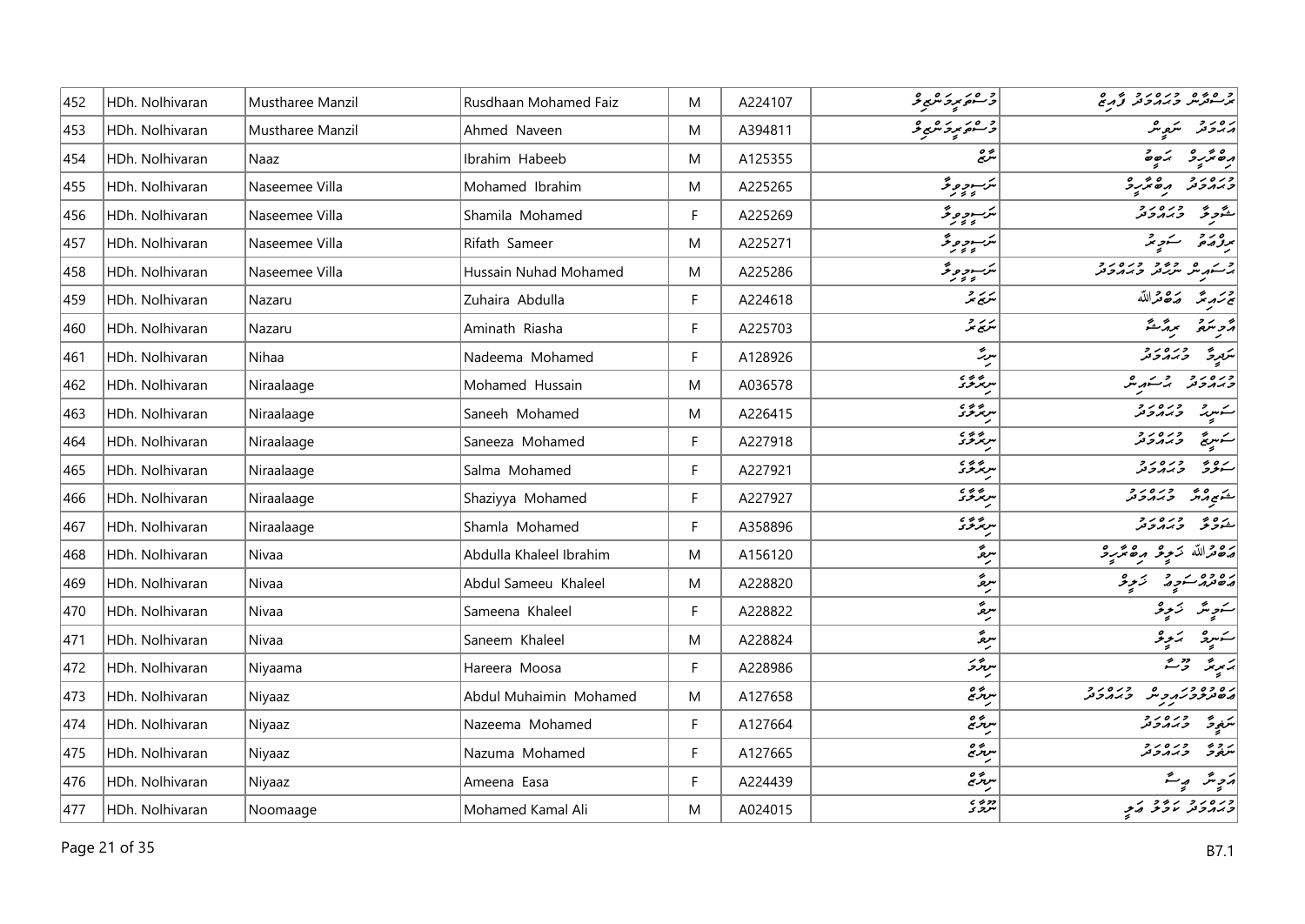| 478 | HDh. Nolhivaran | Noomaage        | Afraasheem Kamal       | M           | A225094 | وو پر پر<br>سرچ پ                | <i>ړو پژ</i> خو کرو د                                                       |
|-----|-----------------|-----------------|------------------------|-------------|---------|----------------------------------|-----------------------------------------------------------------------------|
| 479 | HDh. Nolhivaran | Nooraanee Villa | Aboobakuru Ali         | M           | A156119 | تربر يبر <sub>عر</sub> تر        |                                                                             |
| 480 | HDh. Nolhivaran | Noovilla ge     | Ahmed Mohamed          | M           | A143857 | دد<br>متر <sub>جو</sub> بحری     | و ر ه ر د<br>تر بر بر تر<br>پرور و                                          |
| 481 | HDh. Nolhivaran | Noovilla ge     | Aneesa Mohamed         | F           | A226580 | دد<br>متر <sub>کو</sub> بخری     | و ره ر و<br><i>و پر</i> و تر<br> پرسپەتشە<br>                               |
| 482 | HDh. Nolhivaran | Noovilla ge     | Adam Mohamed           | M           | A226584 | دد<br>شرع څر                     | وره وره رو<br>مدرد وبرمارو                                                  |
| 483 | HDh. Nolhivaran | Noovilla ge     | Ali Mohamed            | M           | A226585 | دد<br>متره پوځو                  | أمر وره رو                                                                  |
| 484 | HDh. Nolhivaran | Noovilla ge     | Mariyam Mohamed        | F           | A226587 | دد<br>متر <sub>کفر</sub> تخری    | و ره ر و<br><i>و ټ</i> ه <del>و</del> تر<br>ر ه ر ه<br><del>ر</del> بر بر ژ |
| 485 | HDh. Nolhivaran | Noovilu         | Mohamed Ibrahim        | M           | A228470 | لترهر فحر                        | כמתכת תפתיק                                                                 |
| 486 | HDh. Nolhivaran | Noovilu         | Ahmed Ibrahim          | M           | A228471 | لترهر فحر                        | גפנק הפתיק                                                                  |
| 487 | HDh. Nolhivaran | Orchid          | Mohamed Shujau         | M           | A063661 | $rac{1}{2}$                      | ور ه ر و د و و<br>تر پر پر د سوخ پر                                         |
| 488 | HDh. Nolhivaran | Orchid          | Aishath Shujau         | F           | A150027 | $rac{1}{2}$                      | و مر شده<br>م<br>شقوقه و                                                    |
| 489 | HDh. Nolhivaran | Orchid          | Abdulla Moosa          | M           | A227143 | $rac{1}{2}$                      | مَدْهِ قَرْ اللّه وَ حَ                                                     |
| 490 | HDh. Nolhivaran | Orchid          | Mariyam Hussain        | F           | A227147 | $rac{1}{2}$                      | دەرە بىركىر                                                                 |
| 491 | HDh. Nolhivaran | Orchid          | Ahmed Shujau           | M           | A227153 | $\ddot{\mathbf{r}}$              | رەر دەرد.<br>مەركى شەق                                                      |
| 492 | HDh. Nolhivaran | Orchid          | Aminath Shujau Abdulla | $\mathsf F$ | A227162 | لرمره                            | محر مترد معظم مقادرة والله                                                  |
| 493 | HDh. Nolhivaran | Orchid          | Maariyath Shujau       | F           | A227200 | $\frac{1}{2}$                    | و در دور<br>د برمره شون <sub>و</sub> ر                                      |
| 494 | HDh. Nolhivaran | Orchid House    | Ahmed Ali              | M           | A091032 | ې ور ده<br>مړينه                 | أرور و المستحقيق                                                            |
| 495 | HDh. Nolhivaran | Orchid House    | Ali Moosa              | M           | A225290 |                                  | أريموا المحرمة                                                              |
| 496 | HDh. Nolhivaran | Orchid Villa    | Yoosuf Moosa           | M           | A156507 | ەر بە ئوقر                       | در ده در ش                                                                  |
| 497 | HDh. Nolhivaran | Orchid Villa    | Fathimath Khaleela     | F           | A224689 | وسوء وقر                         | وٌمِ وَءُ وَ وَ وَ وَ                                                       |
| 498 | HDh. Nolhivaran | Orchidmaage     | Azneena Adnan          | $\mathsf F$ | A224589 | 55212                            | ره سرین <sub>م</sub> رکزین<br>مربح سرین مرکزین                              |
| 499 | HDh. Nolhivaran | Orchidmaage     | Samaahath Adnan        | $\mathsf F$ | A224590 |                                  |                                                                             |
| 500 | HDh. Nolhivaran | Orchidmaage     | Sazrath Adnan          | F           | A224613 |                                  | رەپرو پروروم                                                                |
| 501 | HDh. Nolhivaran | Orchidmaage     | Sazleen Adhnan         | $\mathsf F$ | A225696 |                                  | أستهويش المقرشر                                                             |
| 502 | HDh. Nolhivaran | Raaspareege     | Moosa Hassan           | M           | A074926 | <br>  مگر شوبی می <sub>و</sub> ی | وحرثته الإسكانكر                                                            |
| 503 | HDh. Nolhivaran | Raaspareege     | Ali Amir               | M           | A159801 | ېژىسى <i>تى بىر</i> ئە           | أرشح المرجر                                                                 |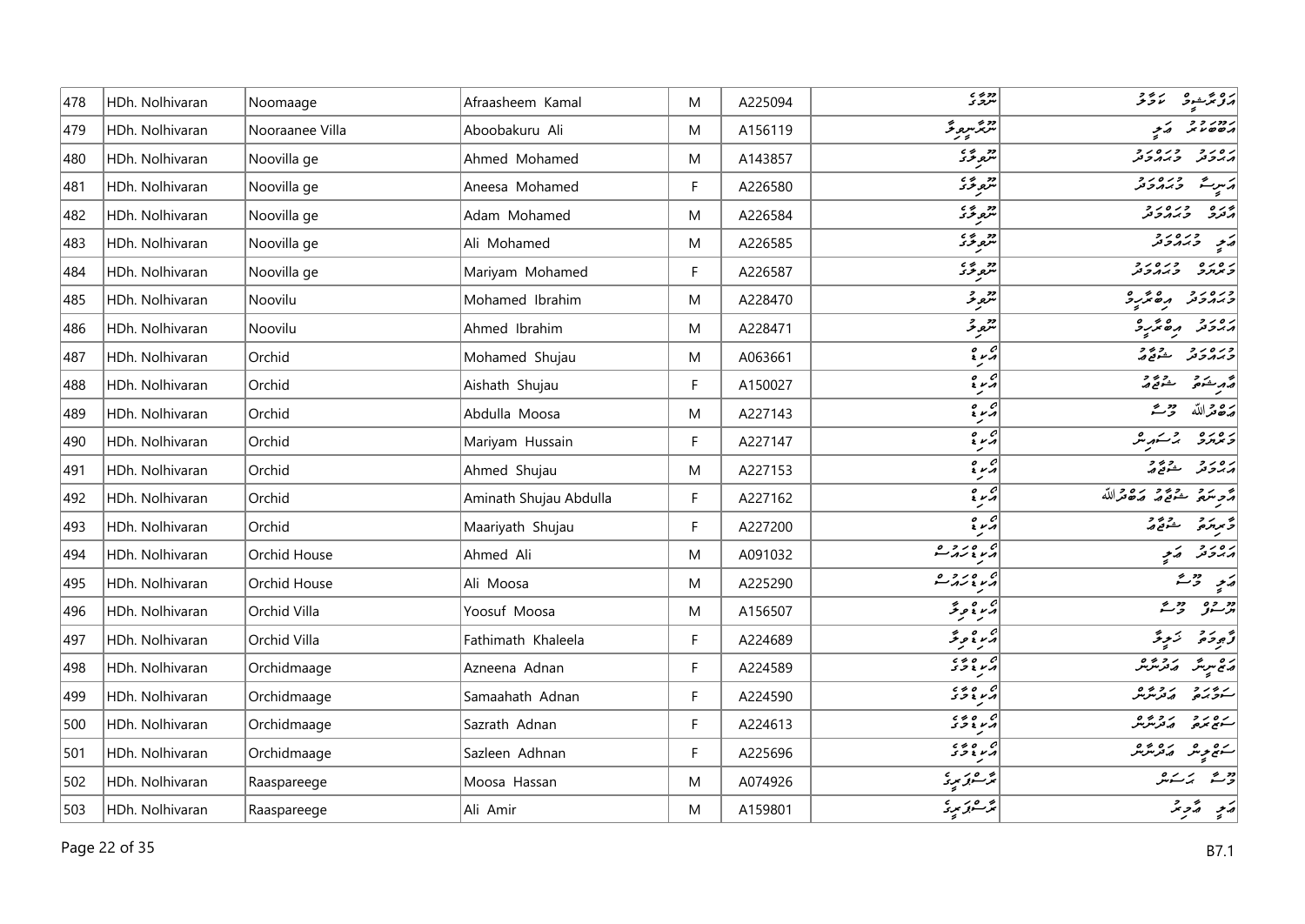| 504 | HDh. Nolhivaran | Raaspareege        | Saara Ali           | F  | A223866 | ېژىش <sub>ن</sub> ۇ ئىر <sub>ى</sub> | سەئىر<br>رځمنې                                    |
|-----|-----------------|--------------------|---------------------|----|---------|--------------------------------------|---------------------------------------------------|
| 505 | HDh. Nolhivaran | Raaspareege        | Sareema Moosa       | F. | A223867 | ېژىسى <i>تى بېر</i> ى                | سەمبەر<br>دو مح                                   |
| 506 | HDh. Nolhivaran | Raaspareege        | Asima Moosa         | F. | A223868 | ن <sup>ې</sup> ر شوتو سرچ            | وتسبيرة<br>دين شهر                                |
| 507 | HDh. Nolhivaran | Raaspareege        | Mohamed Amir        | M  | A223872 | ېږ ه د سره<br>مرگور سره              | -----------                                       |
| 508 | HDh. Nolhivaran | Raaspareege        | Khathma Moosa       | F. | A223875 | پر قرار دي.<br>مرگ ورکوري            | ر وه او دو                                        |
| 509 | HDh. Nolhivaran | Rabeeu             | Mohamed Hassan      | M  | A069073 | ر<br>برّه پر                         | ورەرو پەسەر                                       |
| 510 | HDh. Nolhivaran | Rabeeu             | Nafeesa Ali         | F  | A225866 | ر<br>برّه پر                         | أسمع يتسمح أوسيح                                  |
| 511 | HDh. Nolhivaran | Raivillage         | Fathimath Ali       | F  | A225045 | برە وېژ                              |                                                   |
| 512 | HDh. Nolhivaran | Rediumge           | Hassan Siraj        | M  | A224555 | ې ده ده<br>مرد مرکز                  | برسەپىر<br>سوپر<br>پ                              |
| 513 | HDh. Nolhivaran | Rediumge           | Abdulla Siraj       | M  | A224559 | بموزده                               | برە قراللە<br>سوئدة                               |
| 514 | HDh. Nolhivaran | Rediumge           | Loosiyaa Ali        | F  | A224561 | بمورزه ،                             | لترسيش كمنع                                       |
| 515 | HDh. Nolhivaran | Reel Manzil        | Abdul Rahman Ismail | M  | A043580 | بردد شهرد                            | ر ه د ه د ه د ه<br>پره تر بر بر تر س<br>ەرسەۋەپەي |
| 516 | HDh. Nolhivaran | Reel Manzil        | Hawwa Yoosuf        | F  | A228644 | برود عبود                            | بره په دوروه                                      |
| 517 | HDh. Nolhivaran | <b>Reel Manzil</b> | Mariyam Fazeela     | F  | A228647 | ىر ۋۇ ئىرىپە ۋ                       | رەرە ئەسىر                                        |
| 518 | HDh. Nolhivaran | <b>Reel Manzil</b> | Fazla Abdul Rahman  | F  | A228652 | <br>  <sub>مو</sub> ىۋە مىرىمى ئى    | ر ەپر رەدەرەپەر<br>ئىنىۋە مەھىم <i>مەركى</i> ر    |
| 519 | HDh. Nolhivaran | <b>Reel Manzil</b> | Ali Fazeel          | M  | A228657 | <sub>ىر</sub> ور م <sub>ىر</sub> و   | ەي تەنبەنى                                        |
| 520 | HDh. Nolhivaran | <b>Reel Manzil</b> | Hussain Fazeel      | M  | A228658 | ىر دىر شرىر د                        | چەشىر تەسىر                                       |
| 521 | HDh. Nolhivaran | Reel Manzil        | Adam Fazeel         | M  | A228661 | برود عبود                            | وره ذئبو                                          |
| 522 | HDh. Nolhivaran | Rest               | Hussain Adam        | M  | A024842 | برعوه                                | جر مشهر معرفته المجموعة                           |
| 523 | HDh. Nolhivaran | Rest               | Khadeeja Mohamed    | F. | A228959 | برعي                                 | ئر تورنج<br>س<br>و رە ر د<br>تر پر تر تر          |
| 524 | HDh. Nolhivaran | Rest               | Aishath Shareefa    | F  | A228961 | برعي                                 | و <sub>گ</sub> رڪو ڪپرڙ                           |
| 525 | HDh. Nolhivaran | Rest               | Ahmed Shifau        | M  | A228962 | برعي                                 | رەرو جۇر                                          |
| 526 | HDh. Nolhivaran | Rest               | Saddam Hussain      | M  | A228965 | برعو                                 | بە ھەم ھ<br>برسەمەرىش                             |
| 527 | HDh. Nolhivaran | Reyalivaage        | Ahmed Naseem        | M  | A080629 | ير<br>تروتر و <sup>ي</sup>           | ى <i>رەبەد سەب</i>                                |
| 528 | HDh. Nolhivaran | Reyalivaage        | Jameela Mohamed     | F. | A224576 | <br>  پورم یوځ ی                     | و ره ر و<br><i>و ټ</i> رو تر<br>  تع حر محّر      |
| 529 | HDh. Nolhivaran | Reyalivaage        | Adam Naeem          | M  | A224581 | در در در<br>بود <del>و</del> و د     | وره سمده                                          |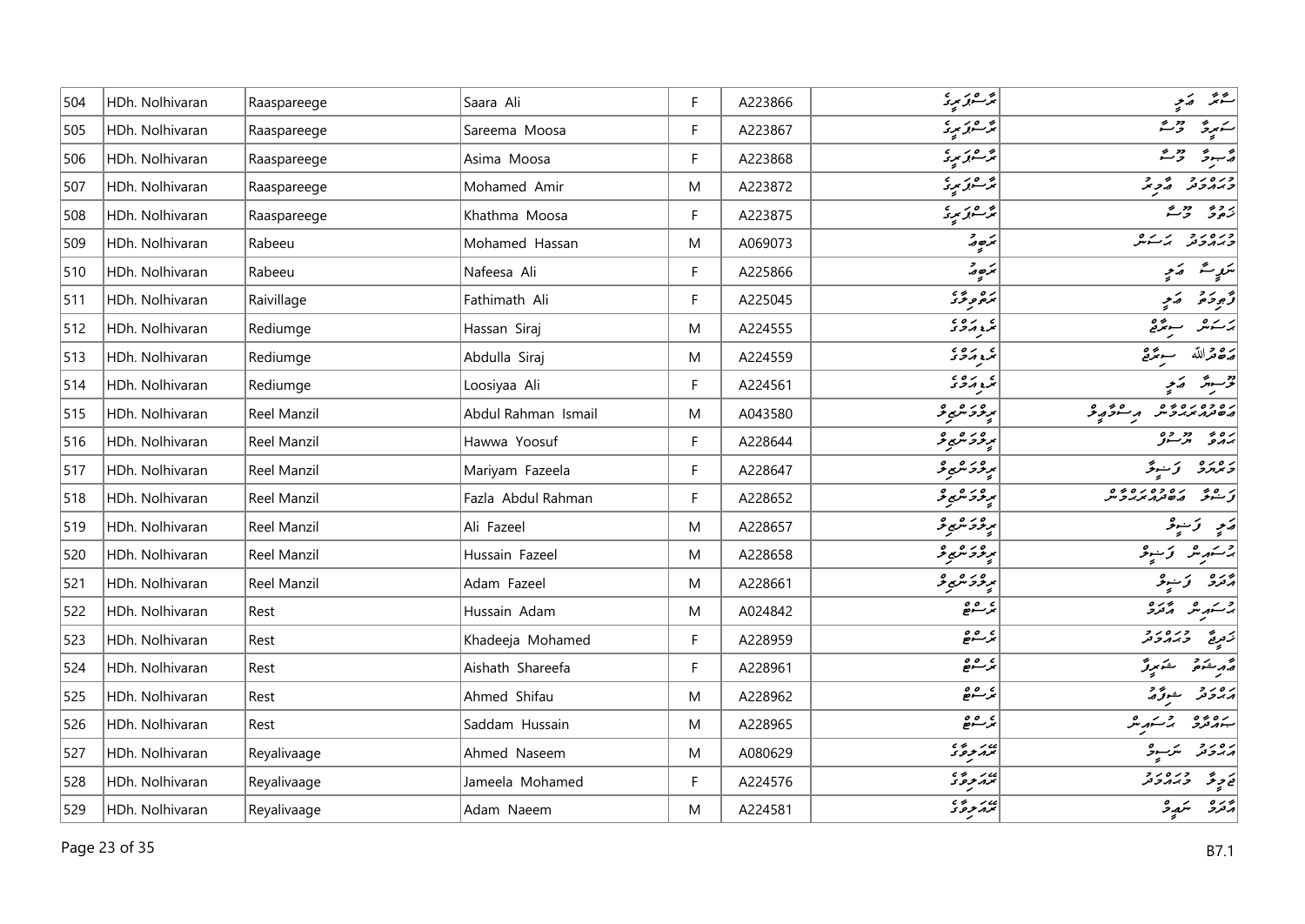| 530 | HDh. Nolhivaran | Reyalivaage    | Mariyam Naeema           | F.          | A224582 | ں ر<br>محمد موح                  | ئەنگەر ئ<br>سَمِيرةَ               |
|-----|-----------------|----------------|--------------------------|-------------|---------|----------------------------------|------------------------------------|
| 531 | HDh. Nolhivaran | Reyalivaage    | Ahmed Naeem              | M           | A224583 | ں ریے<br>تربر پوری               | پر 9 پر 5<br>سَمِيرة               |
| 532 | HDh. Nolhivaran | Reyalivaage    | Aishath Naeema           | F           | A224585 | ں ر<br>بھر پڑھ ی                 | ۇ مەشقەمى<br>مەرىشىمى<br>سكيرتز    |
| 533 | HDh. Nolhivaran | Riveli         | Abdul Haadhee Aboobakuru | M           | A227365 | برة و                            | גם כם בי גדר כב                    |
| 534 | HDh. Nolhivaran | Riveli         | Zahira Adam              | $\mathsf F$ | A227370 | برۂ م                            | يم بر مدين دي.<br>محمد مدين        |
| 535 | HDh. Nolhivaran | Riveli         | Ahmed Abdul Hadhee       | M           | A227379 | برةعر                            |                                    |
| 536 | HDh. Nolhivaran | Riveli         | Saaidha Abdul Haadhi     | $\mathsf F$ | A363501 | برۂع                             | گېږنگر مان د ورځينې                |
| 537 | HDh. Nolhivaran | Roashaneemaage | Hussain Ibrahim          | M           | A224359 | ە<br>ئىرىشە ئىرى <i>چ</i> ي      |                                    |
| 538 | HDh. Nolhivaran | Roashaneemaage | Aiham Hussain            | M           | A368744 | ە<br>ئىرىشە بېرى <sup>تى</sup> ئ | مدره برخمه                         |
| 539 | HDh. Nolhivaran | Saaheeneez     | Hussain Qasim            | M           | A077237 | سەر سرچ<br>ئ                     | 2 سىمبرىنىڭ ئۆسىد <i>ى</i>         |
| 540 | HDh. Nolhivaran | Saalu          | Adam Saleem              | M           | A114451 | سەمۇ                             | ړ ترو سکو د                        |
| 541 | HDh. Nolhivaran | Sabdhelige     | Ibrahim Naseer           | M           | A098439 | سەھ قرىرى                        | ەرھ ئ <sup>ۆ</sup> ر ۋ<br>ىئرىبەتر |
| 542 | HDh. Nolhivaran | Sabdhelige     | Hussain Ali              | M           | A224138 | ره ی د ی                         | يز سکه پش که کمپنج                 |
| 543 | HDh. Nolhivaran | Sabdhelige     | Aminath Umar             | $\mathsf F$ | A224139 | ره ه د د<br>سوه ترمور            |                                    |
| 544 | HDh. Nolhivaran | Sabdhelige     | Fathimath Rasheedha      | F           | A224141 | ره و د ه<br>سوه ترمور            | ۇي ئەم ئىشىڭر                      |
| 545 | HDh. Nolhivaran | Sabdhelige     | Aishath Rasheedha        | F           | A224143 | ره د د ،<br>سوه ترمور            | د<br>مەرشىمى ترشىق                 |
| 546 | HDh. Nolhivaran | Sailu          | Ahmed Adil               | M           | A113355 | سَهرِ قر                         | رەرو ئەربى                         |
| 547 | HDh. Nolhivaran | Sailu          | Saheedha Ali             | F           | A148484 | سەرىتى<br>س                      | شَرِيمٌ - رَمِي                    |
| 548 | HDh. Nolhivaran | Salvaa         | Nuha Ahmed               | F           | A226654 | سەۋۇ                             | المريم المردور                     |
| 549 | HDh. Nolhivaran | Salvaa         | Thasleem Ahmed           | M           | A228181 | سەۋە                             | ړه ده ده ده د د                    |
| 550 | HDh. Nolhivaran | Samaa          | Ibrahim Hassan           | M           | A060562 | سەپى                             | رەپزىر بىسكىر                      |
| 551 | HDh. Nolhivaran | Samaa          | Ali Ibrahim              | M           | A226538 | سەبىج                            | ړنو ره ټرېږ                        |
| 552 | HDh. Nolhivaran | Samaa          | Fathimath Ali            | F           | A228666 | ىدىچ                             | وٌجوحَ حَمَدٍ                      |
| 553 | HDh. Nolhivaran | Samaa          | Ahmed Ibrahim            | M           | A363704 | سەۋ                              | גפנג תפתיק                         |
| 554 | HDh. Nolhivaran | Savaa          | Naazneena Hussain        | F.          | A132975 | ستهجّ                            | لترفع سرينش الركسكر بثر            |
| 555 | HDh. Nolhivaran | Savaaree       | Abdul Majid Hussain      | M           | A106329 | سەئۇ يېر                         | رە دە دىن كەر شەر ش                |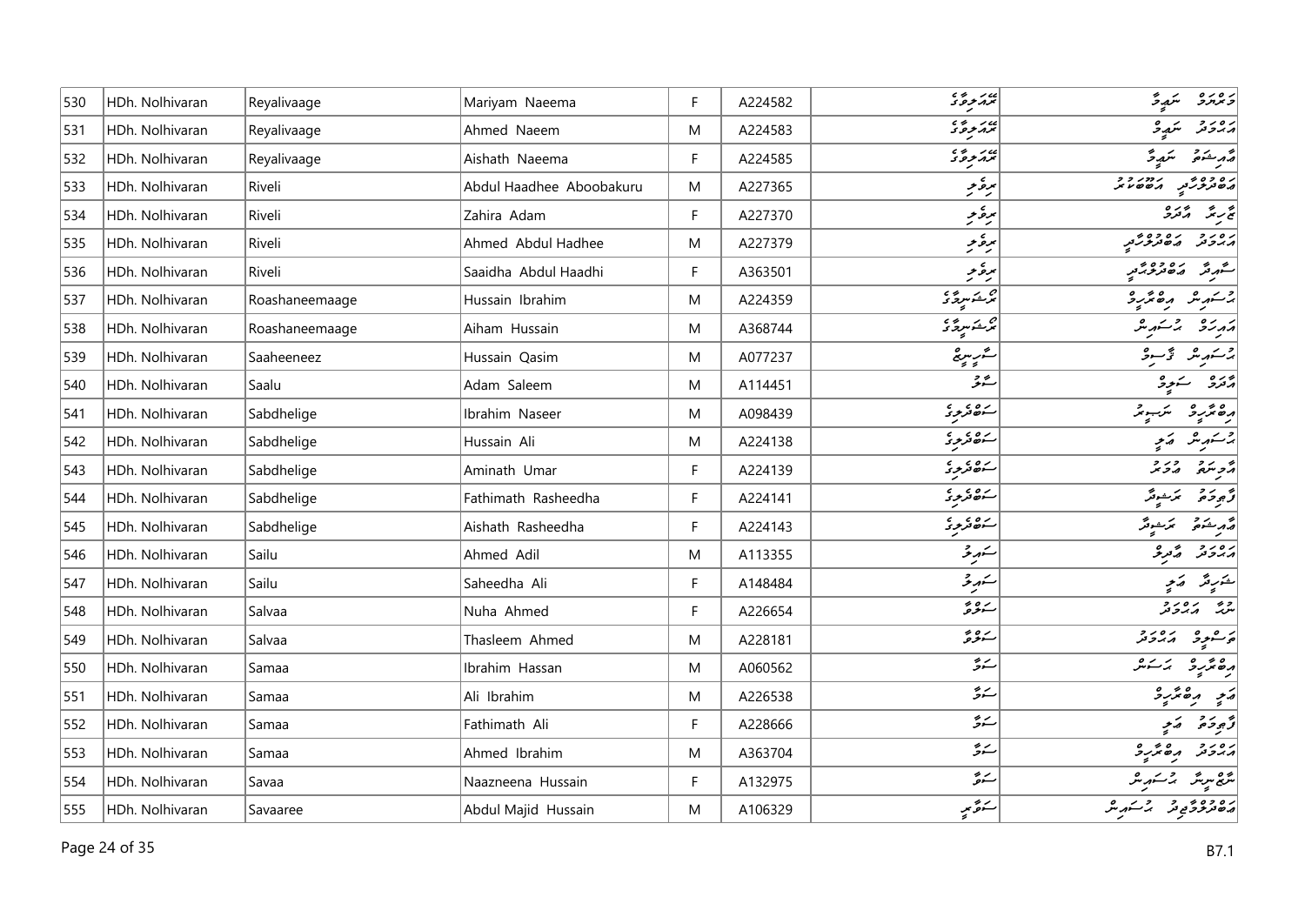| 556 | HDh. Nolhivaran | Savaaree       | Shareefa Adam         | $\mathsf F$ | A225417 | ئەۋىپە                                | شەمبرۇ<br>مەسىم<br>پژ <sub>گر</sub> ه<br>د ترو                                                                                                                                                                                                                                                                                                                                                                 |
|-----|-----------------|----------------|-----------------------|-------------|---------|---------------------------------------|----------------------------------------------------------------------------------------------------------------------------------------------------------------------------------------------------------------------------------------------------------------------------------------------------------------------------------------------------------------------------------------------------------------|
| 557 | HDh. Nolhivaran | Savaaree       | Aishath Junaidha      | $\mathsf F$ | A225431 | سەۋىمە                                |                                                                                                                                                                                                                                                                                                                                                                                                                |
| 558 | HDh. Nolhivaran | Savaaree       | Junaid Abdul Majid    | M           | A226433 | ئەۋىپە                                | ړه وه د و.<br>پره ترڅرگونو<br>و پر پر و<br>مح سر پر                                                                                                                                                                                                                                                                                                                                                            |
| 559 | HDh. Nolhivaran | Savaaree       | Junaida Abdul Majid   | F           | A228005 | استعظمير                              | י מקבל 2010 -<br>בי מקבל הסתיקקיבת                                                                                                                                                                                                                                                                                                                                                                             |
| 560 | HDh. Nolhivaran | Seesange       | Ibrahim Abdul Rahman  | M           | A225373 | اب مەنىۋى<br>ئى                       | ره وه ره د ه<br>پره تربر تر تر                                                                                                                                                                                                                                                                                                                                                                                 |
| 561 | HDh. Nolhivaran | Seesange       | Raziyya Ibrahim       | $\mathsf F$ | A225380 | سەسىتەرى<br>ئ                         |                                                                                                                                                                                                                                                                                                                                                                                                                |
| 562 | HDh. Nolhivaran | Seesange       | Sahzaa Ibrahim        | $\mathsf F$ | A225391 | بەسەھەيج                              | $rac{2}{5}$<br>ە ھەترىرى<br>مەھەترىرى                                                                                                                                                                                                                                                                                                                                                                          |
| 563 | HDh. Nolhivaran | Semi Light     | Nazleena Abdul Raheem | F           | A141885 | ر<br>سنوپخ <sup>ر</sup> ج             | ره وه ره<br>مان فرم تربر و<br>لىرچ مەيتىر                                                                                                                                                                                                                                                                                                                                                                      |
| 564 | HDh. Nolhivaran | Semi Light     | Simra Abdul Raheem    | $\mathsf F$ | A226396 | ر<br>سنوپو تر مربع                    | لسوفه مثر                                                                                                                                                                                                                                                                                                                                                                                                      |
| 565 | HDh. Nolhivaran | Semi Light     | Zimna Abdul Raheem    | $\mathsf F$ | A226408 | سكو يخرم هج                           | ە ئە ئەھەرمەرە<br>ئاجىش مەھەرمىرىي                                                                                                                                                                                                                                                                                                                                                                             |
| 566 | HDh. Nolhivaran | Semi Light     | Firasha Abdul Raheem  | F           | A227832 | سكو يحرمر هج                          | ر پڑت رہ دہ پر پر و                                                                                                                                                                                                                                                                                                                                                                                            |
| 567 | HDh. Nolhivaran | Semi Light     | Adam Azmeel           | M           | A227834 | والمحتجم وهج                          | وره دود                                                                                                                                                                                                                                                                                                                                                                                                        |
| 568 | HDh. Nolhivaran | Semi Light     | Ahmed Ahmeem          | M           | A227835 | ينو پخره<br>پ                         | גפני גלפל                                                                                                                                                                                                                                                                                                                                                                                                      |
| 569 | HDh. Nolhivaran | Seveena        | Mohamed Adam          | M           | A026393 | ء<br>و                                | وره رو په ره<br><i>وبرم</i> ونر م <i>ې</i> رو                                                                                                                                                                                                                                                                                                                                                                  |
| 570 | HDh. Nolhivaran | Shaadhee Villa | Mariyam Aboobakur     | F           | A225357 | شگ <sup>و</sup> ر <i>و</i> گر         | 77/77/<br>ر ه بر ه<br><del>ر</del> بربر ژ                                                                                                                                                                                                                                                                                                                                                                      |
| 571 | HDh. Nolhivaran | Shabnameege    | Mohamed Shareef       | M           | A151986 | لىشقەتتىرى<br>شەھىئر <sub>ىچە</sub> ئ | وبرە باھ ئىمبرا                                                                                                                                                                                                                                                                                                                                                                                                |
| 572 | HDh. Nolhivaran | Shabnamge      | Ali Rasheed Hussain   | M           | A131065 | ر ده بره <sup>د</sup>                 | ەكىم ئىر شوقر برگىتىرىكى<br>مەسىر ئىستىر                                                                                                                                                                                                                                                                                                                                                                       |
| 573 | HDh. Nolhivaran | Shabnamge      | Faiza Ali             | F           | A154563 | ر <i>ه د ه ،</i>                      | $\frac{1}{2}$ $\frac{2}{3}$ $\frac{2}{3}$                                                                                                                                                                                                                                                                                                                                                                      |
| 574 | HDh. Nolhivaran | Shabnamge      | Hussain Ziyad         | M           | A159263 | ر ده بره ،<br>شو <i>ه مرو</i> د       | ر<br>رئاستمبر سن سي پر تقریبی<br>سنگور سنگور سنگوری                                                                                                                                                                                                                                                                                                                                                            |
| 575 | HDh. Nolhivaran | Shine          | Shahma Mohamed        | F           | A226804 | شەھەر س                               | بذويح<br>و ره ر و<br><i>د ب</i> رگرفر                                                                                                                                                                                                                                                                                                                                                                          |
| 576 | HDh. Nolhivaran | Soma           | Hamida Ali            | $\mathsf F$ | A225106 | حيز                                   |                                                                                                                                                                                                                                                                                                                                                                                                                |
| 577 | HDh. Nolhivaran | Soma           | Zaheera Ali           | $\mathsf F$ | A225119 | حيو                                   | $\begin{array}{@{}c@{\hspace{1em}}c@{\hspace{1em}}c@{\hspace{1em}}c@{\hspace{1em}}c@{\hspace{1em}}c@{\hspace{1em}}c@{\hspace{1em}}c@{\hspace{1em}}c@{\hspace{1em}}c@{\hspace{1em}}c@{\hspace{1em}}c@{\hspace{1em}}c@{\hspace{1em}}c@{\hspace{1em}}c@{\hspace{1em}}c@{\hspace{1em}}c@{\hspace{1em}}c@{\hspace{1em}}c@{\hspace{1em}}c@{\hspace{1em}}c@{\hspace{1em}}c@{\hspace{1em}}c@{\hspace{1em}}c@{\hspace{$ |
| 578 | HDh. Nolhivaran | Soma           | Soiga Ali             | F           | A225128 | حيو                                   | بتوريخ<br>ەتىر                                                                                                                                                                                                                                                                                                                                                                                                 |
| 579 | HDh. Nolhivaran | Sosun Villa    | Ali Rasheed           | M           | A067658 | <u>م ئەنەھرىدى</u><br>سىستىسىمبە      | ر<br>م <i>اج المرش</i> وم                                                                                                                                                                                                                                                                                                                                                                                      |
| 580 | HDh. Nolhivaran | Sosun Villa    | Hussain Mohamed       | M           | A226838 | جمسكى عرو                             | ג הודיק ייני די היו היו בי                                                                                                                                                                                                                                                                                                                                                                                     |
| 581 | HDh. Nolhivaran | Sosun Villa    | Fathmath Usman        | F           | A226841 | <u>شر ئەشرىر ئ</u>                    | تو رو دەپرە                                                                                                                                                                                                                                                                                                                                                                                                    |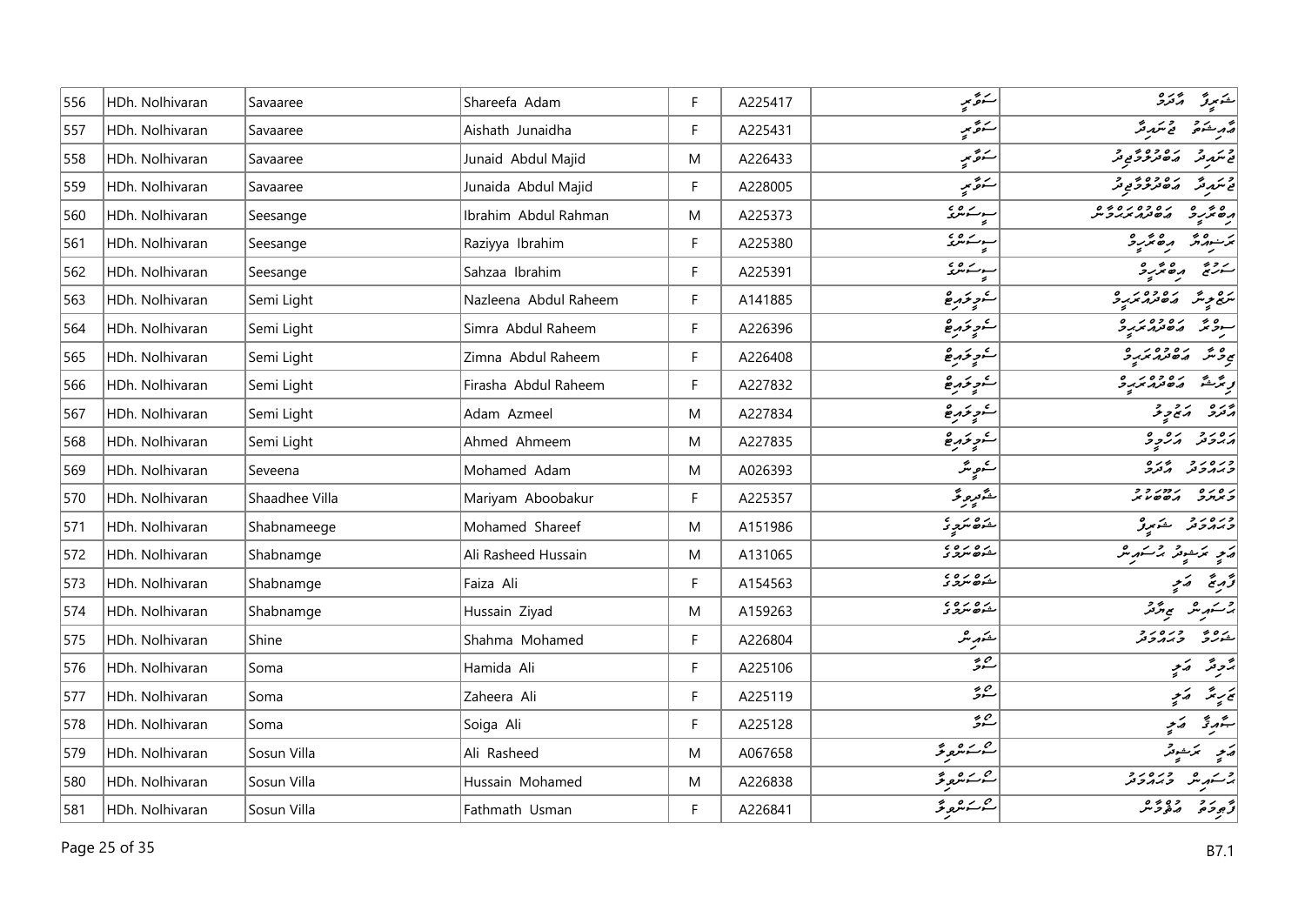| 582 | HDh. Nolhivaran | Sosun Villa            | Aminath Waheedha     | F  | A226842 | <u>شر سەھرىرى</u>                     |                                                    |
|-----|-----------------|------------------------|----------------------|----|---------|---------------------------------------|----------------------------------------------------|
| 583 | HDh. Nolhivaran | Sosun Villa            | Shazna Hussain       | F  | A226846 | <u>م كەنكەرگە</u>                     | شور من المسكر                                      |
| 584 | HDh. Nolhivaran | <b>Theesree Manzil</b> | Naeema Ali           | F  | A224780 | <sub>مو</sub> شىمەر ئىرى<br>ئ         | تتميرڈ ایکمی                                       |
| 585 | HDh. Nolhivaran | <b>Theesree Manzil</b> | Ahmed Sinaan         | M  | A227630 | مەسىمە ئەشرى                          | رەر ئەسىر                                          |
| 586 | HDh. Nolhivaran | Themaa                 | Humama Shafeeu       | F  | A114760 | ې بح<br>حوا                           | روو شرور                                           |
| 587 | HDh. Nolhivaran | Three Flower           | Idrees Adam          | M  | A086620 | مۇيدۇ ئە <i>ڭى</i> ر                  | رومړے دی۔<br>ر                                     |
| 588 | HDh. Nolhivaran | Three Flower           | Khadeeja Mohamed     | F  | A225411 | ه <sub>ر مو</sub> ژ ځرم <sub>مر</sub> | كزمرة وبرورو                                       |
| 589 | HDh. Nolhivaran | <b>Toarest Villa</b>   | Aishath Ibrahim      | F  | A033070 | ە ب <sub>ە</sub> مەھ بەر ئە           | مەم ئىسكى ئەھەر ئى                                 |
| 590 | HDh. Nolhivaran | Ufa                    | Ahmed Shifau Mohamed | M  | A091026 | پۇ                                    | גפגד בתרב דגם בדי                                  |
| 591 | HDh. Nolhivaran | Ufa                    | Mohamed Ahmed Shifau | M  | A282617 | پرمخ                                  | ورەر د رەر د جوگە                                  |
| 592 | HDh. Nolhivaran | Ummeedh                | Ibrahim Latheef      | M  | A042730 | وه چوند<br>مرمز چر                    | رەتمەد خور                                         |
| 593 | HDh. Nolhivaran | Ummeedh                | Aminath Zeena        | F  | A085031 | وه چوند<br>مرمز چر                    | أأرد سكرة المحمد بتحريث                            |
| 594 | HDh. Nolhivaran | Unimaage               | Mohamed Ali          | M  | A056478 | رسم پرچ                               | ورەرو كې                                           |
| 595 | HDh. Nolhivaran | Unimaage               | Zubaira Mohamed      | F  | A114088 | ב<br>הייקבצ                           | 37073 2708                                         |
| 596 | HDh. Nolhivaran | Vaadheege              | Ali Adam             | M  | A035619 | ۇ<br>قرىمىي                           | پَي گُرُودُ                                        |
| 597 | HDh. Nolhivaran | Vaadheege              | Adnan Ali            | M  | A092664 | په موږي<br>حر <sup>ي</sup>            | كەنترىترىتر كەبچ                                   |
| 598 | HDh. Nolhivaran | Vaadheege              | Haseena Ali          | F  | A128486 | ۇ<br>ق <sub>ى</sub> مىي               | پرسېد پرېږ                                         |
| 599 | HDh. Nolhivaran | Vaadheege              | Mariyam Gasim        | F  | A225056 | ۇ<br>ق <sub>ىت</sub> بەر              | $rac{1}{2}$<br>$rac{1}{2}$                         |
| 600 | HDh. Nolhivaran | Vehi                   | Aminath Mohamed      | F. | A226583 | ه<br>حرب                              | و ر ه ر و<br>تر پر ژ تر<br> أرمح سره               |
| 601 | HDh. Nolhivaran | Veshi                  | Ahmed Ali            | M  | A032487 | ء<br>حرمر                             | دەرد كې                                            |
| 602 | HDh. Nolhivaran | Veshi                  | Nazeera Ziyad        | F  | A123960 | اء<br>موس                             | سَمِهِ مَدَّ سِرْتَر                               |
| 603 | HDh. Nolhivaran | Veshi                  | Nadhuha Ahmed        | F  | A225781 | ء<br>حرمر                             | سرور<br>بر ٥ پر و<br>م <i>ر</i> بر <del>و</del> تر |
| 604 | HDh. Nolhivaran | Vinamaa                | Latheefa Easa        | F  | A224615 | عريتر                                 | توجوڙ پاٿ                                          |
| 605 | HDh. Nolhivaran | Vinamaa                | Sharumeela Abdulla   | F  | A224622 | عبة مترقحه                            | ڪ <i>مرد قت</i> ه مرگ قرالله                       |
| 606 | HDh. Nolhivaran | Vinamaa                | Abdul Latheef Ali    | M  | A225263 | عريتمر                                |                                                    |
| 607 | HDh. Nolhivaran | Violet Villa           | Aishath Riyaza       | F  | A128338 | ءَ مرځه عرځه                          | وكرم شكوة المحرمر كمركبة                           |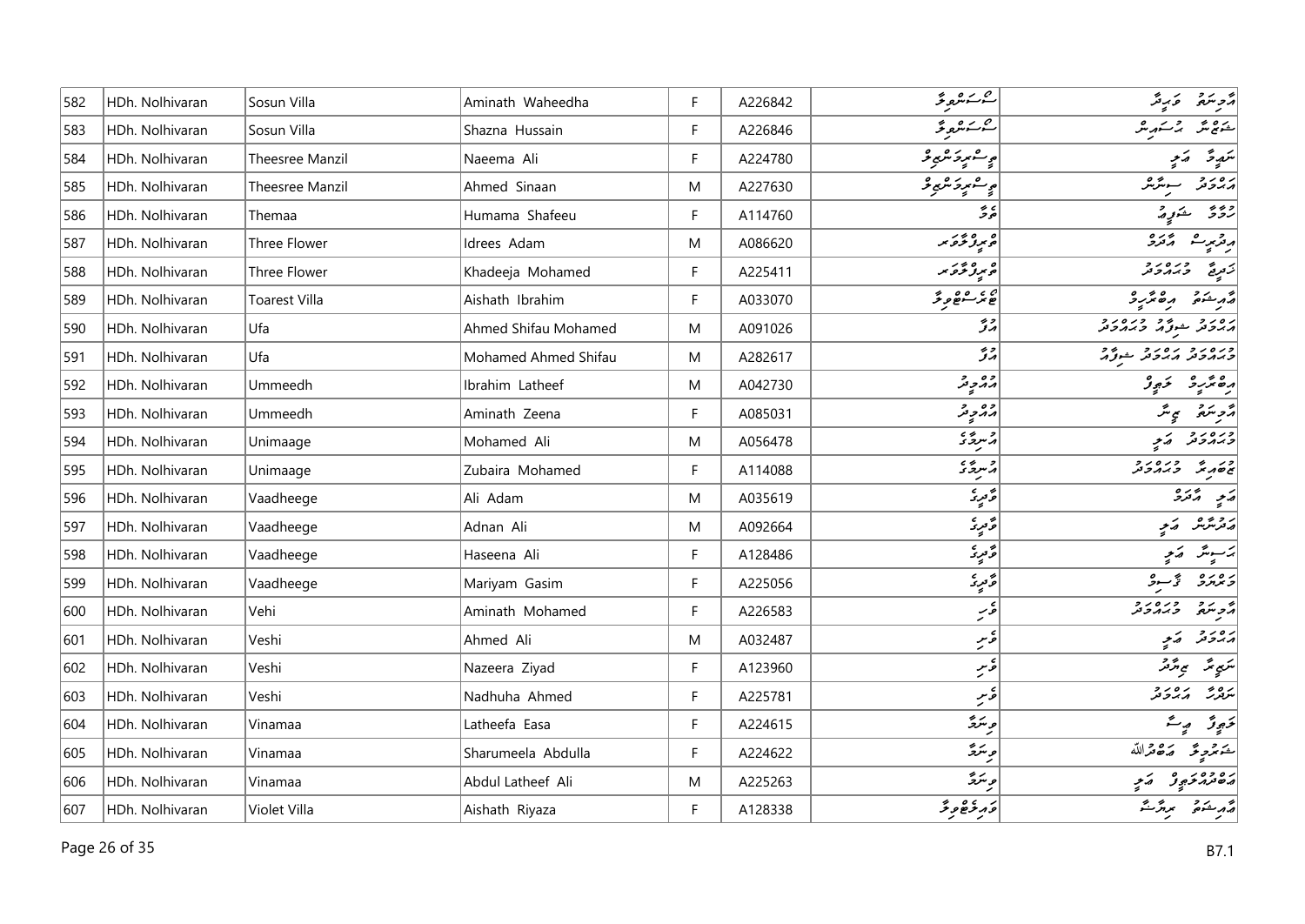| 608         | HDh. Nolhivaran  | Violet Villa       | Zulfa Mohamed        | F  | A147482 | ءَ ٻر ڦوهو ڦُ                 | و ره ر د<br><i>د ب</i> رگرفر<br>وە بە<br>يى ترگ |
|-------------|------------------|--------------------|----------------------|----|---------|-------------------------------|-------------------------------------------------|
| 609         | HDh. Nolhivaran  | Wave               | Nazima Abdulla       | F  | A156279 | ړه<br>وگ                      | متزمزقه<br>مَصْعَراللَّه                        |
| 610         | HDh. Nolhivaran  | Wave               | Unaiza Abdulla       | F  | A225737 | ړه ه<br>حرح                   | وتتريح وكافرالله                                |
| 611         | HDh. Nolhivaran  | Wavelets           | Hamid Hussain        | M  | A025313 | ړ، ه ، ه ره<br><i>و و</i> و ه | بجاجاته الجاسكير مكر                            |
| 612         | HDh. Nolhivaran  | Wavelets           | Ahmed Shafeeu        | M  | A120654 | ۵ <i>۵ ۵ ۵ ۵</i> م            | رەر ئىكتار ئا                                   |
| 613         | HDh. Nolhivaran  | Wavelets           | Aminath Hussain      | F  | A226923 | ړ، ه ، ه ره<br><i>و و</i> و ه | أوسكة فيسكرهم                                   |
| 614         | HDh. Nolhivaran  | Wavelets           | Huzamath Shafeeu     | F  | A226935 | ءہ و ء ھ ہے                   | د در د شکړه.                                    |
| 615         | HDh. Nolhivaran  | <b>White House</b> | Adam Naseer          | M  | A050661 | ورء برزم                      | أركون الكرسوسي                                  |
| 616         | HDh. Nolhivaran  | <b>White House</b> | Arifa Easa           | F  | A227222 | ۇرۇر ئەر                      | ويتقي<br>ومجروش                                 |
| 617         | HDh. Nolhivaran  | <b>White House</b> | Hafsa Adam           | F  | A227225 | وَرِءِ رَمْرُ ٿُ              | رە بە<br>برى بەشە<br>پور ہ<br>پر تر تر          |
| 618         | HDh. Nolhivaran  | <b>White House</b> | Shifaaza Umar        | F  | A227227 | ەر ۋىر ئە                     | شورٌ مَجَ<br> -<br>ەرىر                         |
| 619         | HDh. Nolhivaran  | <b>White House</b> | Inasha Adam          | F  | A227229 | وَرِءِ رَمْرُ ٿُ              | ە ئىرىشقا ئەترو                                 |
| 620         | HDh. Nolhivaran  | <b>White House</b> | Imran Adam Naseer    | M  | A227232 | ەر ھەر ئە                     | ە ئەھرە ئەرە ئىرلىدىگ                           |
| 621         | HDh. Nolhivaran  | <b>White Rose</b>  | Ibrahim Waheed       | M  | A224124 |                               | مەھەرد كەبىر                                    |
| 622         | HDh. Nolhivaran  | <b>White Rose</b>  | Ali Waheed           | M  | A224128 |                               | ەكىيە ھەرىتر                                    |
| 623         | HDh. Nolhivaran  | Zamaanee Villa     | Aishath Ibrahim      | F  | A224130 | ى<br>ئەقرىبورگە               |                                                 |
| 624         | HDh. Nolhivaran  | Zamaanee Villa     | Aidhaa Abdul Latheef | F  | A224134 | ئە ئەسرە ب <sup>ى</sup> ر     | 2020 1020 2020                                  |
| 625         | HDh. Nolhivaran  | Zamaanee Villa     | Azra Abdul Latheef   | F. | A224135 | <br> ئ <sub>ە</sub> ئەسرە بە  | ره ده ده ده در و                                |
| 626         | HDh. Nolhivaran  | Zamaanee Villa     | Maryam Rifa          | F  | A225578 | ئە ئەسرە <sub>ر</sub> ئە      | د ۱۵ د ترو                                      |
| 627         | HDh. Nolhivaran  | Zamaanee Villa     | Arusa Rasheed        | F  | A312406 | <br>  ئەڭرىبورگە              | كالكر كمراكب المركب وكر                         |
|             | HDh. Vaikaradhoo |                    |                      |    |         |                               |                                                 |
| 628         | HDh. Vaikaradhoo | <b>Tokee Villa</b> | Safoora Khalid       | F  | A113464 | غې پورځه<br>                  | ردوي ژونر                                       |
| Lh. Naifaru |                  |                    |                      |    |         |                               |                                                 |
| 629         | Lh. Naifaru      | Athiree aage       | Aishath Raufa        | F  | A220236 | پر مورژ د                     | د.<br>مگر شوی محمد فر                           |
| M. Dhiggaru |                  |                    |                      |    |         |                               |                                                 |
| 630         | M. Dhiggaru      | Kulhudhuffusheege  | Mariyam Adam         | F  | A219309 | د د د ه و د پ<br>با ندې پرې   | ر ه ر ه<br><del>ر</del> بربر ژ<br>پور ہ<br>مرکز |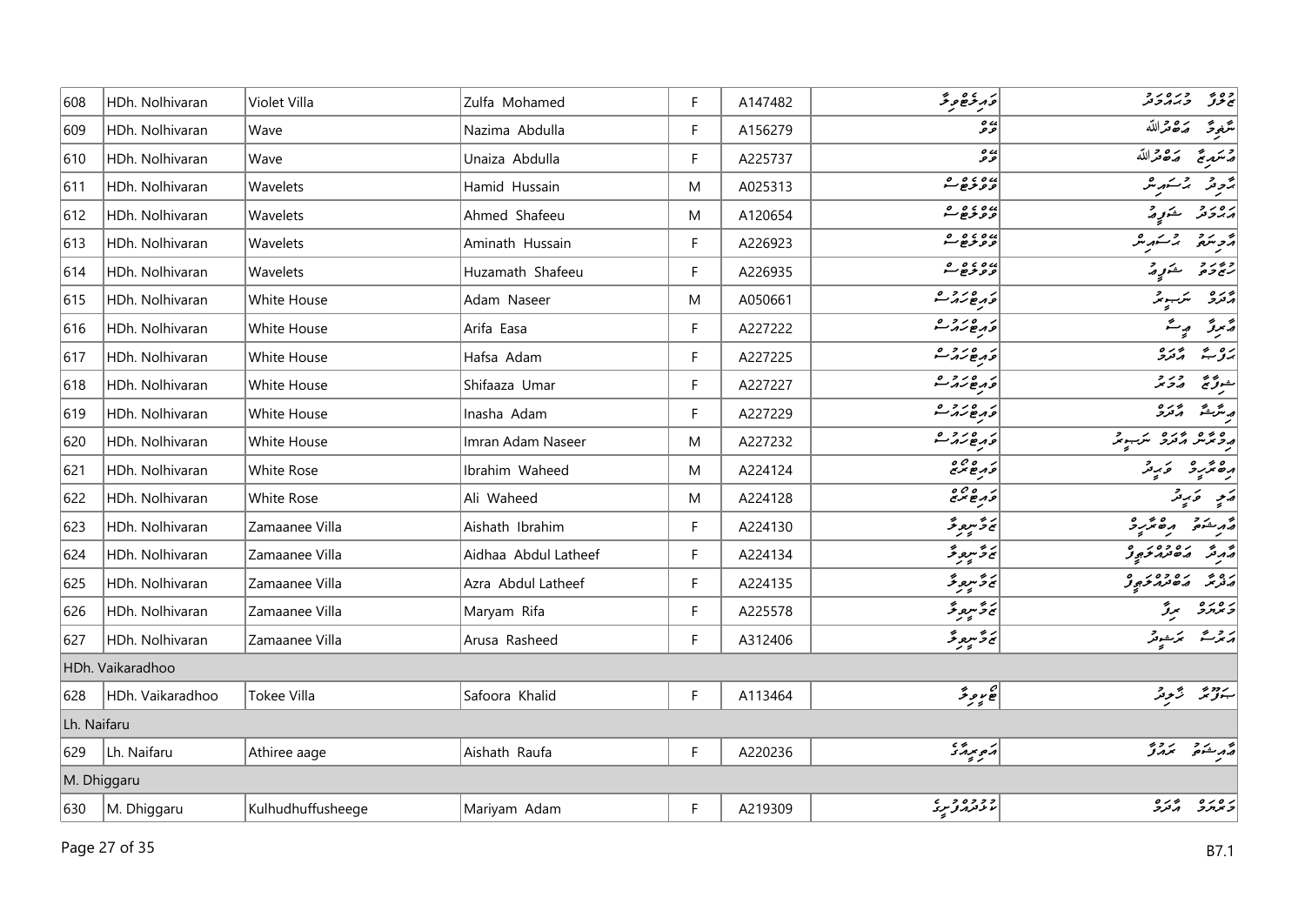| M. Mulah    |                |                            |                       |           |         |                                      |                                                        |
|-------------|----------------|----------------------------|-----------------------|-----------|---------|--------------------------------------|--------------------------------------------------------|
| 631         | M. Mulah       | <b>Vinares</b>             | Ali Nizam             | M         | A122042 | ریمربر شه                            | أرشح سرقرقر                                            |
|             | M. Naalaafushi |                            |                       |           |         |                                      |                                                        |
| 632         | M. Naalaafushi | Irumatheege                | Hamza Saeed           | M         | A147033 | برترځ مو ځ                           | پرونځ کے په تر                                         |
| Male'       |                |                            |                       |           |         |                                      |                                                        |
| 633         | Male'          | Dhaftharu. No RS 3714      | Ali Amjad             | M         | A131282 | ارەر ئەس ئىر ھەتمە ئەسىر 3714        | أتكمي برورد                                            |
| 634         | Male'          | G. Rihiavi                 | Muna Abdulla          | F.        | A011087 | ى بىرىدۇ                             | حِسَّر صَصَّراللَّه                                    |
| 635         | Male'          | Hulhu Male'. Flat 149-2-05 | Ibrahim Rameez        | M         | A091044 | $149 - 2 - 05$ وَوَصَعَ $2 - 2 - 05$ | أرە ئۇر ئە ئىرچ                                        |
| 636         | Male'          | Hulhu Male'. Flat 149-2-05 | Aishath Mohamed       | F         | A226582 | $149 - 2 - 05$ وَوَصَعَ $65$         | ه دره دره دره<br>مگرشوی دربردنر                        |
|             | N. Holhudhoo   |                            |                       |           |         |                                      |                                                        |
| 637         | N. Holhudhoo   | Fenfiyaazuge               | Zaliya Zubair         | F         | A123380 | ې ش <sub>م</sub> و پېژنې د           | $\begin{bmatrix} 2 & 2 & 3 \\ 2 & 2 & 3 \end{bmatrix}$ |
|             | N. Velidhoo    |                            |                       |           |         |                                      |                                                        |
| 638         | N. Velidhoo    | Mariyaaz                   | Nishryn Abdul Latheef | F         | A206707 | ر<br>تر بر پر مح                     | سرڪي سره ده دره وي                                     |
| R. Alifushi |                |                            |                       |           |         |                                      |                                                        |
| 639         | R. Alifushi    | Lilyge                     | Ibrahim Rushdee       | ${\sf M}$ | A144412 | عرموته                               | رەنژرد ترشىر                                           |
|             | R. Ungoofaaru  |                            |                       |           |         |                                      |                                                        |
| 640         | R. Ungoofaaru  | Beach Heaven               | Thoma Hameed          | F         | A238002 | پەن <sub>م</sub> رىر مىر             | پُرځ پر ټر پر                                          |
|             | S. Maradhoo    |                            |                       |           |         |                                      |                                                        |
| 641         | S. Maradhoo    | Fonithoshimaage            | Ali Amir              | M         | A124552 | تر سرچريز کا                         | ړې پر د                                                |
|             | V. Fulidhoo    |                            |                       |           |         |                                      |                                                        |
| 642         | V. Fulidhoo    | Sun Beam                   | Abdul Muhusin         | M         | A106446 | سەھەر                                | ره وه وه<br>پره تربو تر سوس                            |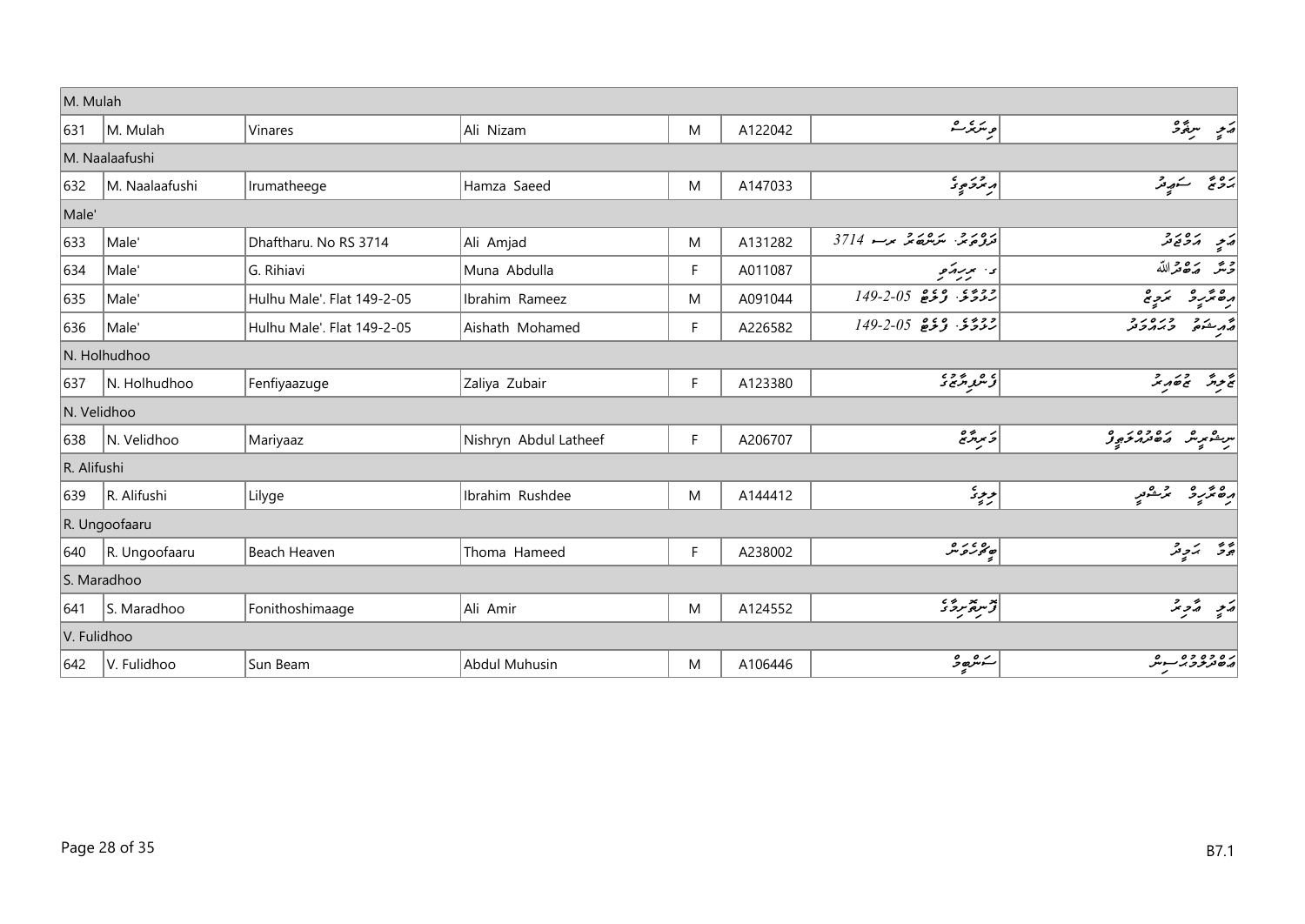## *w7qAn8m? sCw7mRo>u; wEw7mRw;sBo<*

| ' مرمر | 'يئرىثر: |
|--------|----------|
|        |          |
|        |          |
|        |          |

## *w7q9r@w7m> sCw7qHtFoFw7s; mAm=q7 w7qHtFoFw7s;*

| ىر تە | $\mathcal{O} \times$<br>$\sim$ | $\sim$<br>. . | لترنثر |
|-------|--------------------------------|---------------|--------|
|       |                                |               |        |
|       |                                |               |        |
|       |                                |               |        |

| انترنثر: | $^{\circ}$ | يبرهر | $^{\circ}$<br>سرسر |
|----------|------------|-------|--------------------|
|          |            |       |                    |
|          |            |       |                    |
|          |            |       |                    |

| ىرتىر: | 。<br>سر سر | .,<br>مرسر |
|--------|------------|------------|
|        |            |            |
|        |            |            |
|        |            |            |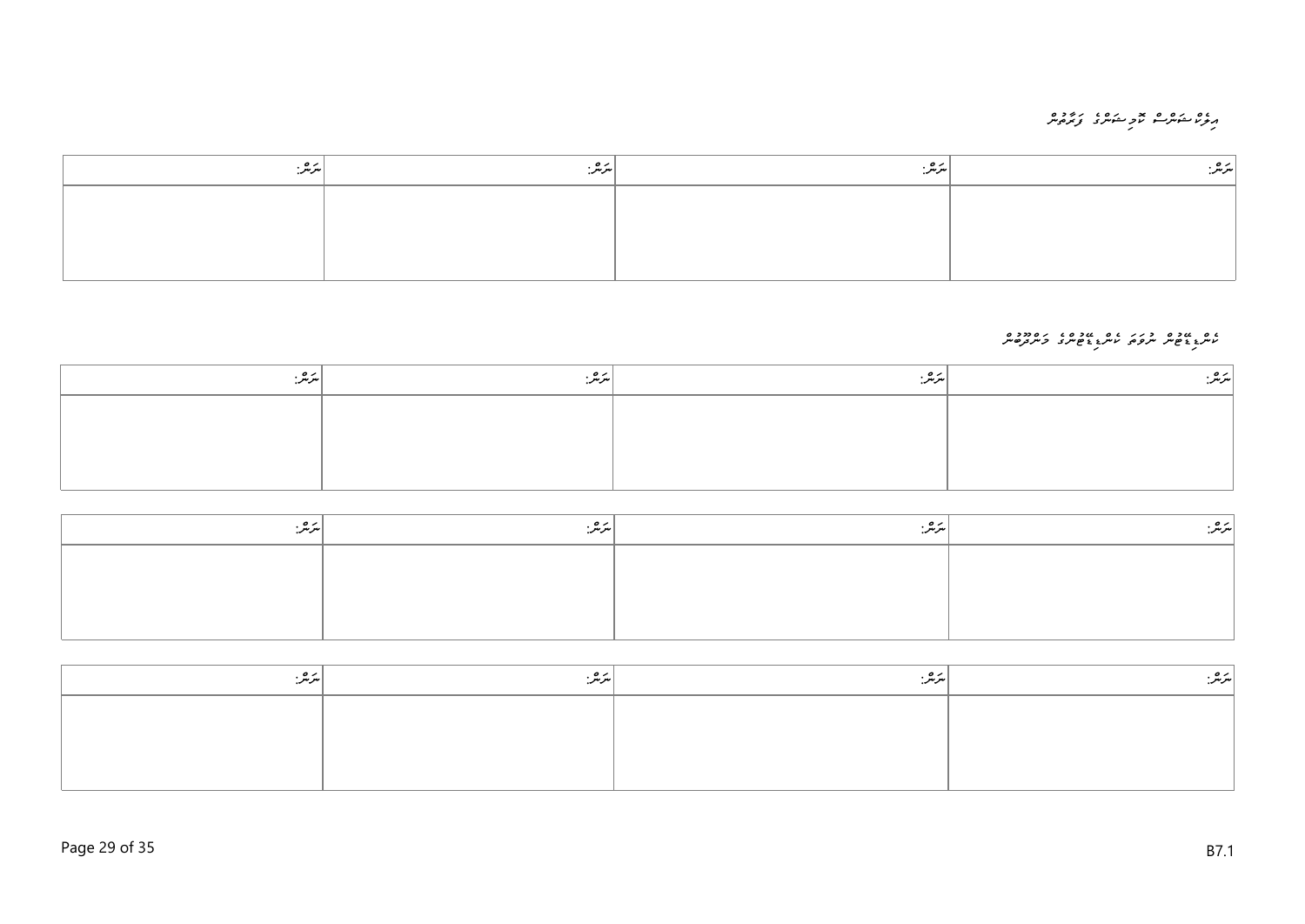| يره. | ο. | ا بر هن |  |
|------|----|---------|--|
|      |    |         |  |
|      |    |         |  |
|      |    |         |  |

| <sup>.</sup> سرسر. |  |
|--------------------|--|
|                    |  |
|                    |  |
|                    |  |

| ىئرىتر. | $\sim$ | ا بر هه. | ' ئىرتىر |
|---------|--------|----------|----------|
|         |        |          |          |
|         |        |          |          |
|         |        |          |          |

| 。<br>مرس. | $\overline{\phantom{a}}$<br>مر مىر | يتريثر |
|-----------|------------------------------------|--------|
|           |                                    |        |
|           |                                    |        |
|           |                                    |        |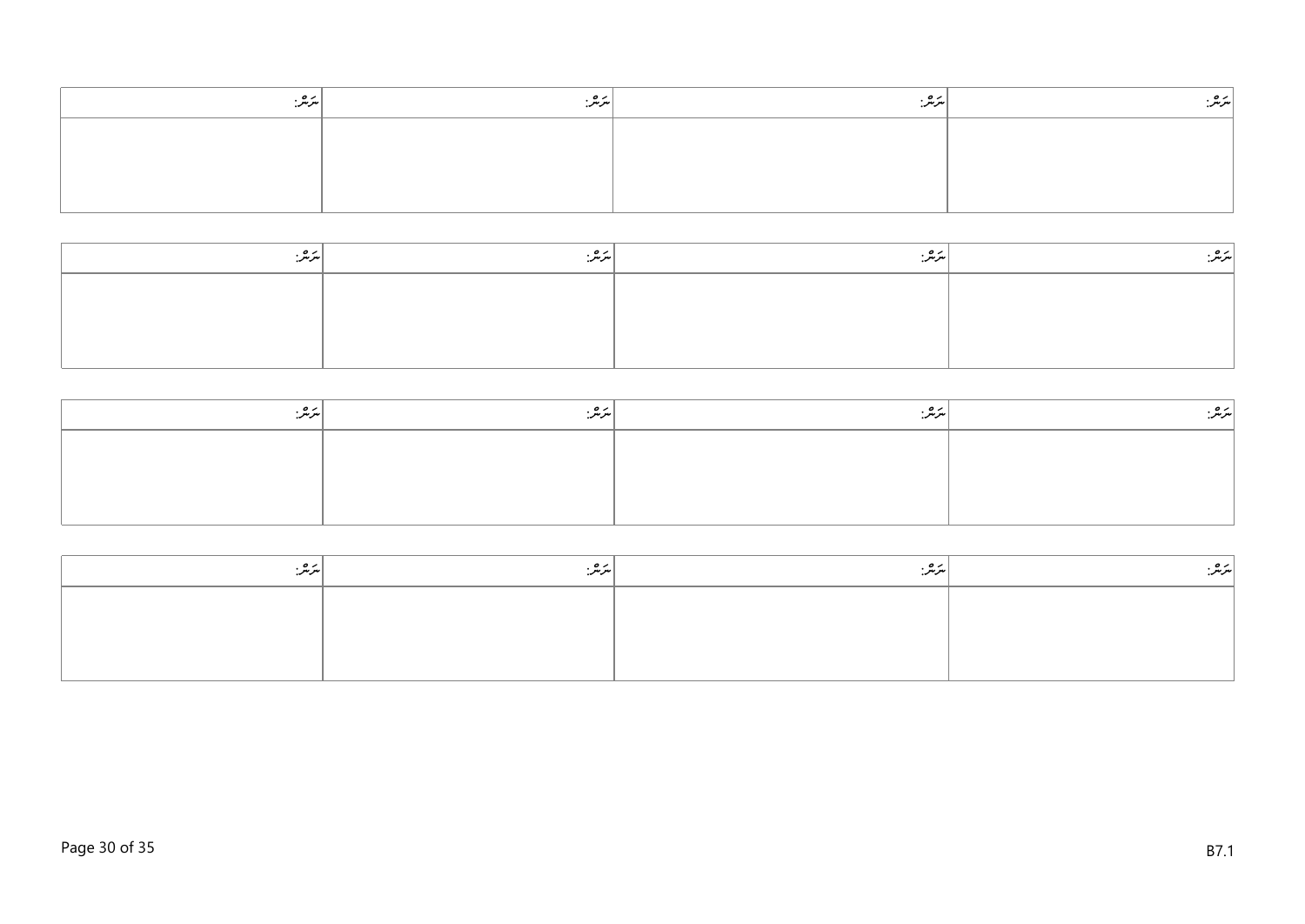| ير هو . | $\overline{\phantom{a}}$ | يرمر | اير هنه. |
|---------|--------------------------|------|----------|
|         |                          |      |          |
|         |                          |      |          |
|         |                          |      |          |

| ئىرتىر: | $\sim$<br>ا سرسر . | يئرمثر | o . |
|---------|--------------------|--------|-----|
|         |                    |        |     |
|         |                    |        |     |
|         |                    |        |     |

| ابترىش: | $^{\circ}$<br>. . |  |
|---------|-------------------|--|
|         |                   |  |
|         |                   |  |
|         |                   |  |

|  | . ه |
|--|-----|
|  |     |
|  |     |
|  |     |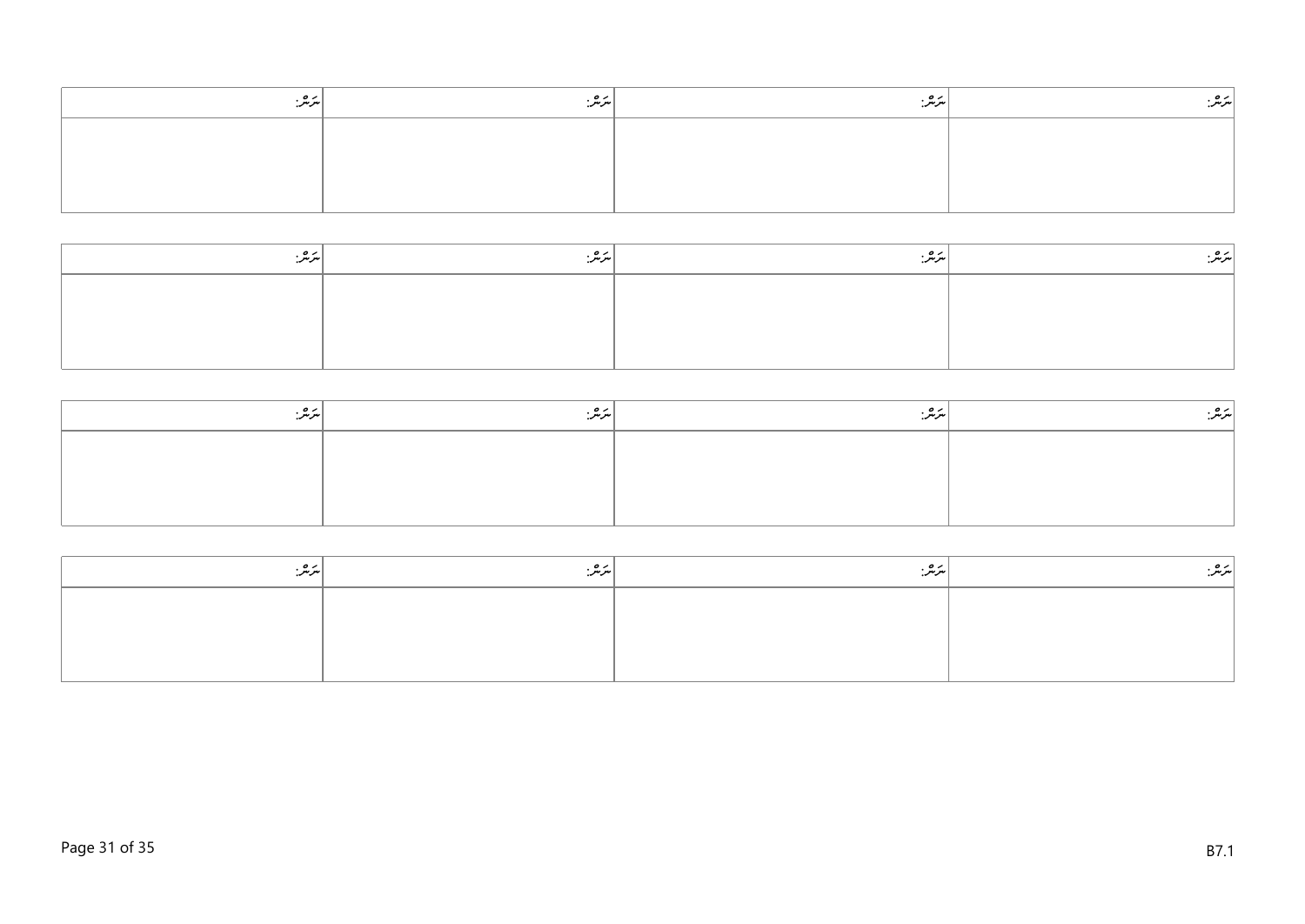| ير هو . | $\overline{\phantom{a}}$ | يرمر | اير هنه. |
|---------|--------------------------|------|----------|
|         |                          |      |          |
|         |                          |      |          |
|         |                          |      |          |

| ىر تىر: | $\circ$ $\sim$<br>" سرسر . | يترمير | o . |
|---------|----------------------------|--------|-----|
|         |                            |        |     |
|         |                            |        |     |
|         |                            |        |     |

| 'تترنثر: | ر ه |  |
|----------|-----|--|
|          |     |  |
|          |     |  |
|          |     |  |

|  | . ه |
|--|-----|
|  |     |
|  |     |
|  |     |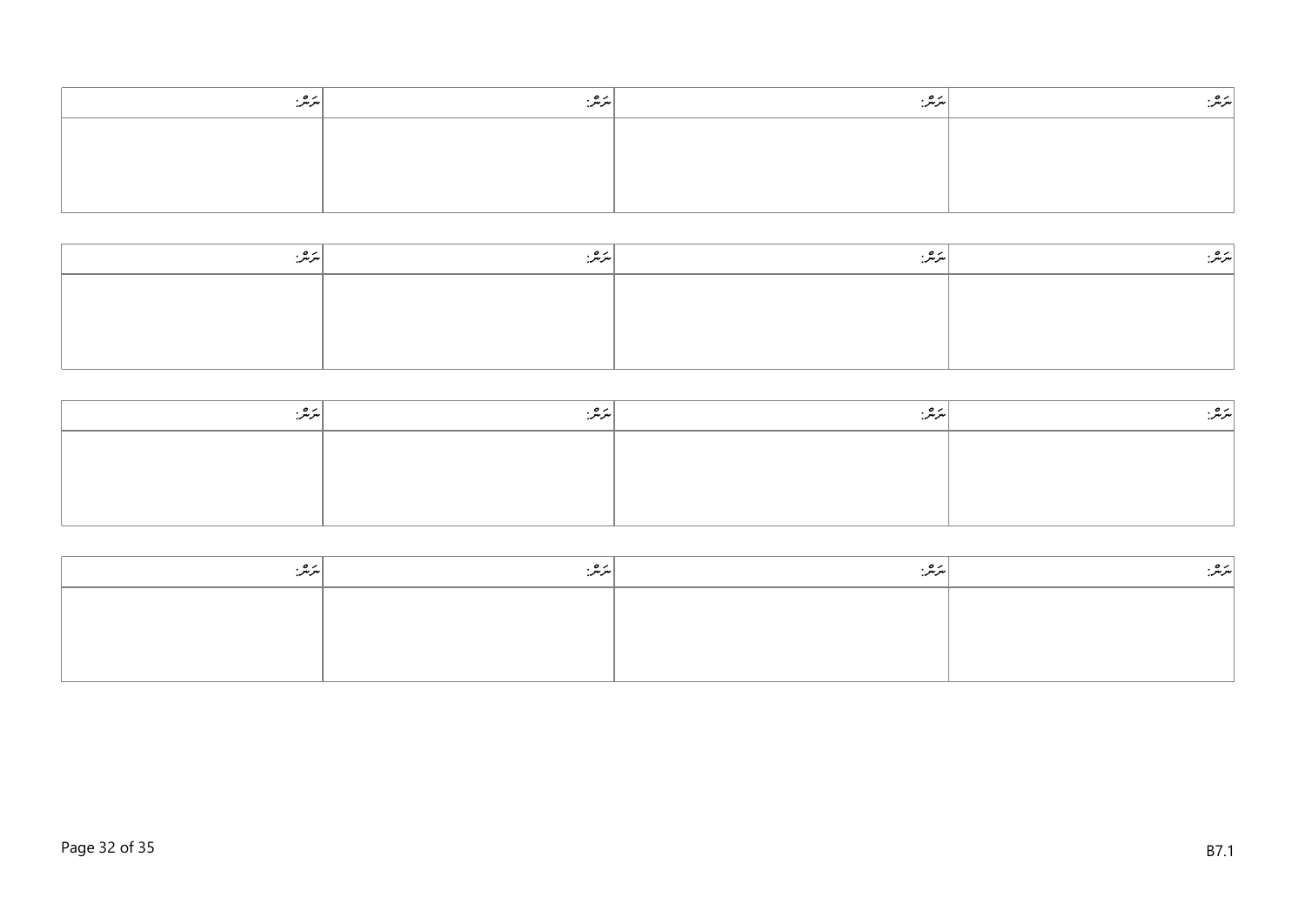| $\frac{\circ}{\cdot}$ | 。 | $\frac{\circ}{\cdot}$ | $\sim$<br>سرسر |
|-----------------------|---|-----------------------|----------------|
|                       |   |                       |                |
|                       |   |                       |                |
|                       |   |                       |                |

| ترتثر: | َ سرسر. |  |
|--------|---------|--|
|        |         |  |
|        |         |  |
|        |         |  |

| بر ه | . ه | $\overline{\phantom{0}}$<br>سرسر |  |
|------|-----|----------------------------------|--|
|      |     |                                  |  |
|      |     |                                  |  |
|      |     |                                  |  |

| 。<br>. س | ىرىىر |  |
|----------|-------|--|
|          |       |  |
|          |       |  |
|          |       |  |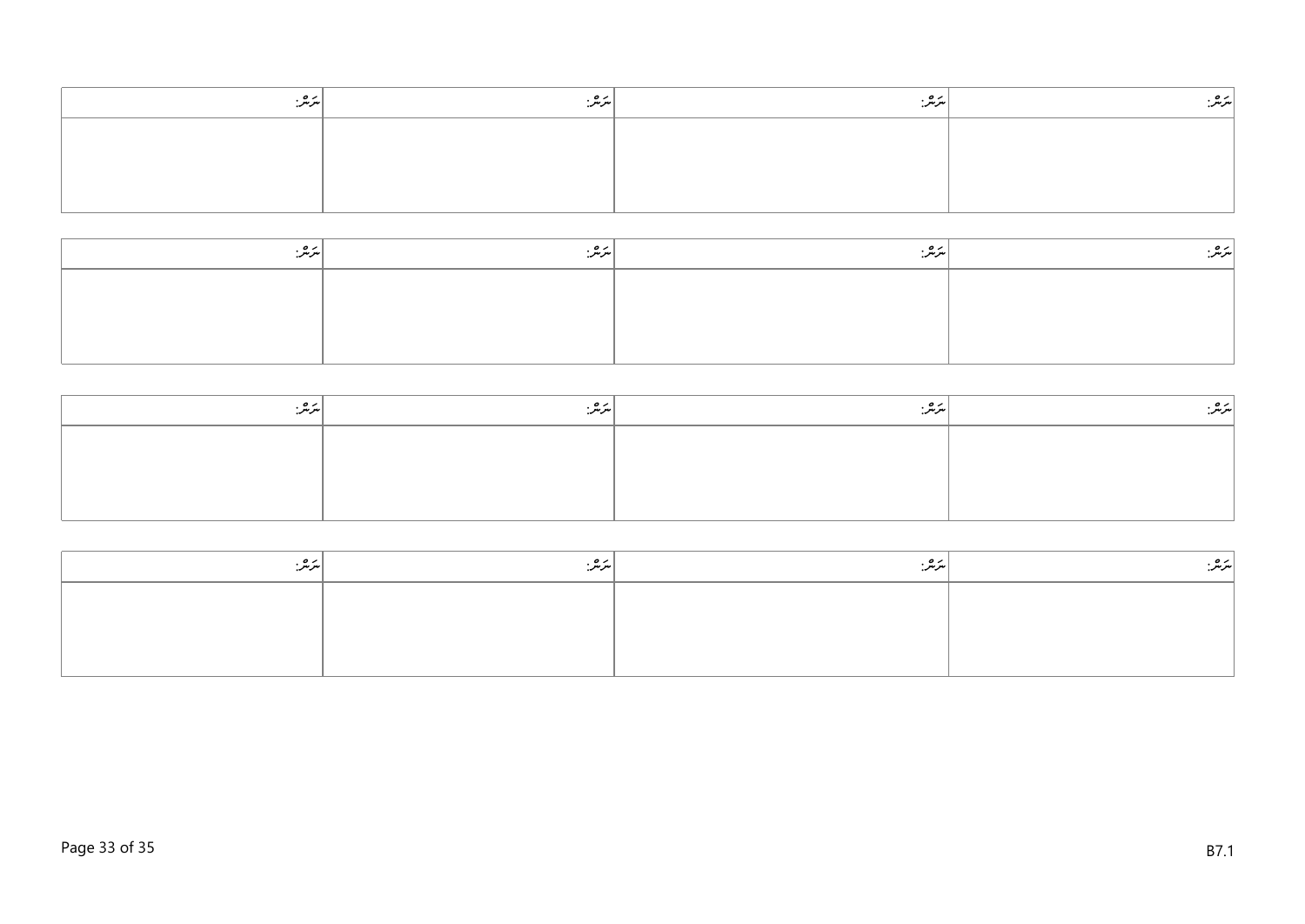| ير هو . | $\overline{\phantom{a}}$ | يرمر | اير هنه. |
|---------|--------------------------|------|----------|
|         |                          |      |          |
|         |                          |      |          |
|         |                          |      |          |

| ىر تىر: | $\circ$ $\sim$<br>" سرسر . | يترمير | o . |
|---------|----------------------------|--------|-----|
|         |                            |        |     |
|         |                            |        |     |
|         |                            |        |     |

| 'تترنثر: | ر ه |  |
|----------|-----|--|
|          |     |  |
|          |     |  |
|          |     |  |

|  | . ه |
|--|-----|
|  |     |
|  |     |
|  |     |